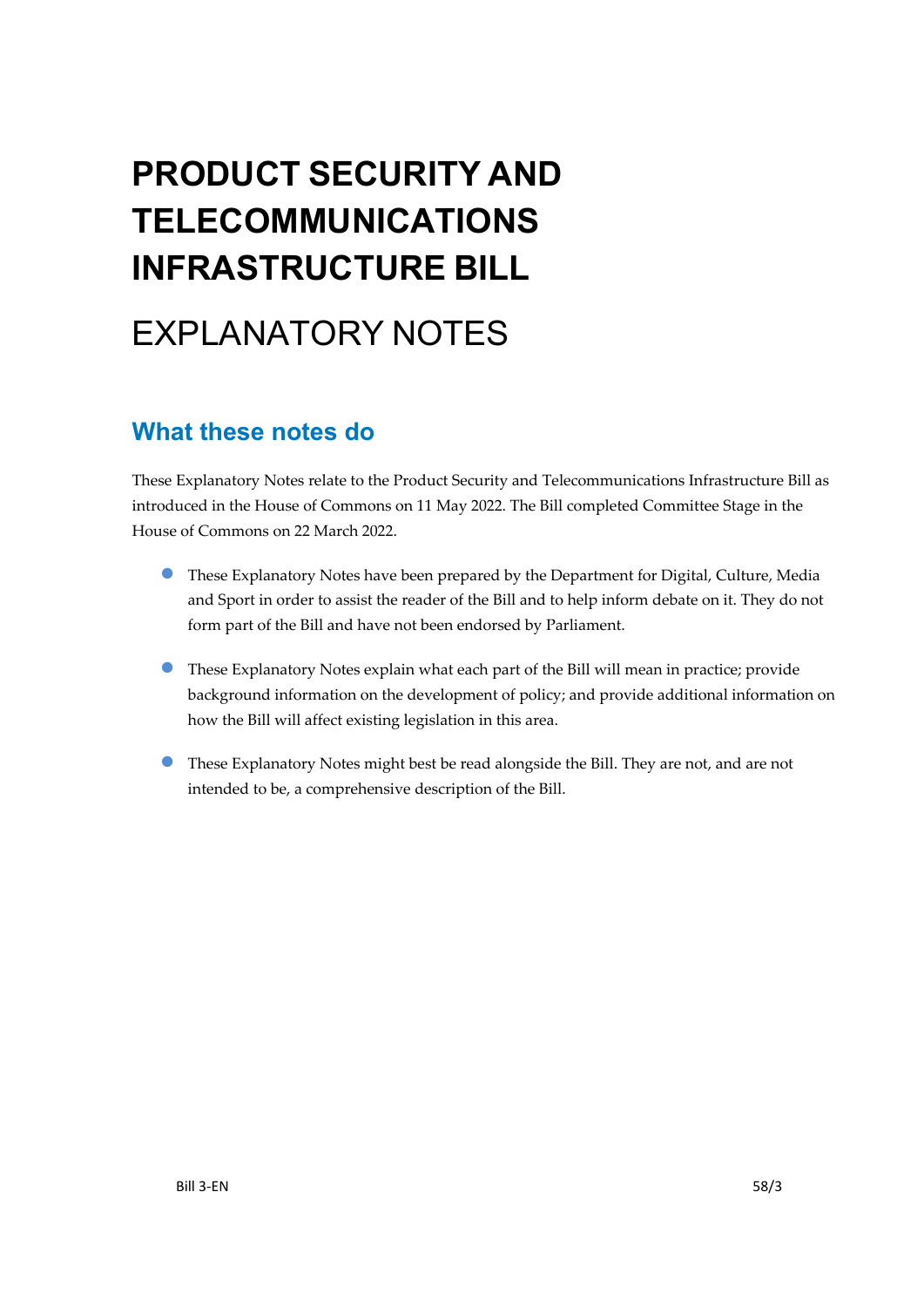## **Table of Contents**

| Subject                                                                           | Page of these Notes |
|-----------------------------------------------------------------------------------|---------------------|
| <b>Overview of the Bill</b>                                                       | 4                   |
| <b>Policy background</b>                                                          | 5                   |
| Legal background                                                                  | 9                   |
| Part 1: Product Security                                                          | 10                  |
| Part 2: Telecommunications Infrastructure                                         | 10                  |
| <b>Territorial extent and application</b>                                         | 10                  |
| <b>Commentary on provisions of Bill</b>                                           | 11                  |
| Part 1: Product Security                                                          | 11                  |
| Chapter 1: Security requirements                                                  | 11                  |
| Clause 1: Power to specify security requirements                                  | 19                  |
| Clause 2: Further provision about regulations under section 1                     | 19                  |
| Clause 3: Power to deem compliance with security requirements                     | 12                  |
| Clause 4: Relevant connectable products                                           | 19                  |
| Clause 5: Types of product that may be relevant connectable products              | 19                  |
| Clause 6: Excepted products                                                       | 19                  |
| Clause 7: Relevant persons                                                        | 14                  |
| Chapter 2: Duties of relevant persons                                             | 16                  |
| Clause 8: Duty to comply with security requirements                               | 16                  |
| Clause 9: Statements of compliance                                                | 19                  |
| Clause 10: Duty to investigate potential compliance failures                      | 19                  |
| Clause 11: Duties to take action in relation to compliance failure                | 19                  |
| Clause 12: Duty to maintain records                                               | 19                  |
| Clause 13: Duties to take action in relation to manufacturer's compliance failure | 19                  |
| Clause 14: Duty to comply with security requirements                              | 19                  |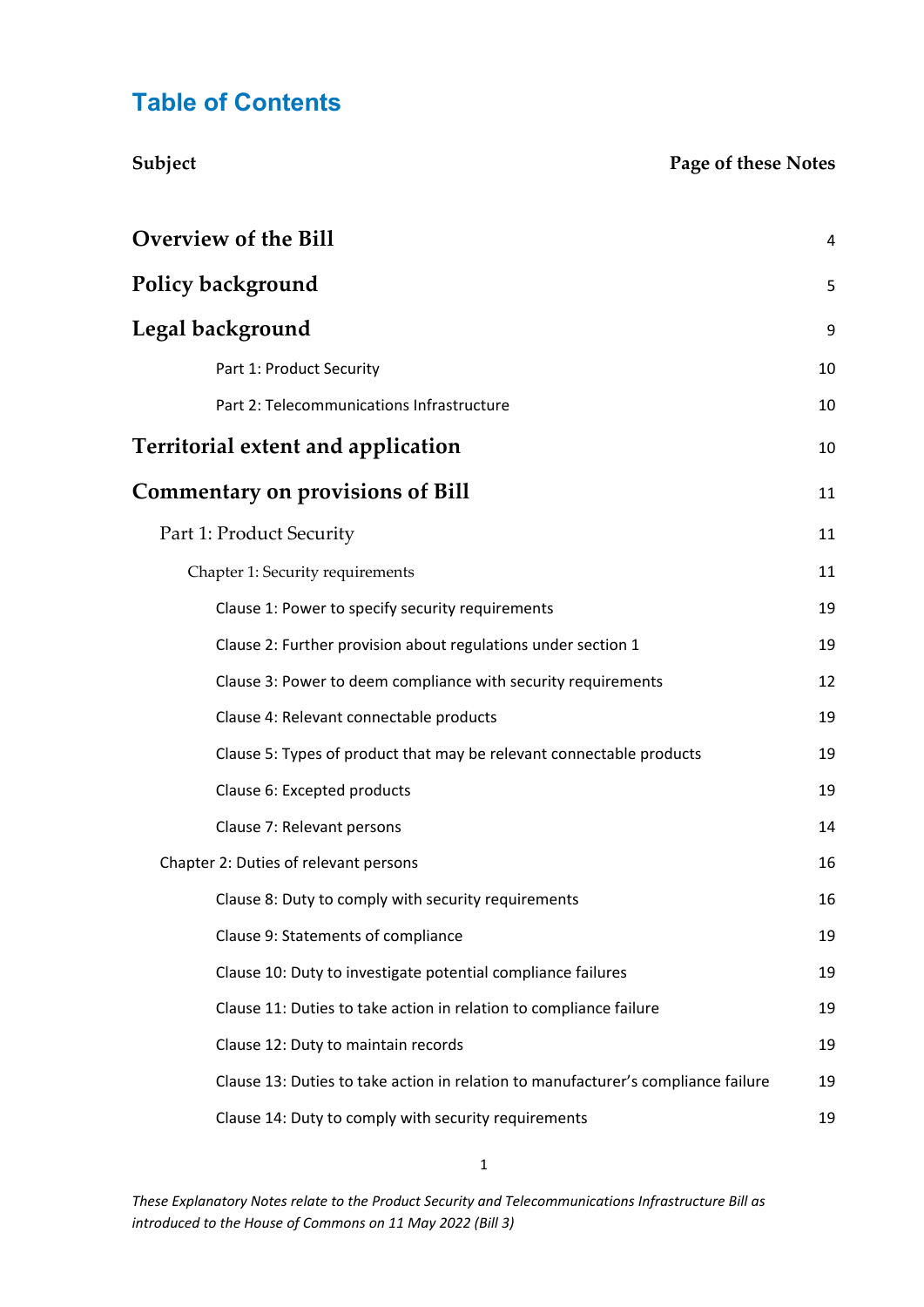| Clause 15: Statements of compliance                                                      | 19 |
|------------------------------------------------------------------------------------------|----|
| Clause 16: Duty not to supply products where compliance failure by manufacturer          | 20 |
| Clause 17: Duty to investigate potential compliance failures of importer or manufacturer | 23 |
| Clause 18: Duties to take action in relation to importer's compliance failure            | 23 |
| Clause 19: Duties to take action in relation to manufacturer's compliance failure        | 23 |
| Clause 20: Duty to maintain records of investigations                                    | 21 |
| Clause 21: Duty to comply with security requirements                                     | 23 |
| Clause 22: Statements of compliance                                                      | 23 |
| Clause 23: Duty not to supply products where compliance failure by manufacturer          | 23 |
| Clause 24: Duties to take action in relation to distributor's compliance failure         | 22 |
| Clause 25: Duties to take action in relation to manufacturer's compliance failure        | 23 |
| Chapter 3: Enforcement                                                                   | 23 |
| Clause 26: Enforcement of Part 1                                                         | 23 |
| Clause 27: Delegation of enforcement functions                                           | 24 |
| Clause 28: Compliance notices                                                            | 25 |
| Clause 29: Stop notices                                                                  | 25 |
| Clause 30: Recall notices                                                                | 26 |
| Clause 31: Power to vary or revoke enforcement notices                                   | 27 |
| Clause 32: Failure to comply with enforcement notice                                     | 27 |
| Clause 33: Appeals against enforcement notices                                           | 28 |
| Clause 34: Compensation for notices wrongly given                                        | 29 |
| Clause 35: Appeals against decisions under section 34                                    | 29 |
| Clause 36: Monetary Penalties                                                            | 30 |
| Clause 37: Determining the amount of a penalty                                           | 30 |
| Clause 38: The relevant maximum                                                          | 31 |
| Clause 39: Penalty notices: further provision                                            | 31 |
| Clause 40: Enforcement of penalty notices                                                | 31 |
| Clause 41: Appeals against penalty notices                                               | 31 |
| Clause 42: Forfeiture                                                                    | 32 |
| $\overline{2}$                                                                           |    |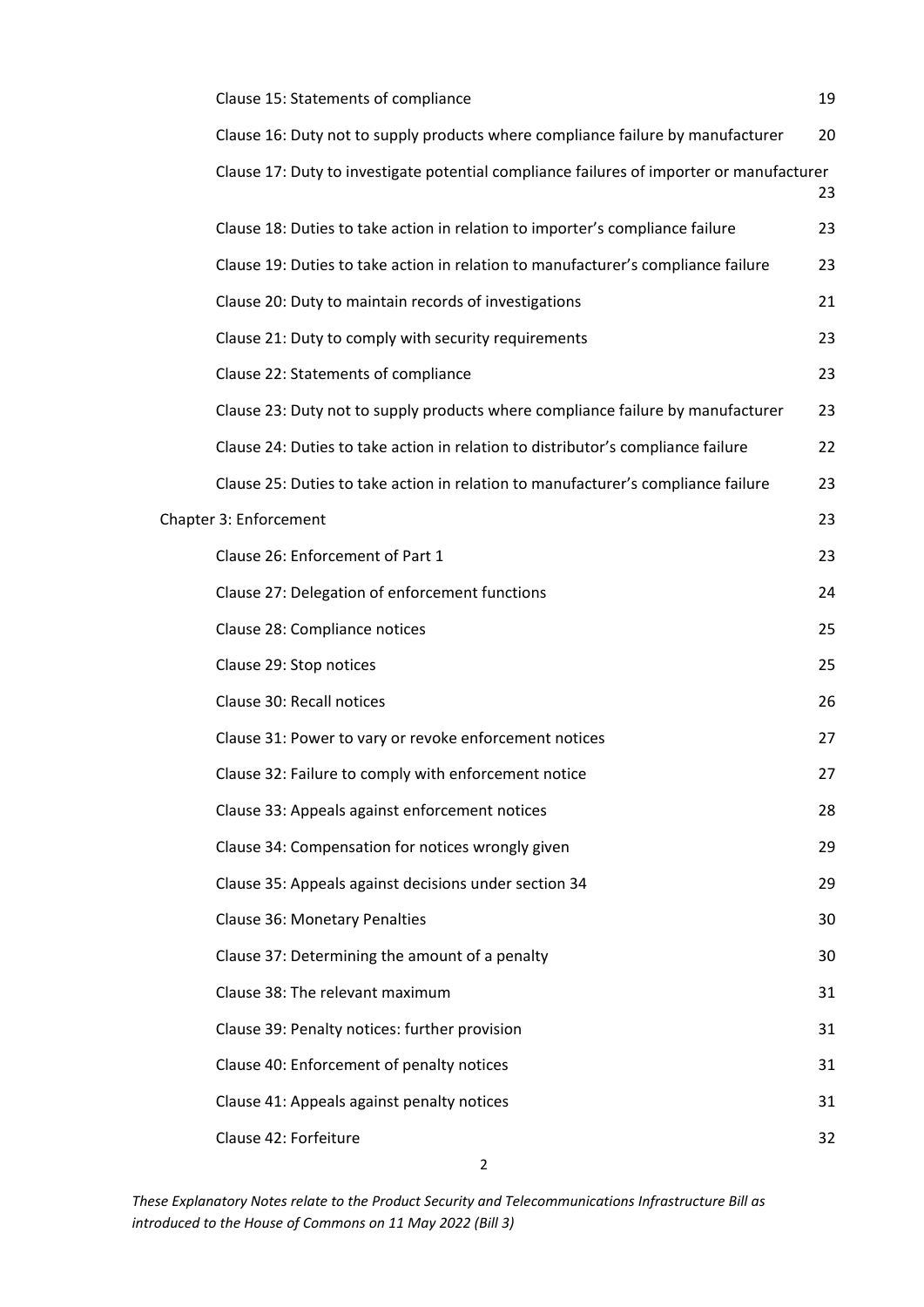| Clause 43: Further provision about forfeiture                                            | 32 |
|------------------------------------------------------------------------------------------|----|
| Clause 44: Appeal against decision under section 42                                      | 33 |
| Clause 45: Power to inform public about compliance failures                              | 33 |
| Clause 46: Power to publish details of enforcement action taken against relevant persons | 33 |
| Clause 47: Power to recall products                                                      | 33 |
| Clause 48: Disclosure of information                                                     | 34 |
| Clause 49: Offence of purporting to act as authorised to exercise enforcement function34 |    |
| Clause 50: Means of giving notices                                                       | 35 |
| Clause 51: Liability of authorised representatives                                       | 35 |
| Clause 52: Offences by directors, partners etc                                           | 35 |
| Chapter 4: Supplementary provision                                                       | 35 |
| Clause 53: Guidance                                                                      | 35 |
| Clause 54: Meaning of "UK consumer connectable product"                                  | 36 |
| Clause 55: Meaning of "supply"                                                           | 37 |
| Clause 56: Meaning of other expressions used in Part 1                                   | 40 |
| Part 2: Telecommunications Infrastructure                                                | 40 |
| Clause 57: Meaning of "occupier" in relation to land occupied by an operator             | 40 |
| Clause 58: Rights under the electronic communications code to share apparatus            | 41 |
| Clause 59: Upgrading and sharing of apparatus: subsisting agreements                     | 42 |
| Clause 60: Upgrading and sharing of apparatus installed before December 2003             | 43 |
| Clause 61: Rent under tenancies conferring code rights: England and Wales                | 44 |
| Clause 62: Rent under tenancies conferring code rights: Northern Ireland                 | 44 |
| Clause 63: Compensation relating to code rights: England and Wales                       | 44 |
| Clause 64: Compensation relating to code rights: Northern Ireland                        | 45 |
| Clause 65: Jurisdiction of court in relation to tenancies in England and Wales           | 45 |
| Clause 66: Unresponsive Occupiers                                                        | 45 |
| Clause 67: Arrangements pending determination of certain applications under code         | 50 |
| Clause 68: Use of alternative dispute resolution                                         | 50 |
| Clause 69: Complaints relating to the conduct of operators                               | 51 |
| 3                                                                                        |    |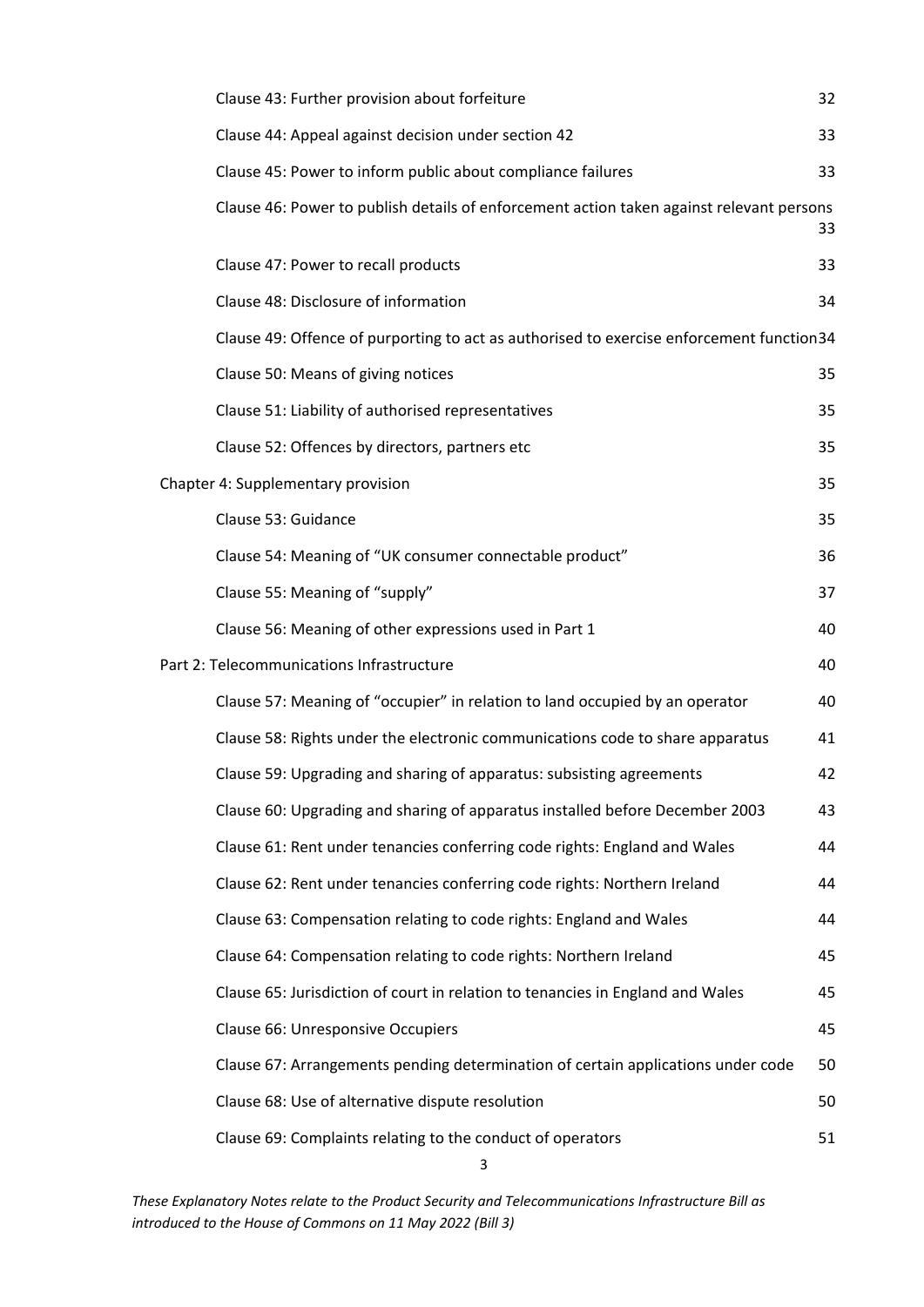<span id="page-4-0"></span>

| Clause 70: Power to impose time limits on the determination of code proceedings | 51 |
|---------------------------------------------------------------------------------|----|
| Clause 71: Rights of network providers in relation to infrastructure            | 51 |
| Clause 72: Power to make consequential amendments                               | 52 |
| Clause 73: Meaning of "electronic communications code"                          | 53 |
| Part 3: Final Provisions                                                        | 53 |
| Clause 74: Power to make transitional or saving provision                       | 53 |
| Clause 75: Regulations                                                          | 53 |
| Clause 76: Extent                                                               | 53 |
| Clause 77: Commencement                                                         | 53 |
| Clause 78: Short title                                                          | 53 |
| Schedule: Unresponsive occupiers: consequential amendments                      | 53 |
| Commencement                                                                    | 54 |
| <b>Financial implications of the Bill</b>                                       | 54 |
| Parliamentary approval for financial costs or for charges imposed               | 54 |
| <b>Compatibility with the European Convention on Human Rights</b>               | 54 |
| <b>Compatibility with the Environment Act 2021</b>                              | 55 |
| <b>Related documents</b>                                                        | 55 |
| Annex- Territorial extent and application in the United Kingdom                 | 57 |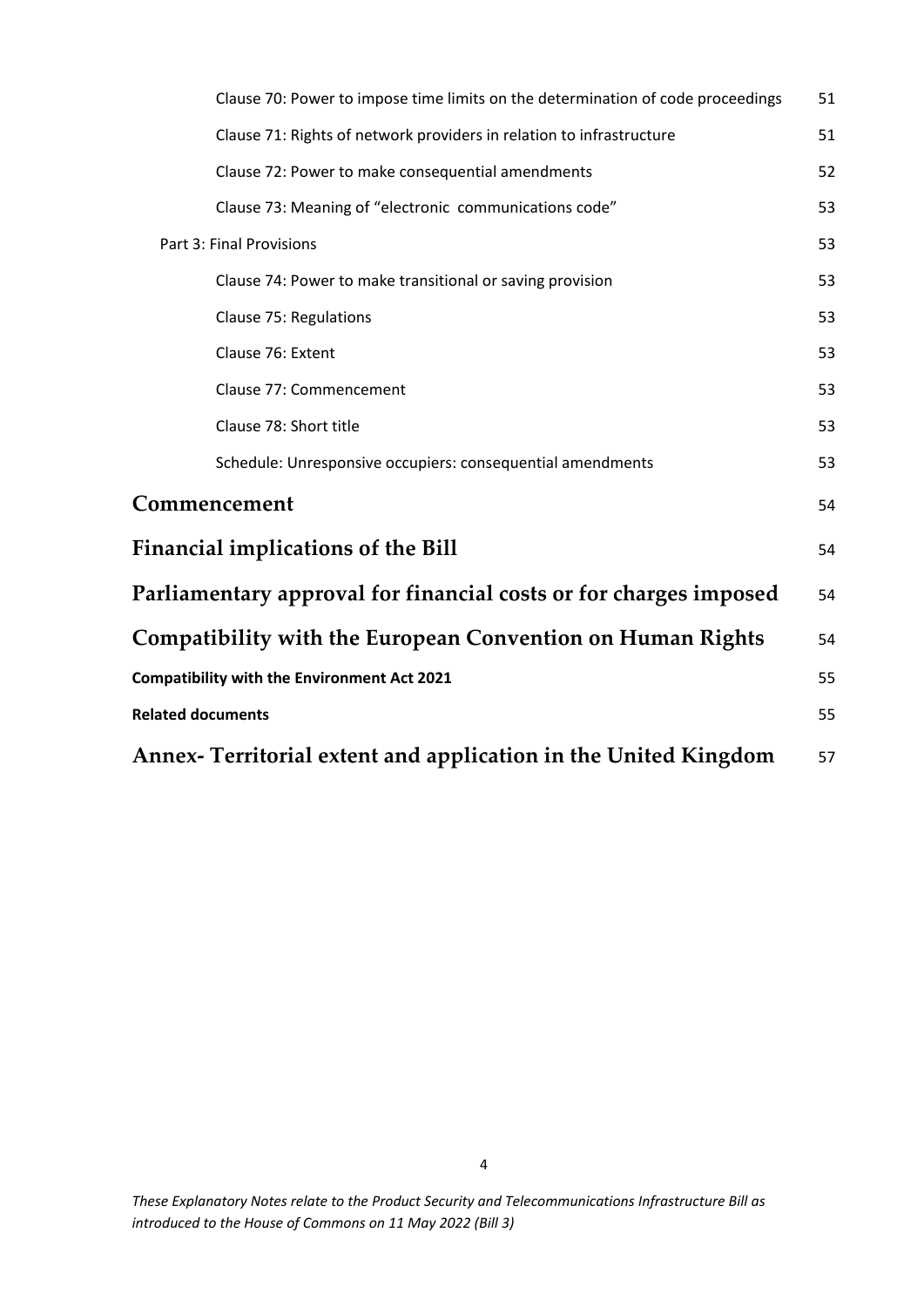## **Overview of the Bill**

1 The Bill creates a new regulatory scheme to make consumer connectable products ("smart" products) more secure against cyber attacks. It also contains provisions intended to accelerate the deployment and expansion of mobile, full fibre and gigabit capable networks across the UK through changes to legislation (including changes to the Electronic Communications Code) that deal with the rights of Code operators to install, maintain and use electronic communications apparatus.

## <span id="page-5-0"></span>**Policy background**

- 2 The government is committed to improving connectivity and ensuring all premises can achieve a good broadband speed. Gigabit-capable broadband is enabling infrastructure which will drive UK economic growth. It is the backbone of 5G mobile connectivity, which allows quick digital transactions and services which, in turn, will encourage innovation and enable personalised, efficient delivery of public services. The Covid pandemic showed that being connected helped businesses to run, families stay in touch, allowed children to keep up with their education and supported society to function at a time of crisis.
- *3* Greater connectivity will increase the demand for consumer connectable products such as smart speakers, smart TVs and wearable technology and the digital services they enable. In 2021, the average UK household had nine consumer connectable products in their home, with many lacking basic cyber security protections. Poorly secured consumer connectable products threaten individuals' online security, and subsequently, their privacy and safety.
- *4* When security flaws of products in the home are exploited, significant problems can ensue. Devices with weak security can be compromised, and be used in large-scale cyber attacks, such as Distributed Denial of Service ("DDoS") attacks. The impact of such attacks can reverberate across the wider UK, and global, economy.
- 5 The government is committed to protecting UK consumers from cyber threats and preventing the economic loss that results from attacks of this kind (estimated at over £1 billion per annum). To protect consumers, legislation to improve connectivity is paired with legislation to improve consumer-facing cyber security. The Product Security and Telecommunications Infrastructure Bill has been designed to improve the UK's resilience to cyber attacks, and improve connectivity for individuals and businesses across the UK.

### Product Security

6 Consumer connectable products are consumer products which can connect to the internet or other networks, and can transmit and receive digital data. Examples of these products include smartphones, smart TVs, smart speakers, connected baby monitors and connected alarm systems. They are also known as consumer "Internet of Things devices" ("consumer IoT") or consumer "smart" devices. In 2020, there were an estimated 12.9 billion consumer connectable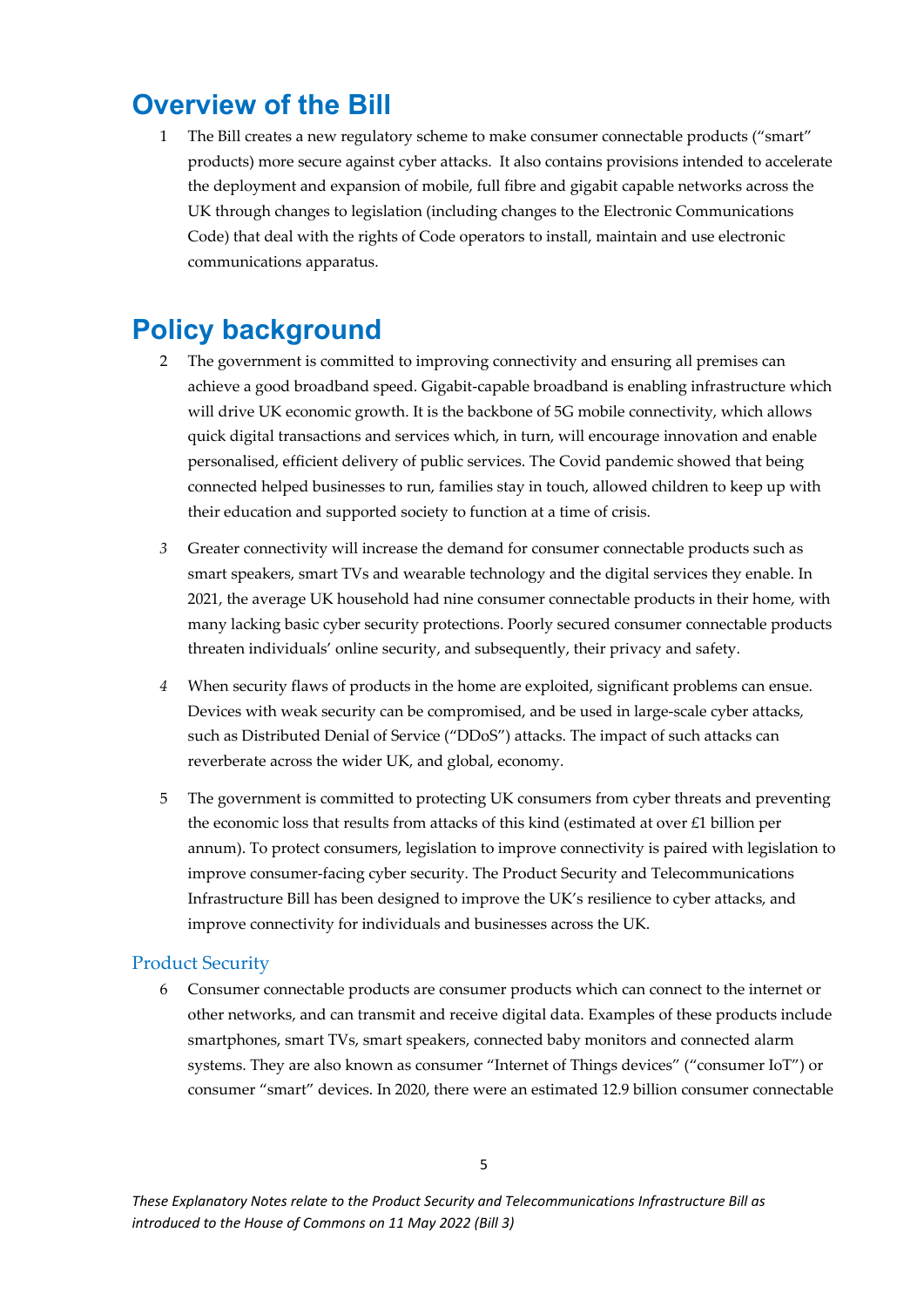products worldwide.[1](#page-6-0)

- 7 As electrical products they are subject to product safety regulation including the Consumer Protection Act 1987 and the General Product Safety Regulations 2005 [SI 2005/1803]. To ensure these products do not create radio interference, many of them are also subject to the Radio Equipment Regulations 2017 [SI 2017/1206]. The existing regimes, however, do not create any provision that minimum security requirements relating to products must be met.
- 8 Insecure products can be used in ways not intended by the consumer, such as the case of security cameras being compromised in Singapore.<sup>[2](#page-6-1)</sup> In addition, insecure products can act as the 'point of entry' across a network, enabling attackers to access valuable information, such as the attackers who were able to access a US casino's customers' details via a connected thermometer in a fishtank.[3](#page-6-2)
- 9 Devices can be compromised at scale as part of DDoS or 'botnet' attacks. For example, in 2016 cyber criminals compromised 300,000 products with the Mirai malware. The attackers utilised the collective computing power to successfully disrupt the service of many news and media websites including the BBC and Netflix. The Mirai malware was able to penetrate so many devices due to widespread weak security features (such as default passwords).
- 10 In 2017 and 2018, a range of vulnerabilities were identified in the web service that connected to a smart watch brand that is marketed at children.<sup>[4](#page-6-3)</sup> The vulnerabilities allowed an attacker to access personally identifiable information including the linked mobile phone number and GPS coordinates for each watch. The penetration testers who had found the vulnerability were unable to contact the manufacturer to report their concerns meaning watch users including children - continued to be exposed to harm. The total number of users of these smart watches was determined to be around 1 million globally.
- 11 UK consumers are rarely able to make security conscious choices at the point of purchase due to a lack of information and so cannot easily protect themselves from cyber threats. A 2020 UCL study surveyed 270 common consumer connectable products and found that consumers were not given clear information outlining how long their connectable product would be supported with security software updates for<sup>[5](#page-6-4)</sup>. Without clear information, consumers' overwhelmingly assume that a product is secure because it is for sale, so vulnerable devices see continued use $6$  in homes where the consumer has no idea that the product represents a

<span id="page-6-0"></span><sup>1</sup> Gartner, 2017[, https://www.gartner.com/newsroom/id/3598917](https://www.gartner.com/newsroom/id/3598917)

<span id="page-6-1"></span><sup>&</sup>lt;sup>2</sup> The Straits Times. 2020. [https://www.straitstimes.com/singapore/singapore-home-cams-hacked-and-stolen](https://www.straitstimes.com/singapore/singapore-home-cams-hacked-and-stolen-footage-sold-on-pornographic-sites)[footage-sold-on-pornographic-sites](https://www.straitstimes.com/singapore/singapore-home-cams-hacked-and-stolen-footage-sold-on-pornographic-sites) <sup>3</sup> The Washington Post. 2017.

<span id="page-6-2"></span>

<span id="page-6-3"></span>https://www.washingtonpost.com/news/innovations/wp/2017/07/21/how-a-fish-tank-helped-hack-a-casino/<br><sup>4</sup> Norwegian Consumer Council, press release, 201[7 https://www.forbrukerradet.no/side/significant-security](https://www.forbrukerradet.no/side/significant-security-flaws-in-smartwatches-for-children/)[flaws-in-smartwatches-for-children/](https://www.forbrukerradet.no/side/significant-security-flaws-in-smartwatches-for-children/)

<span id="page-6-4"></span><sup>&</sup>lt;sup>5</sup> Consumer IoT Briefing, University College London, 2020[. https://www.ucl.ac.uk/future](https://www.ucl.ac.uk/future-crime/sites/future_crime/files/ucl_dawes_centre_consumer_iot_briefing_august_2020.pdf)[crime/sites/future\\_crime/files/ucl\\_dawes\\_centre\\_consumer\\_iot\\_briefing\\_august\\_2020.pdf](https://www.ucl.ac.uk/future-crime/sites/future_crime/files/ucl_dawes_centre_consumer_iot_briefing_august_2020.pdf) 6 The cheap security cameras inviting hackers into your home, Which, 2019

<span id="page-6-5"></span><sup>6</sup> <https://www.which.co.uk/news/2019/10/the-cheap-security-cameras-inviting-hackers-into-your-home/>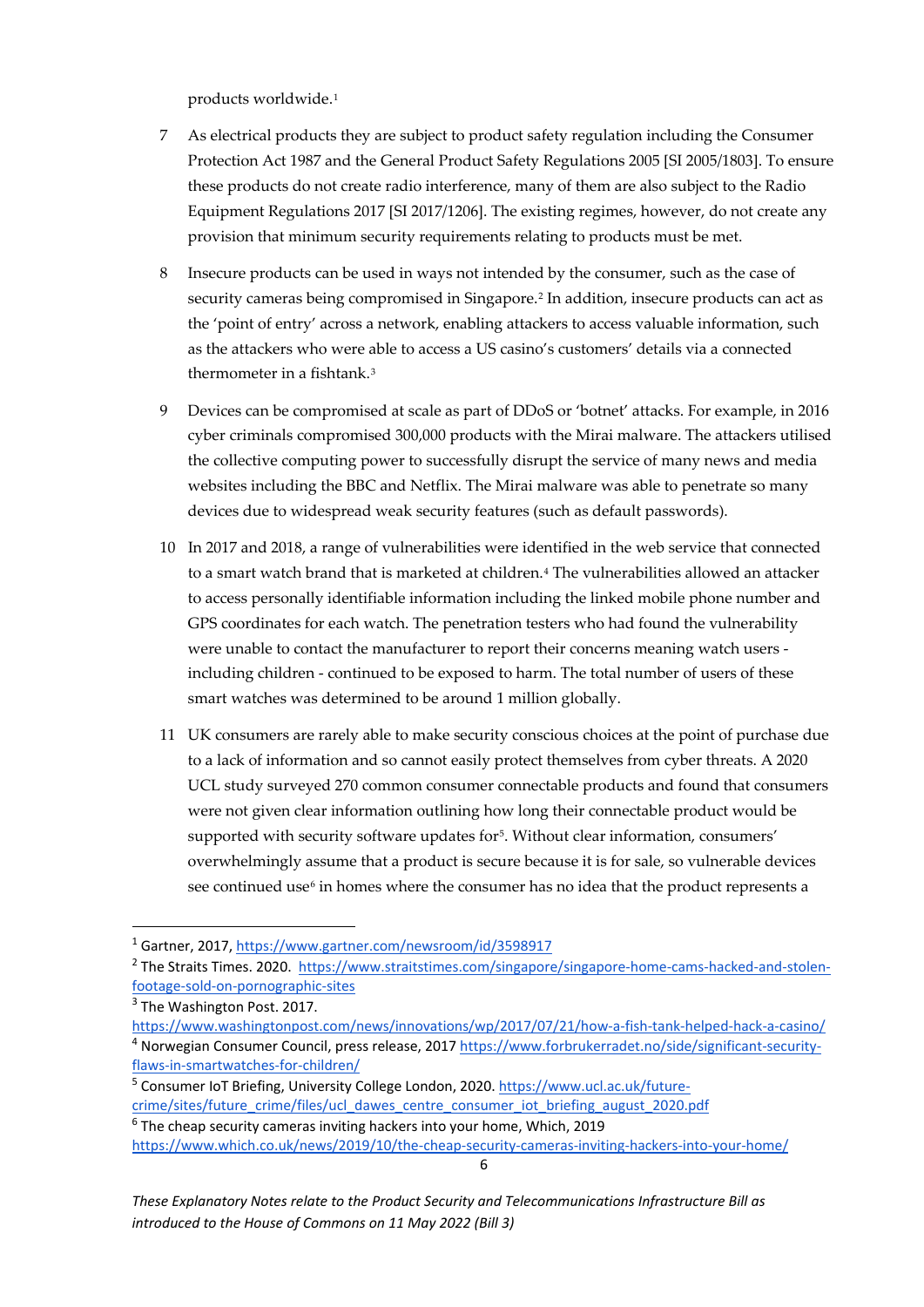risk.

- 12 In response to growing concerns about the vulnerability of baby monitors and domestic CCTV cameras to hacking, the National Cyber security Centre ("NCSC") issued a warning and guidance for consumers to adjust the security settings of products they purchase.[7](#page-7-0)
- 13 Going further, the government committed to ensuring "the majority of online products and services coming into use become 'secure by default' by 2021" in its 2016 National Cyber Security Strategy.<sup>[8](#page-7-1)</sup> In March 2018 the government consulted on its Secure by Design Report<sup>[9](#page-7-2)</sup> and this was followed with the publication of the voluntary Code of Practice for Consumer IoT Security<sup>[10](#page-7-3)</sup> in October 2018 which recognised the ever growing number and types of consumer connectable products. The code shifted the approach to securing devices by moving the burden away from consumers and instead used policy to encourage security features to be built into products at the design stage.
- 14 Building on its domestic work the government sought to find an international consensus on how to better secure consumer connectable products. Following a partnership with both countries, Australia's Department of Home Affairs (2020)<sup>[11](#page-7-4)</sup> and India's Department for Telecommunications  $(2021)^{12}$  $(2021)^{12}$  $(2021)^{12}$  have both published Codes of Practice that are consistent with the thirteen principles that the UK first published in 2018.
- 15 The government has also worked with the European Telecommunications Standards Institute ("ETSI") to create a new globally applicable standard EN 303 645: Cyber Security for Consumer Internet of Things: Baseline Requirements which is consistent with the 13 principles of the UK's Code of Practice. ETSI has over nine hundred members from 65 countries. Adopted in June 2020, EN 303 645 is the first globally-applicable technical standard for the cyber security of consumer connectable products.
- 16 While the government encouraged industry to adopt the guidelines in the UK's Code of Practice for Consumer IoT Security, voluntary compliance was slow, and poor security practices remain commonplace. At the time of its publication in 2018, the Internet of Things Security Foundation estimated that 9 per cent of manufacturers maintained an adequate

<span id="page-7-0"></span> $<sup>7</sup>$  Smart camera and baby monitor warning given by UK's cyber-defender, BBC, 2020</sup> <https://www.bbc.co.uk/news/technology-51706631>

<span id="page-7-1"></span><sup>&</sup>lt;sup>8</sup> National Cyber Security Strategy, November 2016 [https://www.gov.uk/government/publications/national](https://www.gov.uk/government/publications/national-cyber-security-strategy-2016-to-2021)[cyber-security-strategy-2016-to-2021](https://www.gov.uk/government/publications/national-cyber-security-strategy-2016-to-2021)

<span id="page-7-2"></span><sup>&</sup>lt;sup>9</sup> Secure by Design report, March 2018<https://www.gov.uk/government/publications/secure-by-design-report> <sup>10</sup> Code of Practice for Consumer IoT Security, October 2018

<span id="page-7-4"></span><span id="page-7-3"></span><https://www.gov.uk/government/publications/code-of-practice-for-consumer-iot-security> <sup>11</sup> Code of Practice: Securing the Internet of Things for Consumers; Australian Government (2020)

<span id="page-7-5"></span>https://www.homeaffairs.gov.au/reports-and-pubs/files/code-of-practice.pdf<br><sup>12</sup> Code of Practice for Securing Consumer Internet of Things TEC 31318, Government of India (2021) [https://tec.gov.in/pdf/M2M/Securing%20Consumer%20IoT%20\\_Code%20of%20pratice.pdf](https://tec.gov.in/pdf/M2M/Securing%20Consumer%20IoT%20_Code%20of%20pratice.pdf)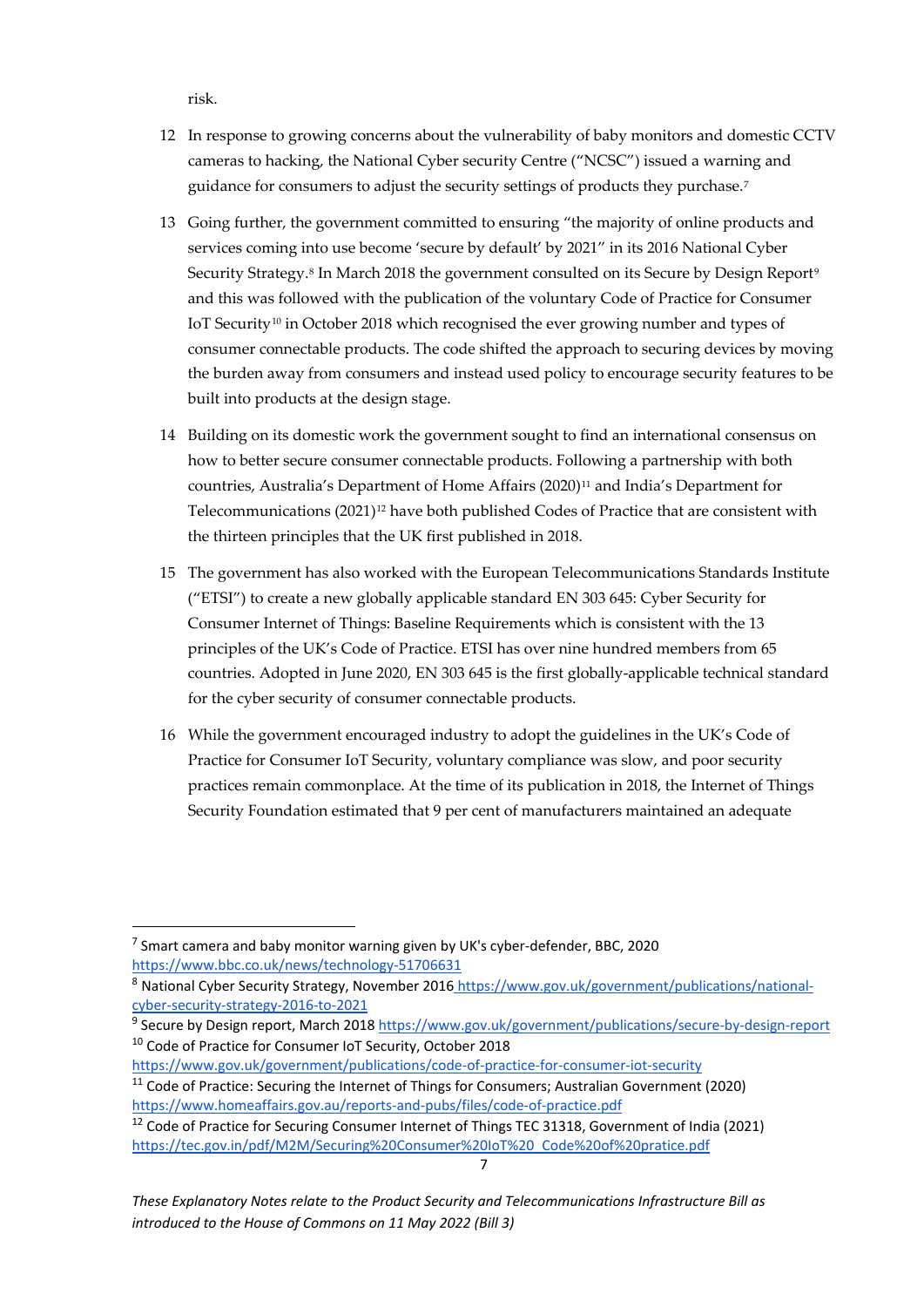vulnerability disclosure programme. By 2019, the figure was still only 13 per cent.[13](#page-8-0)

- 17 In May 2019, the government launched a consultation on legislative proposals for the cyber security of consumer connectable products. Responses to the consultation demonstrated widespread support for the introduction of a mandatory cyber security baseline aligned with priority security requirements as outlined in the Code of Practice.
- 18 The government published detailed proposals for regulating the cyber security of consumer connectable products as part of a Call for Views in July 2020. Responses to this Call for Views further supported the government's position, that widespread compliance to priority security requirements from EN 303 645 will have the greatest impact protecting UK consumers purchasing connectable products.[14](#page-8-1)
- 19 The Bill creates powers for ministers to specify security requirements relating to consumer connectable products. Businesses involved in making these products available in the UK will need to comply with these requirements. The government intends to use these powers to place three of the original security requirements in the 2018 Code of Practice, and EN 303 645, on a statutory footing. These new statutory security obligations will include a ban on the use of default passwords, a requirement for manufacturers to manage the reporting of security vulnerabilities and a requirement for consumers to be told at the point of sale the minimum period of time that the product will receive security updates.

#### Telecommunications Infrastructure

- 20 The Future Telecommunications Infrastructure Review in 2018 established the importance of the UK telecommunications market to future economic growth. The review concluded that while the UK is a world leader in 'superfast' connectivity there were several barriers to deployment that inhibit widespread access to the next generation of gigabit-capable broadband. Gigabit broadband coverage is currently at 67 per cent. The government pledged to review the relevant policy and legal framework to identify ways to overcome any administrative and legal obstacles delaying broadband deployment.
- 21 The 2019 Conservative Party Manifesto pledged to ensure that everyone across the UK gets to enjoy the benefits of greater connectivity and promised to legislate to speed up UK digital connectivity. In November 2020 the government committed to deliver gigabit-capable broadband to 85 per cent of UK premises by 2025 to support digital growth and innovation.[15](#page-8-2)
- 22 The government is working with industry to target a minimum of 85 per cent gigabit-capable UK coverage by 2025 and to get as close to 100 per cent as possible. The government is also aiming to ensure that 95 per cent of the UK's geographic landmass has 4G coverage from at

<span id="page-8-0"></span><sup>&</sup>lt;sup>13</sup> Understanding the Contemporary Use of Vulnerability Disclosure - 2020 Progress Report, IoT Security Foundation, 2020 [https://www.iotsecurityfoundation.org/just-13-percent-of-consumer-iot-firms-allow](https://www.iotsecurityfoundation.org/just-13-percent-of-consumer-iot-firms-allow-vulnerability-reporting-despite-incoming-laws-and-international-standards/)[vulnerability-reporting-despite-incoming-laws-and-international-standards/](https://www.iotsecurityfoundation.org/just-13-percent-of-consumer-iot-firms-allow-vulnerability-reporting-despite-incoming-laws-and-international-standards/)

<span id="page-8-1"></span><sup>&</sup>lt;sup>14</sup> Government response to the call for views on consumer connected product cyber security legislation, April 202[1 https://www.gov.uk/government/publications/regulating-consumer-smart-product-cyber-security](https://www.gov.uk/government/publications/regulating-consumer-smart-product-cyber-security-government-response)[government-response](https://www.gov.uk/government/publications/regulating-consumer-smart-product-cyber-security-government-response)

<span id="page-8-2"></span><sup>1</sup>[5https://www.gov.uk/government/publications/national-infrastructure-strategy](https://www.gov.uk/government/publications/national-infrastructure-strategy)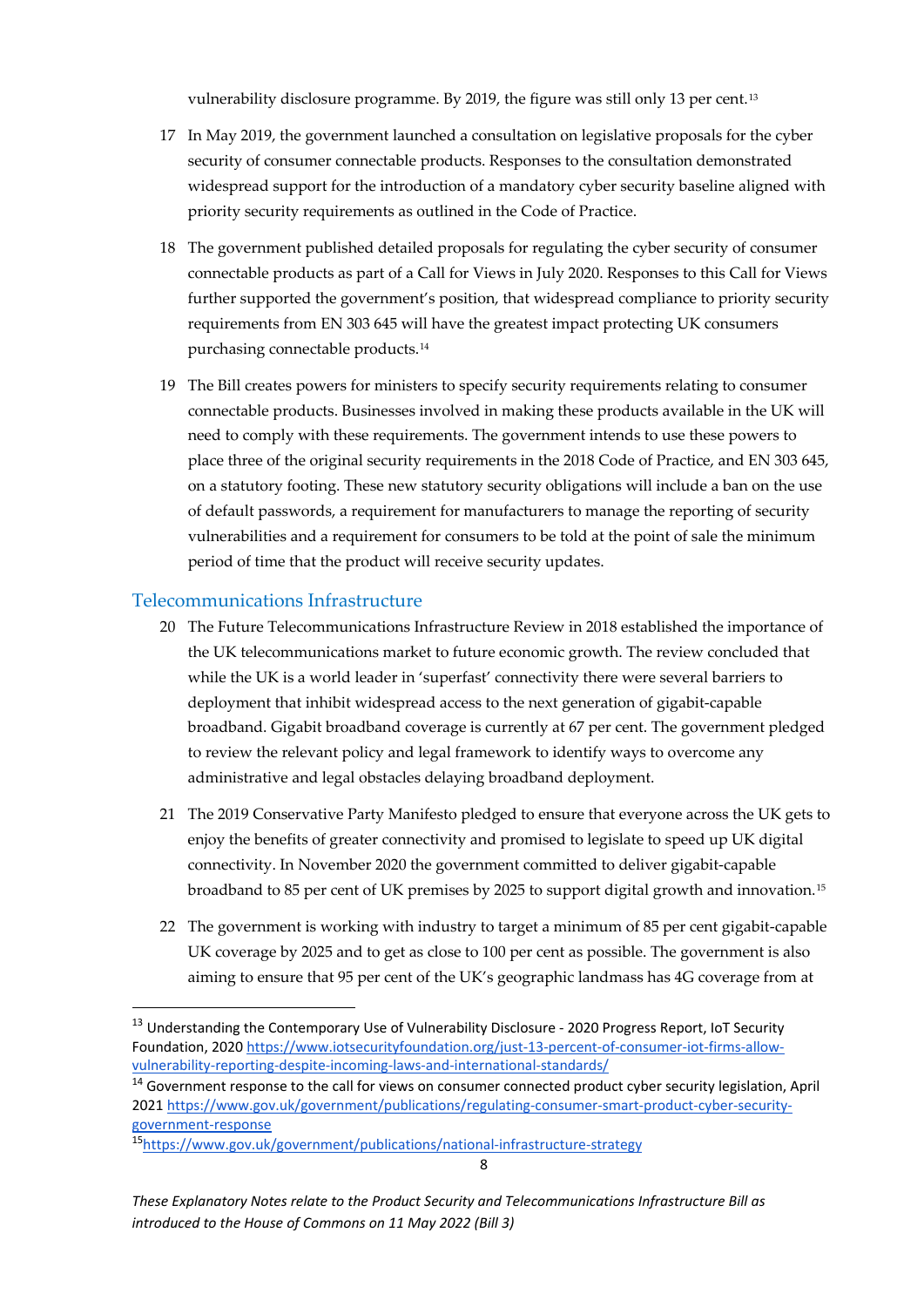least one mobile network operator by 2025 and that the majority of the UK population has 5G coverage by 2027.

- 23 Rights to install, maintain, upgrade and share telecommunications apparatus are regulated by the Code. The Code was substantially reformed in 2017, with changes intended to make it cheaper and easier for operators to deploy, upgrade and share their apparatus. While improving the situation in some parts of the industry, subsequent government engagement highlighted that the 2017 reforms have not been working as intended in a number of key areas.
- 24 In January 2021, the government therefore ran a consultation on further reform of the Code. From this process the government identified that a number of reforms to the Code were needed to support delivery of the digital communications services that UK consumers and businesses need. These include:
	- amendments to operator rights to upgrade and share their apparatus, to optimise the use of existing networks and reduce the need for additional installations;
	- changes to support the renewal of expired Code agreements, to bring the process and renewal terms closer to those for new Code agreements;
	- promotion of faster and more efficient negotiations by measures promoting the use of Alternative Dispute Resolution ("ADR"), to encourage collaboration and remove any incentive to delay the completion of Code agreements; and
	- introduction of a streamlined process for cases where a landowner or occupier fails to respond to operator requests for Code rights.
- 25 In June 2020, DCMS ran a call for evidence on possible reforms to The Communications (Access to Infrastructure) Regulations 2016. Having a power to amend the Regulations would make them more useful for the digital infrastructure sector so that the impact achieved by the 2016 legislation keeps pace with innovation in the sector and the original policy intent. Any changes will be made via the affirmative resolution procedure.

## <span id="page-9-0"></span>**Legal background**

#### Part 1: Product Security

26 This Bill includes a power to specify security requirements relating to relevant connectable products and creates obligations on economic actors such as manufacturers, importers and distributors in respect of compliance with those security requirements. The enforcement of these obligations will use powers provided for in Chapter 3, as well as existing powers in the Consumer Rights Act 2015 ("the 2015 Act"). The 2015 Act consolidates enforcers' powers as listed in Schedule 5 to investigate potential breaches of consumer law.

#### Part 2: Telecommunications Infrastructure

27 The Code is contained in Schedule 3A to the Communications Act 2003 ("the 2003 Act"), as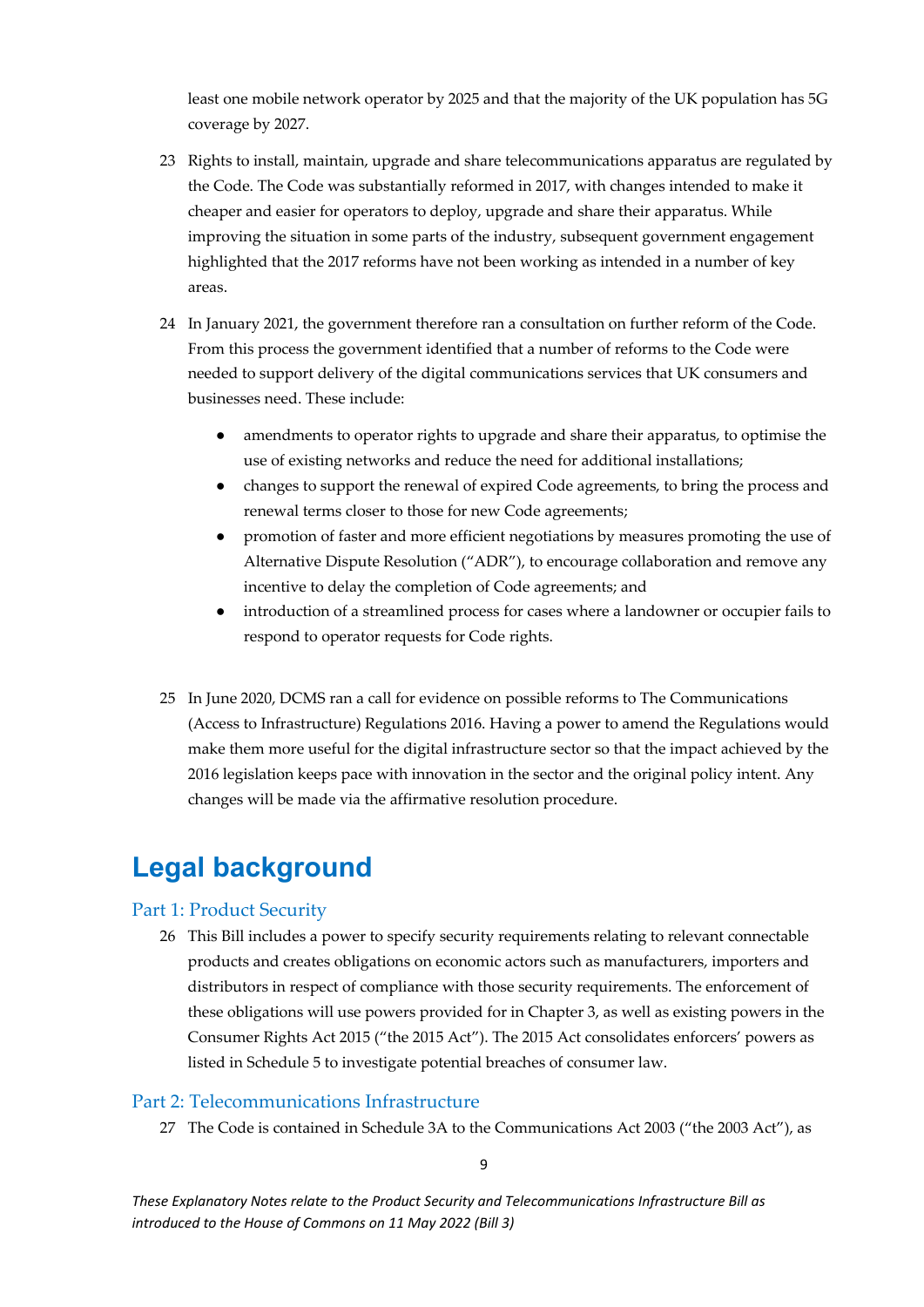inserted by the Digital Economy Act 2017 ("the 2017 Act"). The Code was previously found in the Telecommunications Act 1984 (see Schedule 2 to that Act). The 2017 Act replaces that iteration with a new version of the Code (see Schedule 1 to the 2017 Act), which was inserted into the 2003 Act (as Schedule 3A to that Act).

<span id="page-10-0"></span>28 The Electronic Communications Code (Jurisdiction) Regulations 2017 ("the 2017 Regulations") confer jurisdiction on the Upper Tribunal and First-tier Tribunal in respect of England and Wales, and on the Lands Tribunal for Scotland in respect of Scotland. References to "the court" or "a court" in these Notes are to be taken to refer to those tribunals and courts unless specified otherwise. The 2017 Regulations do not extend to Northern Ireland. Accordingly, all functions conferred by the Code on a court in Northern Ireland remain exercisable in Northern Ireland only by a county court. References to "the court" or "a court" in these Notes are therefore to be construed accordingly as regards Northern Ireland, unless otherwise specified.

## <span id="page-10-1"></span>**Territorial extent and application**

- 29 Save as set out below, the Bill extends and applies to England and Wales, Scotland and Northern Ireland. In respect of Northern Ireland, the Bill is compatible with the Protocol on Ireland/Northern Ireland to the Agreement on the Withdrawal of the United Kingdom of Great Britain and Northern Ireland from the European Union and the European Atomic Energy Community.
- 30 In Part 2, clauses 61, 63 and 65 extend and apply to England and Wales only, as these clauses make amendments to the Landlord and Tenant Act 1954 which extends and applies only to England and Wales. Similarly, clauses 62 and 64 extend and apply to Northern Ireland, as they amend the Business Tenancies (Northern Ireland) Order 1996 which extends and applies only to Northern Ireland.
- 31 Section C10 of Schedule 5 to the Scotland Act 1998, section C9 of Schedule 7A to the Government of Wales Act 2006 and paragraph 29 of Schedule 3 to the Northern Ireland Act 1998 provide for telecommunications and wireless telegraphy to be reserved matters. Section C7 of Schedule 5 to the Scotland Act 1998 and section C6 of Schedule 7A to the Government of Wales Act 2006 provide for consumer protection to be a reserved subject matter, whilst paragraph 37 of Schedule 3 to the Northern Ireland Act 1998 provides for consumer safety in relation to goods to be a reserved subject matter. In the view of the UK Government, the subject matters of the provisions in the Bill are reserved subject matters in Scotland, Wales and Northern Ireland.
- 32 See the table in Annex A for a summary of the position regarding territorial extent and application in the United Kingdom.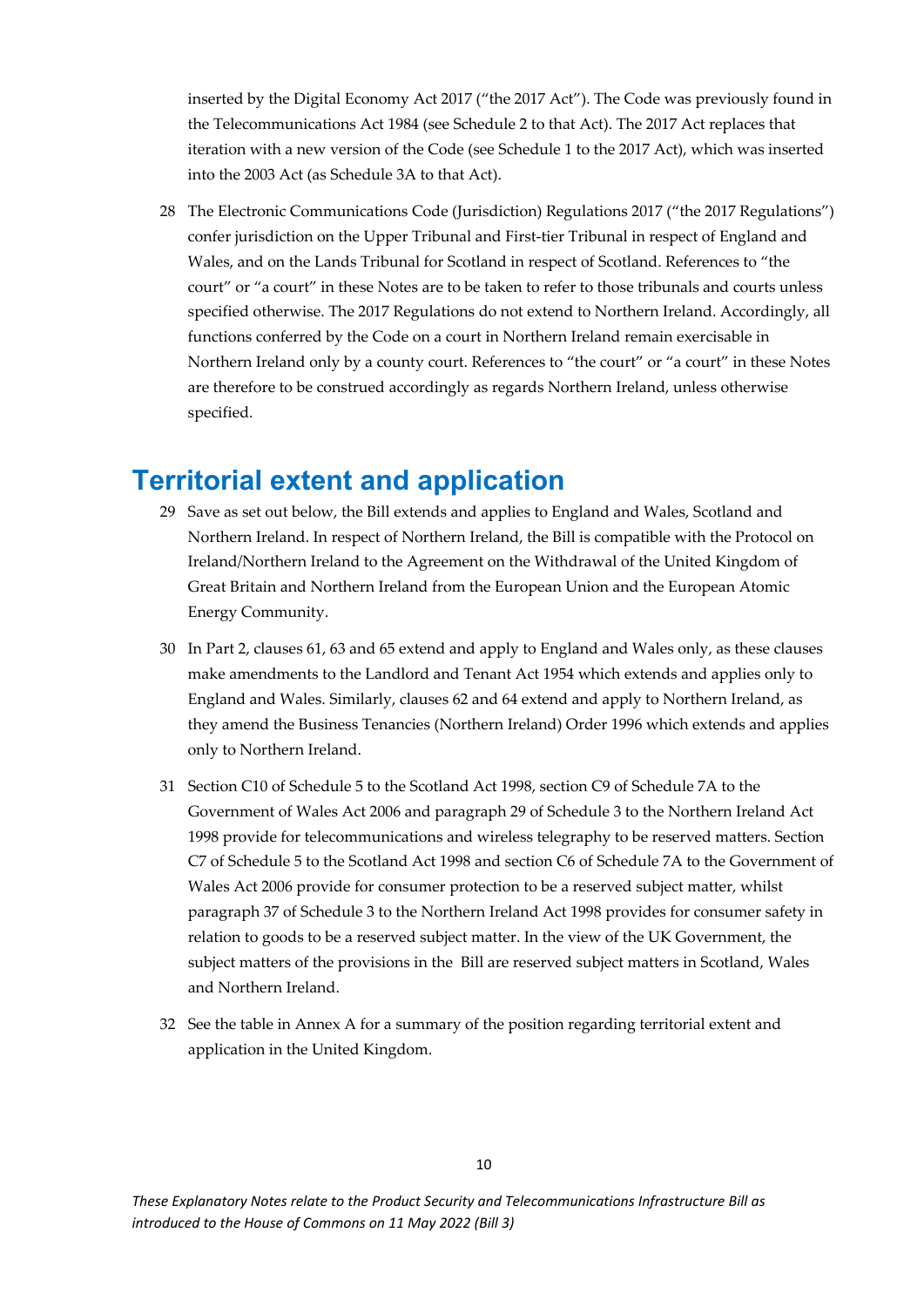## <span id="page-11-0"></span>**Commentary on provisions of Bill**

## <span id="page-11-1"></span>**Part 1: Product Security**

### <span id="page-11-2"></span>**Chapter 1: Security requirements**

#### Clause 1: Power to specify security requirements

- 33 Clause 1 provides the Secretary of State with the power to specify by regulations security requirements relating to connectable products, described in the Bill as relevant connectable products, or to connectable products of a specified description. These will apply to relevant persons or relevant persons of a specified description, for example, persons defined as a "manufacturer" in respect to a product.
- 34 Subsection (1) sets out limitations on using the power. The power must be used to protect or enhance the security of relevant connectable products made available to consumers in the United Kingdom or of the users of those products.
- 35 Subsection (4) points to provisions in other clauses (8, 14, and 21) that impose duties on relevant persons in relation to connectable products to comply with security requirements.

#### Clause 2: Further provision about regulations under section 1

- 36 This clause makes further provision about how the Secretary of State may exercise the power under clause 1 of the Bill. Subsection (1) sets out that a security requirement may relate to all the products of a relevant person or a relevant person of a particular description.
- 37 Subsection (3) sets out a non-exhaustive list of what, in addition to a physical device, a security requirement may apply to. This list includes software related to a product which may or may not be installed on the product. The software may or may not be provided by the manufacturer of the product.
- 38 Subsection (4) establishes that the requirements may be ongoing, requiring a relevant person to act in relation to a connectable product after it has been made available in the United Kingdom.
- 39 Subsection (6) sets out that regulations under clause 1 are subject to the affirmative resolution procedure, unless they only make limited variations as specified in subsection (5), in which case the negative resolution procedure applies.

Example exercise of power: future security requirements Security requirements will be technical in nature. They will set out details such as the products and software relevant to (and excluded from) each individual security requirement, technical detail and language describing what is required by each security requirement, and may mandate specific conformity assessment procedures in

*These Explanatory Notes relate to the Product Security and Telecommunications Infrastructure Bill as introduced to the House of Commons on 11 May 2022 (Bill 3)*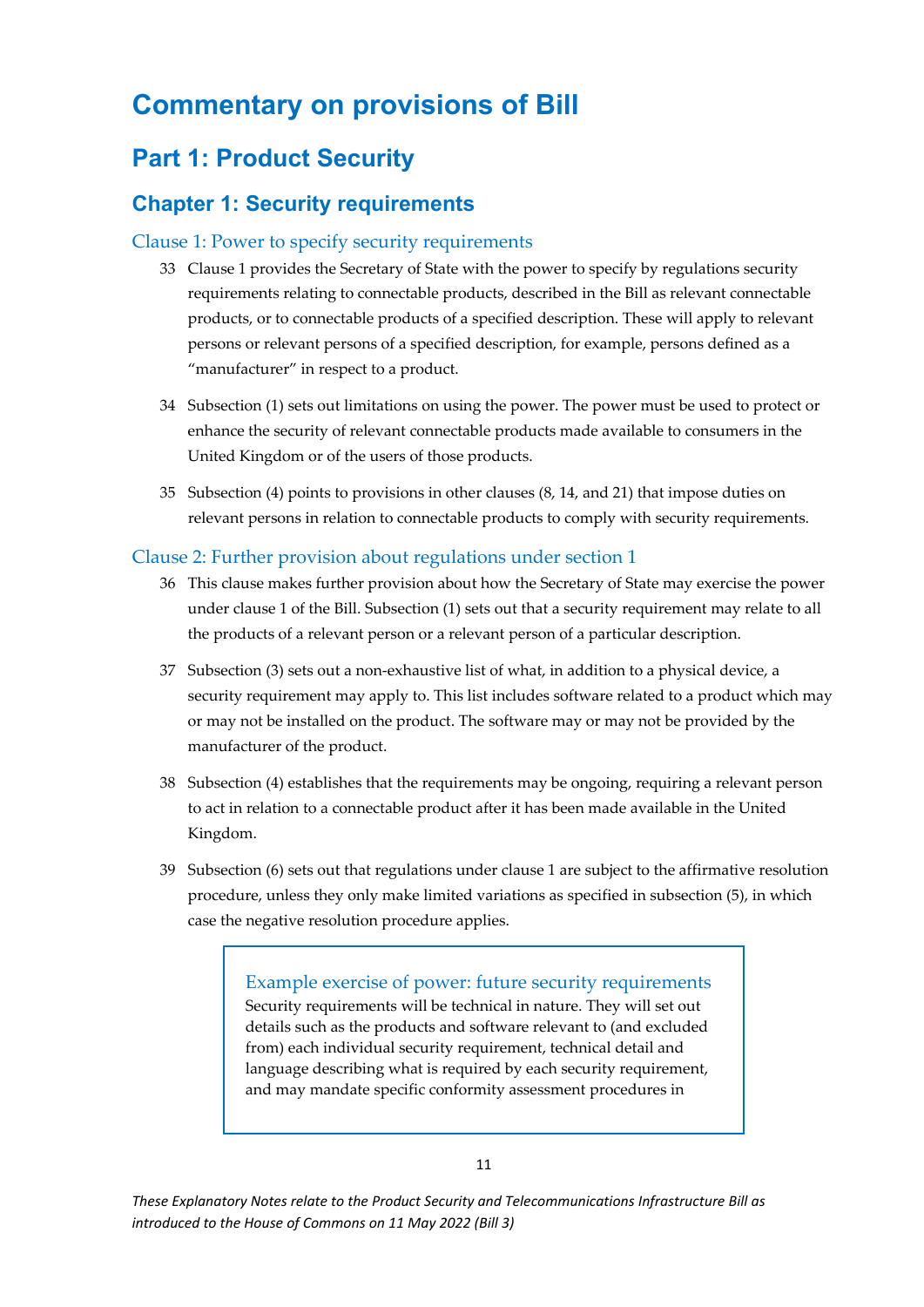respect of certain products.

The initial security requirements are intended to align with the following intent:

**Security Requirement 1** Ban universal default passwords

**Security Requirement 2** Implement a means to manage reports of vulnerabilities

**Security Requirement 3** Provide transparency on for how long, at a minimum, the product will receive security updates

#### <span id="page-12-0"></span>Clause 3: Power to deem compliance with security requirements

40 The security requirements set by the Secretary of State in regulations represent the minimum security requirements which must be complied with in relation to a product. Some persons may exceed these requirements, for example by wholly satisfying an international standard such as EN 303 645. This clause allows the Secretary of State to specify standards which, when complied with, will constitute deemed compliance with a security requirement by the relevant person. Subsection (3) sets out that this power will be subject to the negative resolution procedure.

#### Clause 4: Relevant connectable products

41 This clause defines "relevant connectable product" as a product that is an internet-connectable product or a network-connectable product as defined in clause 5, and which is not an "excepted product" specified in regulations made pursuant to clause 6, which empowers the Secretary of State to specify products that are not within the regulatory scope of this legislation.

#### Clause 5: Types of product that may be relevant connectable products

- 42 This clause defines the types of products that are relevant connectable products for the purposes of this legislation.
- 43 Subsections (1) and (2) define "internet-connectable products" as being capable of connecting to the internet using a communication protocol that forms part of the Internet Protocol suite to send or receive data over the internet.
- 44 Subsection (3) defines a "network-connectable product" as a product that is capable of sending and receiving data transmitted using electronic or electromagnetic energy; is not an internet connectable product; and meets the connectability conditions set out in subsections (4) or (5).
- 45 Subsection (4) establishes the first connectability condition where a product is capable of connecting directly to an internet-connectable product by means of a communication protocol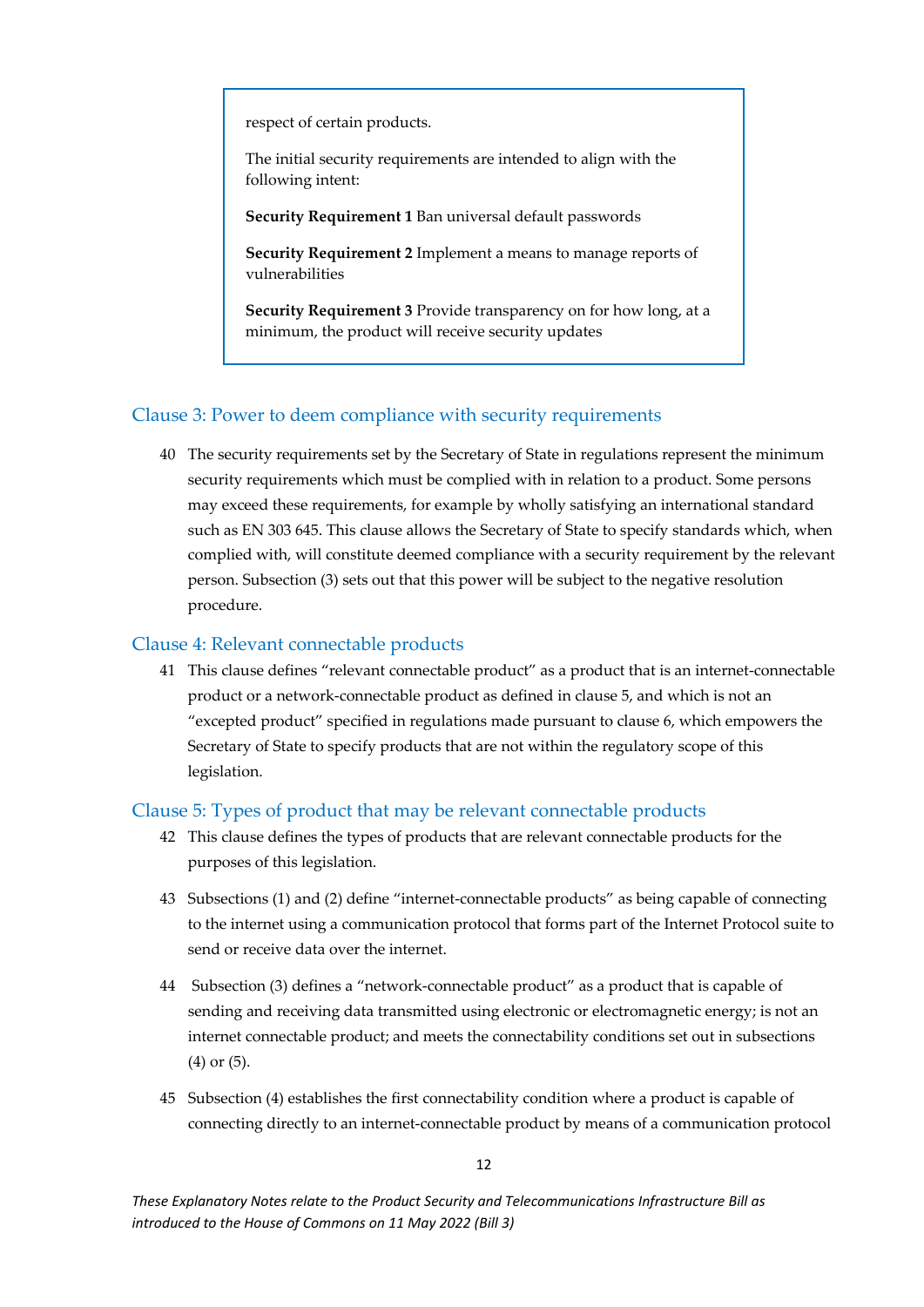that forms part of the Internet Protocol suite. To meet this condition, these products must be capable of using a communication protocol that forms part of the Internet Protocol suite, but itself unable to connect directly to the internet.

- 46 Subsection (5) establishes the second connectability condition which covers the capability of a product connecting directly to two or more products at the same time by a communication protocol that does not form part of the Internet Protocol suite; and it being capable of connecting directly to an internet-connectable product by means of a communication protocol which does not form part of the Internet Protocol suite, whether or not at the same time as it connects to any other product.
- 47 Subsection (6) establishes that a product which consists of wires and cables used merely to connect the relevant product to another product is not to be considered as a product for the purposes of the test established in subsection (5)(a). Subsection (8) confirms the involvement of a wire or cable does not stop a connection from occurring "directly" for the purposes of subsections (4) to (7).
- 48 Subsection (7) establishes that where two or more products are designed to be used together for the purposes of facilitating the use of a computer, at least one of the products (the "linking product") can connect directly to an internet-connectable-product (the computer or some other product)) by means of a communication protocol that does not form part of the Internet protocol suite and each of the other products (the "input products") are capable of connecting to a "linking product" directly and wirelessly by a non-Internet Protocol suite communication protocol, then they are to be seen to meet the second connectability condition subsection (3).

#### Clause 6: Excepted products

- 49 This clause provides a power for the Secretary of State to specify in regulations connectable products to which Part 1 will not apply, but would otherwise be within the regulatory scope of this legislation. The government intends to except products from the regulatory scope of this legislation where it would not be appropriate for them to be included, for instance, where inclusion would subject them to double regulation.
- 50 Subsection (2) establishes that regulations may be made to specify rules for the excepted status of a "primary product" and a "secondary product" when they are incorporated into or attached to, or otherwise form part of, each other.
- 51 Regulations made by the power in this clause are subject to the negative resolution procedure when varying a description of a product, or, specifying any description of a product which is covered by equivalent requirements relating to security. All other regulations made under the Clause are subject to affirmative resolution procedure.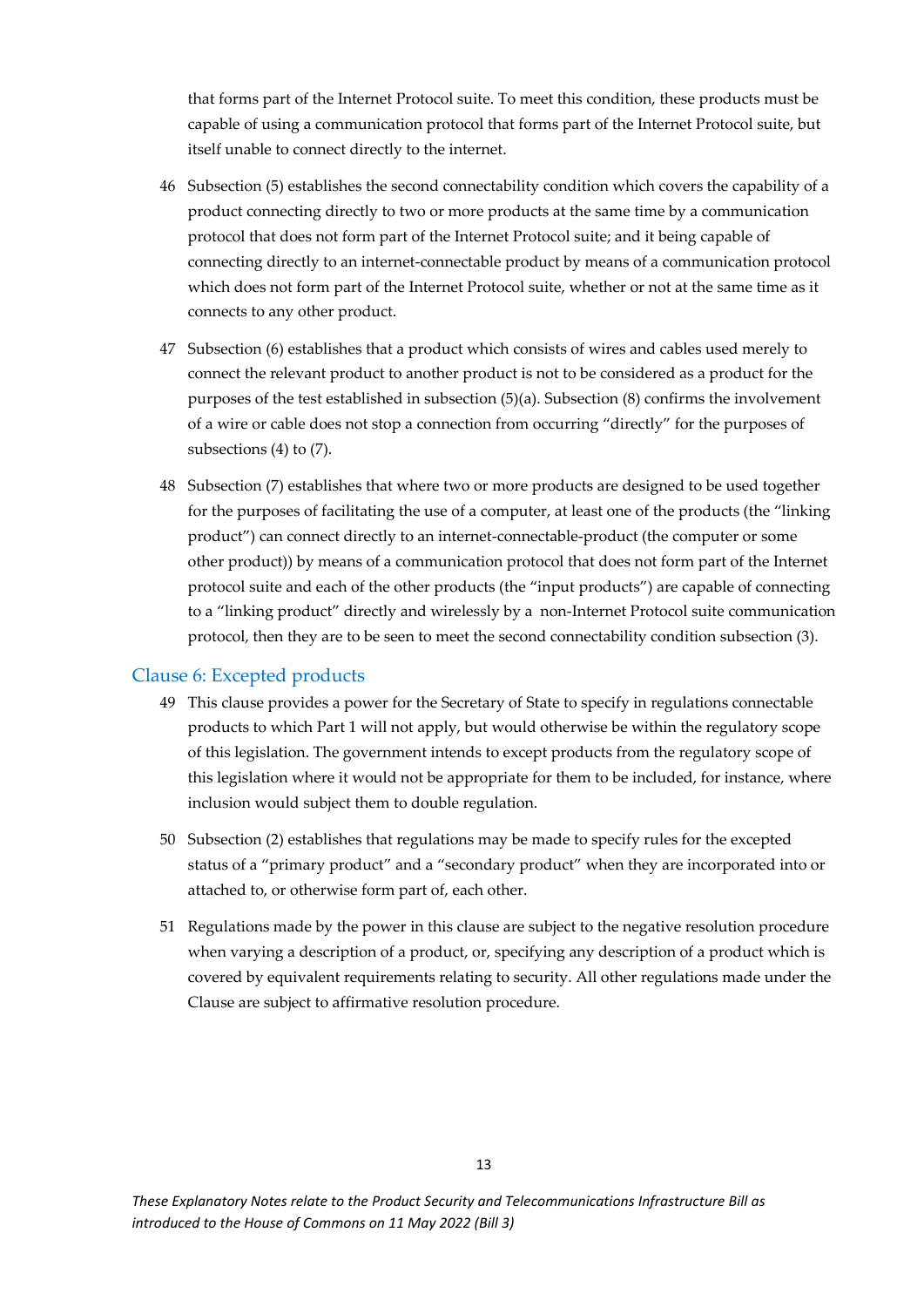### Example exercise of power: Future exceptions for the purposes of avoiding dual regulation

**Smart metering devices.** The government is not intending to except all smart metering products, but only those that are already subject to security requirements through Relevant Technical Specifications which must be met when subject to a Relevant Energy License Conditions as set out in The Gas Act 1986 (as amended) and The Electricity Act 1989 (as amended). The smart metering products the government intends to except are also covered by Commercial Product Assurance (CPA).

**Smart chargepoints.** The government has stated that these will be subject to minimum security requirements using powers provided by the Automated and Electric Vehicles Act 2018.

**Medical devices.** The government regulates these through the Medical Devices Regulations 2002. As of September 2021, a consultation is underway on the future regulations of medical devices in the UK, including proposals to regulate certain software as medical devices.

**Vehicles.** Road vehicles are covered by the Road Traffic Act 1988. In September 2021, the government announced its intention to develop a national framework to modernise vehicle standards, including proposals for cyber security requirements, in the future of transport regulatory review.

**Aviation** is covered by a number of existing regulations and the government uses CAP1753 to achieve compliance with the various cyber security requirements. The Single Consolidated Direction 1/2021 is due to come into effect on 31 December 2021 and covers airports and carriers that fall within the National Aviation Security Programme. Unmanned Aircraft Systems are covered by CAP1789A: UAS Implementing Regulation.

**Maritime** is covered by a number of existing Maritime Security Regulations and the government kept the ISPS (International Ship and Port Facility) Code in force since EU Exit through the The Ship and Port Security (Amendment etc.) (EU Exit) Regulations 2019. At this time, SI 2019 No. 0308 amends 2004/0725 (Regulation), SI 2004 No. 1495, SI 2009 No. 2048 and revokes 2008/0324 (Regulation).

#### <span id="page-14-0"></span>Clause 7: Relevant persons

52 This clause defines the economic actors to which the duties set out in Part 1 will apply. "Relevant persons" are defined as manufacturers, importers and distributors of relevant connectable products.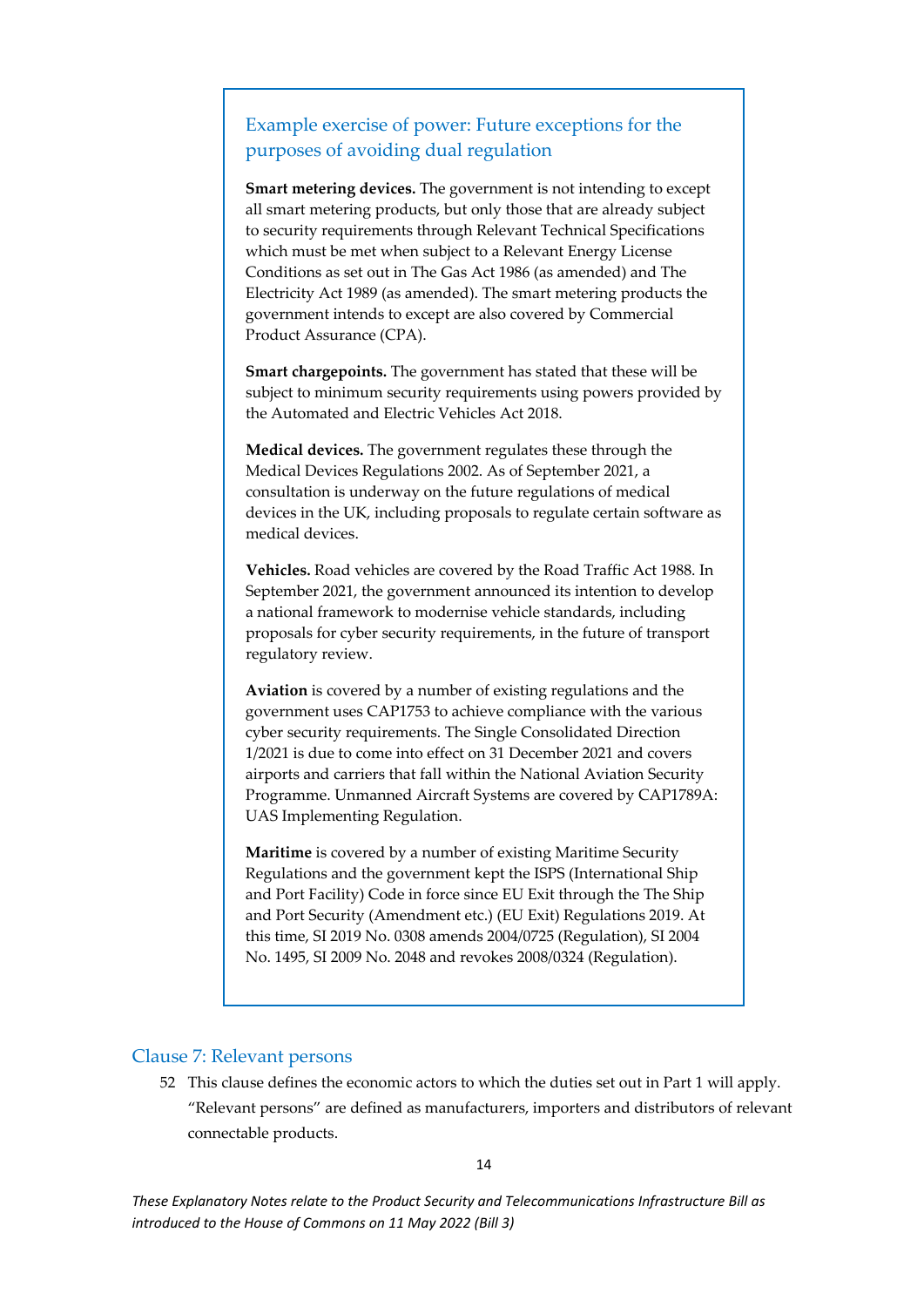- 53 Subsection (3) defines "manufacturer" as a person who (i) manufactures a product, or has a product designed or manufactured, and (ii) markets that product under their own name or trade mark. A person who markets under their own name or trademark a product manufactured by another person is also a manufacturer.
- 54 Subsection (4) defines "importer" as a person who (a) imports the product into the United Kingdom from another country, and (b) is not a manufacturer of the product.
- 55 Subsection (5) defines "distributor" as any person who (a) makes the product available in the United Kingdom, and (b) is not a manufacturer or an importer of the product.
- 56 Subsection (6) provides that a person will not be considered a distributor if they make the product available by performing a contract for or including the installation of the product in a building or structure. This will only apply if products identical to the installed product are or have been made available to consumers outside of such a contract for their installation.

### Examples of when smart products are integrated into the performance of a contract

**Scenario 1:** An electrician is hired by a family to install a 'smart' sound control system in their home. The family purchased the product at a local electronics store and the electrician is only hired to install the products that form the smart sound system. The electrician is not considered to be a distributor because they had no part in the supply of the product (the electrician never owned the product so they did not ''make it available'' to the family.

**Scenario 2:** An electrician is hired by a family to install a 'smart' sound system in their home. The family enters into a contract for the installation of the smart sound system and pays an agreed amount for the project. The electrician decides what specific products and components will be purchased and installed to meet the contract. The electrician buys and instals products that are normally sold to consumers via an online consumer retail website. While the electrician owned the product and made it available to the family, the electrician will not be considered a distributor because products identical to the installed products have been made available to consumers via an online consumer retail website.

**Scenario 3:** A family hires a company ''A'' to install a bespoke smart sound system in their home. The family pays for the entire project (including design, production, installation and the products). The products that form the smart sound system can only be purchased from company A as part of a contract that involves their installation. The products are unique and are not made available to consumers in any other way (e.g. they cannot be purchased from a shop without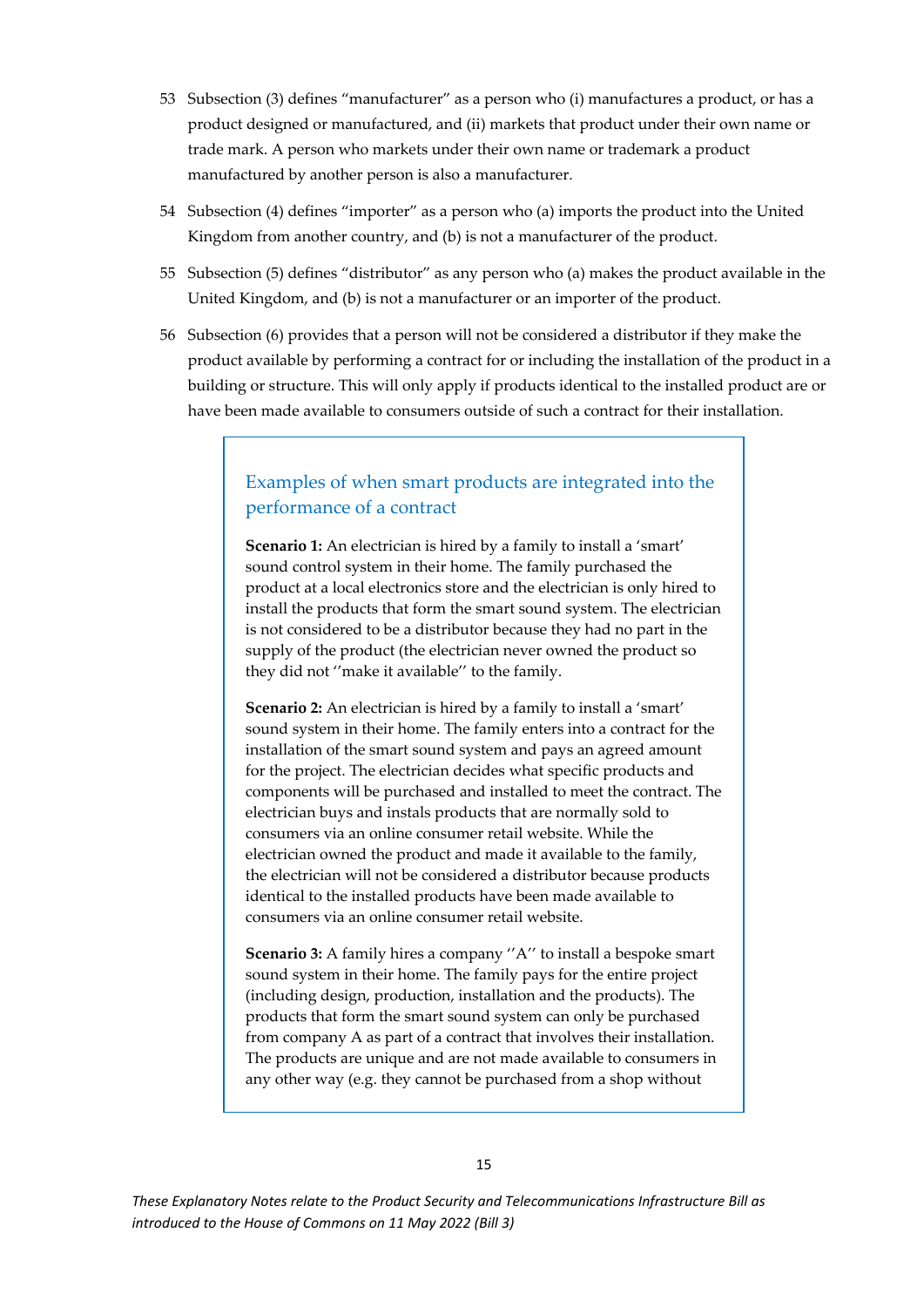entering into a contract for their installation). Company A is a distributor of the products.

#### **Intention for subsection (6)**

This provision is intended to absolve small businesses whose ordinary business is not the sale of products such as electricians, etc. from the potentially burdensome duties of distributors. At the same time, the provision ensures that products such as smart home control systems (which are in most cases only made available through a contract for their installation) are in scope and their users will be protected.

## <span id="page-16-0"></span>**Chapter 2: Duties of relevant persons**

#### <span id="page-16-1"></span>Clause 8: Duty to comply with security requirements

- 57 This clause places an obligation on a manufacturer of a product to comply with any relevant security requirements relating to that product where one of two conditions is met. Subsection (2) sets out the first condition and establishes that the duty applies where the manufacturer intends for, is aware that, or ought to be aware that, the product will be a "UK consumer connectable product", which is defined in clause 54.
- 58 Subsection (3) sets out the second condition and ensures that this duty continues to apply when a product is in use by a customer (as it has become a "UK consumer connectable product"). The manufacturer has a duty to comply where the manufacturer intended, was aware, or ought to have been aware that the product would become a "UK consumer connectable product" at the point where the manufacturer made the product available.

#### Clause 9: Statements of compliance

- 59 This sets out that a manufacturer may not make a consumer connectable product available in the United Kingdom unless it is accompanied by (a) a statement of compliance or (b) a summary of the statement of compliance in which the manufacturer states that in its opinion it has complied with the applicable security requirements.
- 60 Subsection (4) defines "applicable security requirements'' as any relevant security requirements relating to a product to which the manufacturer is subject. In this clause ''applicable security requirements'' are likely to be any security requirement that apply to the manufacturer before a product is made available to the market. Some security requirements will only apply after a product is made available in the United Kingdom and may not be applicable security requirements for the purpose of the statement of compliance. It is a breach of this duty to make a product available in the United Kingdom if the product is not accompanied by a statement of compliance or a summary statement of compliance and should have been, even if the manufacturer has technically complied with applicable security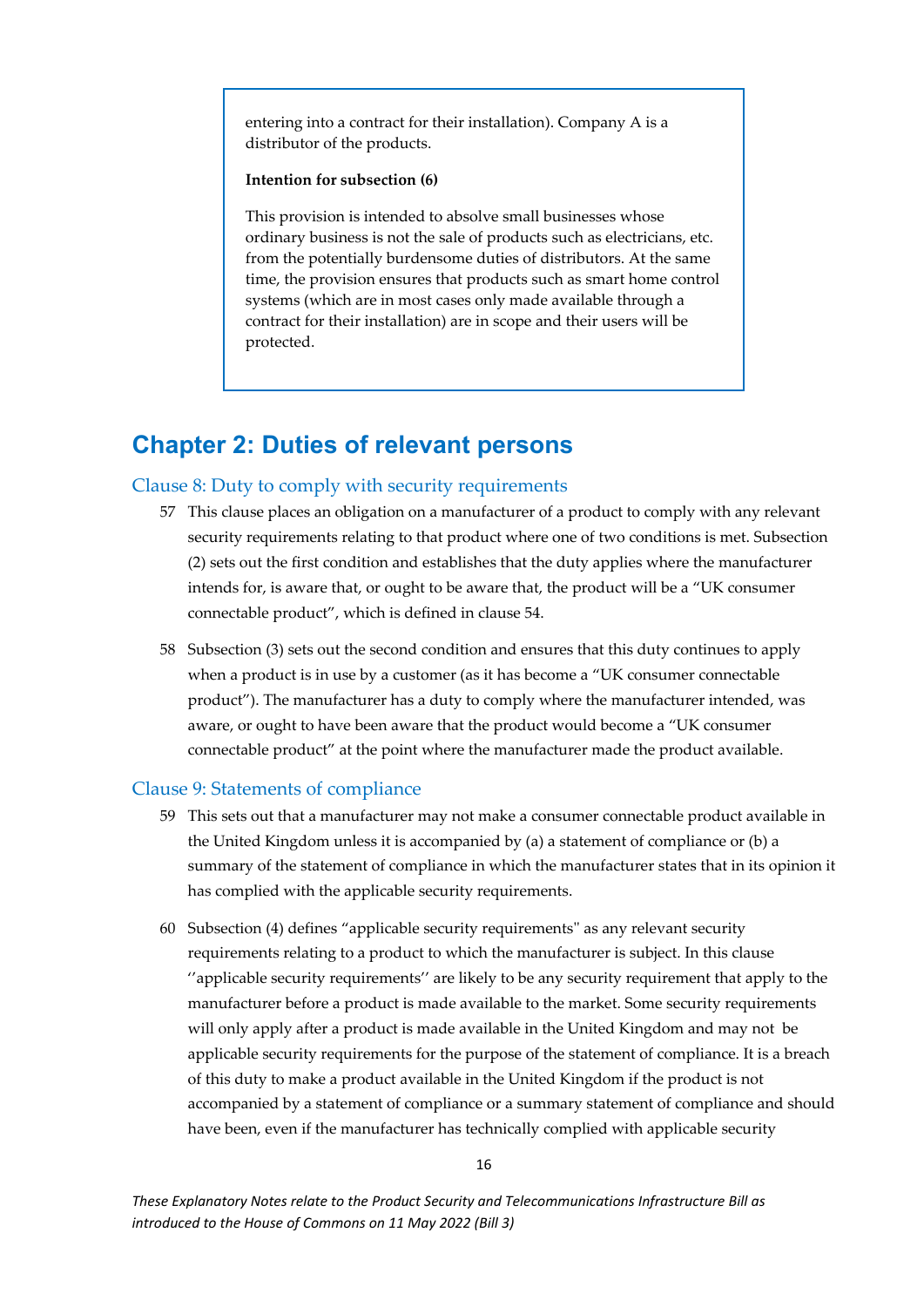requirements relating to that product.

- 61 Subsection  $(2)(b)$  defines a "summary statement of compliance" as a summary of the statement of compliance that is in such a form, and contains such information, as specified in regulations made by the Secretary of State.
- 62 Subsection (3) defines a statement of compliance, in relation to a product, as a document that meets the following conditions. A statement of compliance must state that, in the opinion of the manufacturer, any applicable security requirements have been complied with. The statement must be prepared by or on behalf of the manufacturer, and be in a form, or contain any information, specified in regulations made by the Secretary of State under subsection (6).
- 63 Subsection (5) covers cases where a product has more than one manufacturer. In such cases, all manufacturers may jointly prepare a statement of compliance but it is also possible for a single manufacturer to prepare a statement of compliance. The statement of compliance must contain all necessary information for the duty to be discharged.
- 64 Subsection (6) provides a power for the Secretary of State to set out in regulations further details around statements of compliance, which may include provisions requiring the manufacturer to take certain specified steps to determine compliance with the security requirements for the preparation of the statement of compliance, as well as provisions around the retention, publishing and making available of the document. The exercise of this power will be subject to a negative resolution.
- 65 Subsection (7) provides a power for the Secretary of State to state that a manufacturer has complied with the statement of compliance duty when certain conditions are met.

#### Statement of compliance regulations

The Secretary of State may set out in regulations the minimum time that records of compliance statements must be kept, and the steps a manufacturer must take to assure compliance.

The Secretary of State may also establish in regulations that the above is not required if a product is accompanied by documentation confirming that the manufacturer has complied with another cyber security regime, because the Secretary of State recognises these standards as equivalent or sufficient to meet the intentions of this regime.

#### Clause 10: Duty to investigate potential compliance failures

66 Subsection (2) sets out a requirement for manufacturers to take all reasonable steps to investigate a compliance failure in relation to a product if they are informed that there is, or may be, a compliance failure relating to a product and if they are aware or ought to be aware that the product is or will be a UK consumer connectable product as defined in clause 54.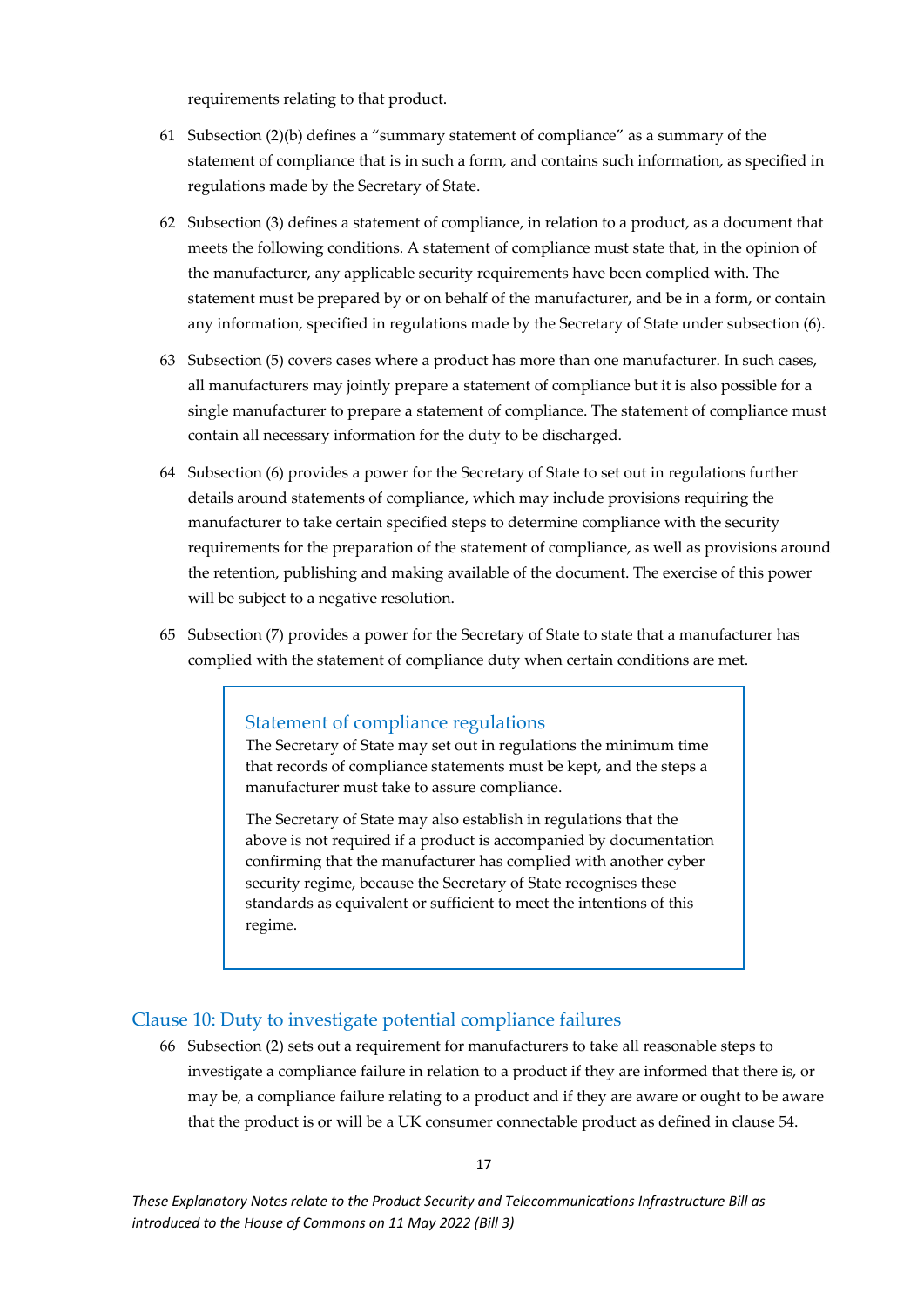### Example: a third party identifies a compliance failure

A security researcher discovers a specific software bug which makes the product default to a basic password setting after updating and notifies the manufacturer. The manufacturer must then investigate to determine if this constitutes a compliance failure.

### Example: a manufacture identifies a compliance failure

A manufacturer makes products available in the UK and several other countries as well. The manufacturer is aware of reports in another country that their product has a vulnerability which means they may not be complying with security requirements in relation to identical products made available to customers in the UK. They then have a duty to investigate if the products in the UK are impacted and if this constitutes a compliance failure.

67 The obligation to investigate reports of compliance failures applies at any time after a product has been made available in the United Kingdom.

#### Clause 11: Duties to take action in relation to compliance failure

- 68 This clause provides that, if a manufacturer is aware, or ought to be aware, of a compliance failure as defined in clause 11(9) and is aware, or ought to be aware, that product is or will be a UK consumer connectable product as defined in clause 54, then the manufacturer must take all reasonable steps to (a) prevent the product from being made available in the United Kingdom, and/or (b) remedy the compliance failure.
- 69 Subsections (3) and (4) require that the manufacturer is transparent about this process. The manufacturer must notify persons including the enforcement authority, any other manufacturer of the product of which the manufacturer is aware and any importer or distributor to whom the manufacturer supplied the product. When certain conditions are met in relation to a compliance failure, the manufacturer must also notify any customer to whom it directly supplied the product. These conditions will be set out in regulations by the Secretary of State using the power in subsection (5).
- 70 Subsection (6) sets out that the notification under subsection (3) must include detail of (a) the compliance failure, (b) any risks of which the manufacturer is aware that are posed by the compliance failure, and (c) any steps taken by the manufacturer to remedy the compliance failure and whether or not those steps have been successful.
- 71 Subsections (7) and (8) ensure that relevant persons are not required to duplicate notifications made by others in the supply chain.
- 72 The duties in this clause apply at any time after a product has been made available in the United Kingdom.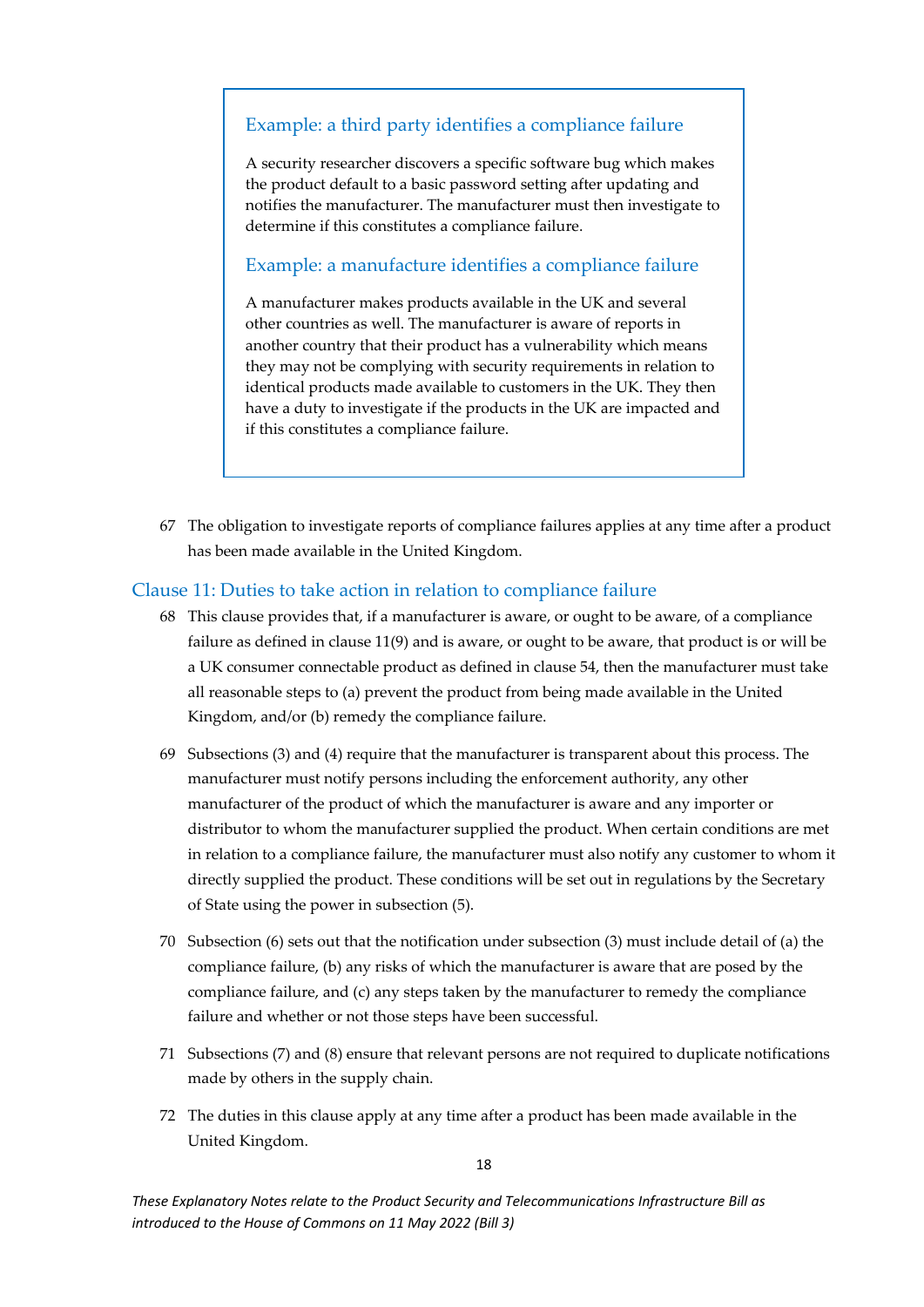#### Clause 12: Duty to maintain records

73 This clause requires manufacturers to keep records of compliance failures and investigations relating to products for which they are the manufacturer. Subsections (2) and (3) set out the information that needs to be captured in this process. Records and information on compliance failures and investigations must be kept for a minimum of ten years. These records may be requested by the Secretary of State in the course of investigating and enforcing the legislation.

#### Clause 13: Duties to take action in relation to manufacturer's compliance failure

- 74 A manufacturer that is not established in the United Kingdom may authorise a person in the United Kingdom to perform certain duties on its behalf as described in clause 51 and to act as an "authorised representative". Clause 13 places a duty on any manufacturer's authorised representatives to notify the manufacturer and then also the enforcement authority if they are informed that there is or may be a compliance failure and if the authorised representative is aware or ought to be aware that the product is or will be a UK consumer connectable product as defined in clause 54.
- 75 This duty applies at any time after a product has been made available in the United Kingdom.

#### <span id="page-19-1"></span>Clause 14: Duty to comply with security requirements

- 76 This clause places a duty on importers to comply with any relevant security requirements that apply to an importer. Compliance is required where one of two conditions is met. Subsection (2) sets out the first condition that the duty applies where the importer intends for, is aware that, or ought to be aware that the product will be a UK consumer connectable product, as defined in clause 54.
- 77 Subsection (3) sets out the second condition. It provides that the importer is also subject to this duty where a product has become a UK consumer connectable product, and at the time the importer made the product available, it intended, was aware, or ought to have been aware that the product would become one.

#### <span id="page-19-0"></span>Clause 15: Statements of compliance

- 78 This clause provides that an importer may not make a product available in the United Kingdom unless it is accompanied by a statement of compliance, or summary statement, where the importer intends for, is aware that, or ought to be aware that the product will be a UK consumer connectable product, as defined in clause 54.
- 79 Subsection (3) provides a power for the Secretary of State to set out in regulations the period of time for which importers must retain a copy of statements of compliance. Subsection (4) provides that the Secretary of State may establish via regulations when an importer must make a statement of compliance or summary statement available. These will be subject to the negative resolution procedure.
- 80 Subsection (5) sets out that if a manufacturer satisfies the conditions set out in regulations made under clause 9(7), then importers do not have a duty to ensure a statement of compliance or summary statement accompanies the product. Instead the importer must be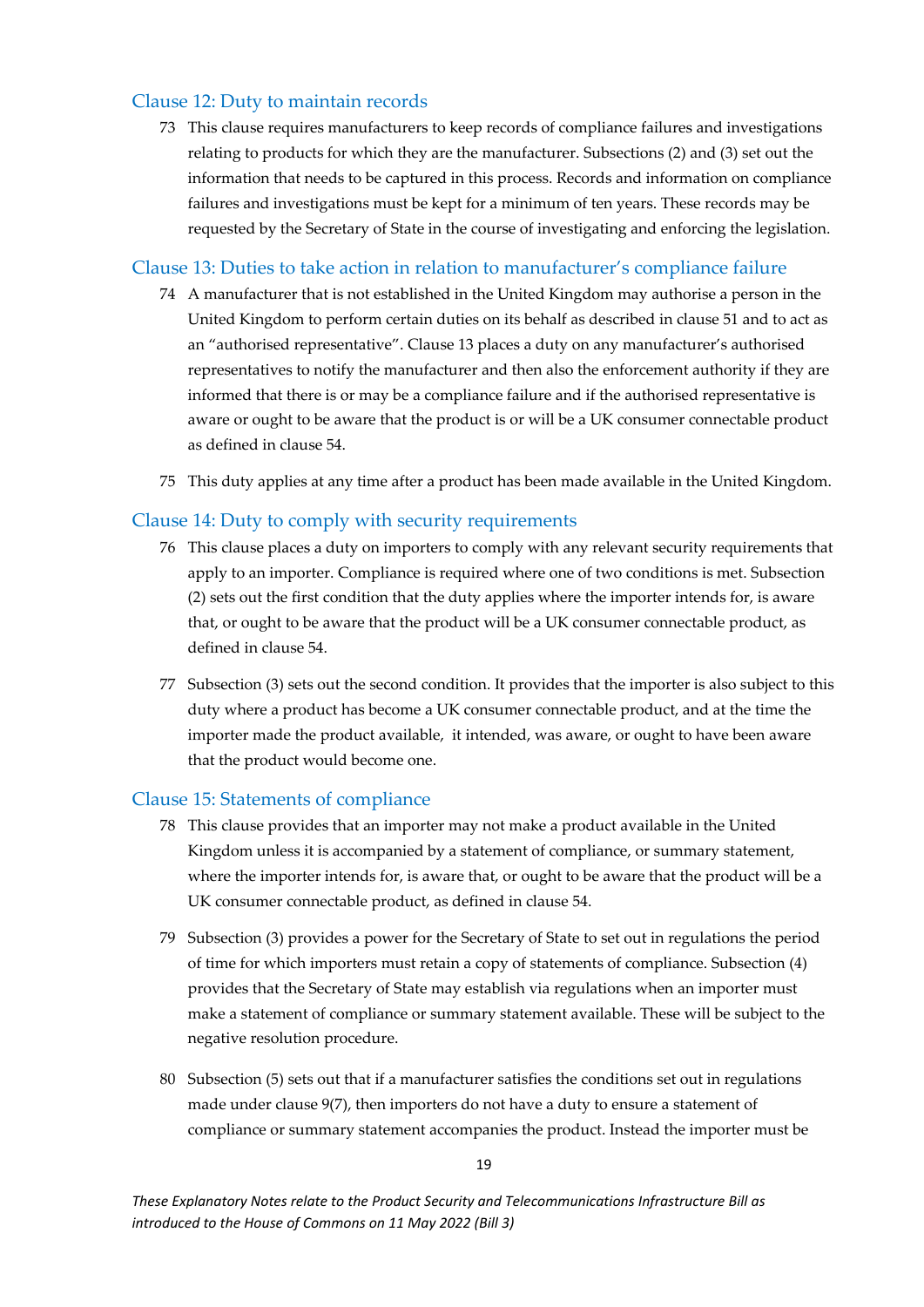satisfied that the manufacturer fully complies with any conditions specified in regulations made under clause 9(7).

#### <span id="page-20-0"></span>Clause 16: Duty not to supply products where compliance failure by manufacturer

- 81 This clause provides that an importer must not make a relevant connectable product available in the United Kingdom if it knows or believes that there is a compliance failure and intends for, is aware or ought to be aware that the product will be a UK consumer connectable product as defined in clause 54. Subsection (2) defines 'compliance failure' as a failure by the manufacturer of a product to comply with security requirements relating to the product.
- 82 This applies, for example, when the importer is informed (or could reasonably have been made aware by third parties including the press, regulators or security experts) that the manufacturer has not or is unlikely to have complied with relevant security requirements.

### Clause 17: Duty to investigate potential compliance failures of importer or manufacturer

- 83 This clause sets out a requirement for importers to take all reasonable steps to investigate any compliance failure, if they are informed that there is, or may be, a compliance failure and the product is or will be a UK consumer connectable product, as defined in clause 54. An importer may, for example, become informed of a compliance failure because information is circulating in the public domain or a third party provides information directly to it. A compliance failure may be by either the importer or a manufacturer.
- 84 The obligation to investigate potential compliance failures applies at any time after a product has been made available in the United Kingdom.

#### Clause 18: Duties to take action in relation to importer's compliance failure

- 85 This clause provides that, if an importer is aware, or ought to be aware, of a compliance failure by the importer as defined in clause 18(7) and is aware or ought to be aware that the product is a UK consumer connectable product as defined in clause 54, it must take all reasonable steps as soon as is practicable to remedy the compliance failure.
- 86 Subsections (3) and (4) require that the importer notifies relevant parties as soon as possible of a compliance failure. When certain conditions are met in relation to a compliance failure, the importer must notify any customer to whom it directly supplied the product. These conditions will be set out in regulations by the Secretary of State using the power in subsection (5) and will be subject to the negative resolution procedure.
- 87 Subsection (6) sets out that the notification under subsection (3) must include (a) details of the compliance failure, (b) any risks of which the importer is aware that are posed by the compliance failure, and (c) any steps taken by the importer to remedy the compliance failure and whether or not those steps have been successful.
- 88 The duties in this clause apply at any time after a product has been made available by an importer to a customer in the United Kingdom.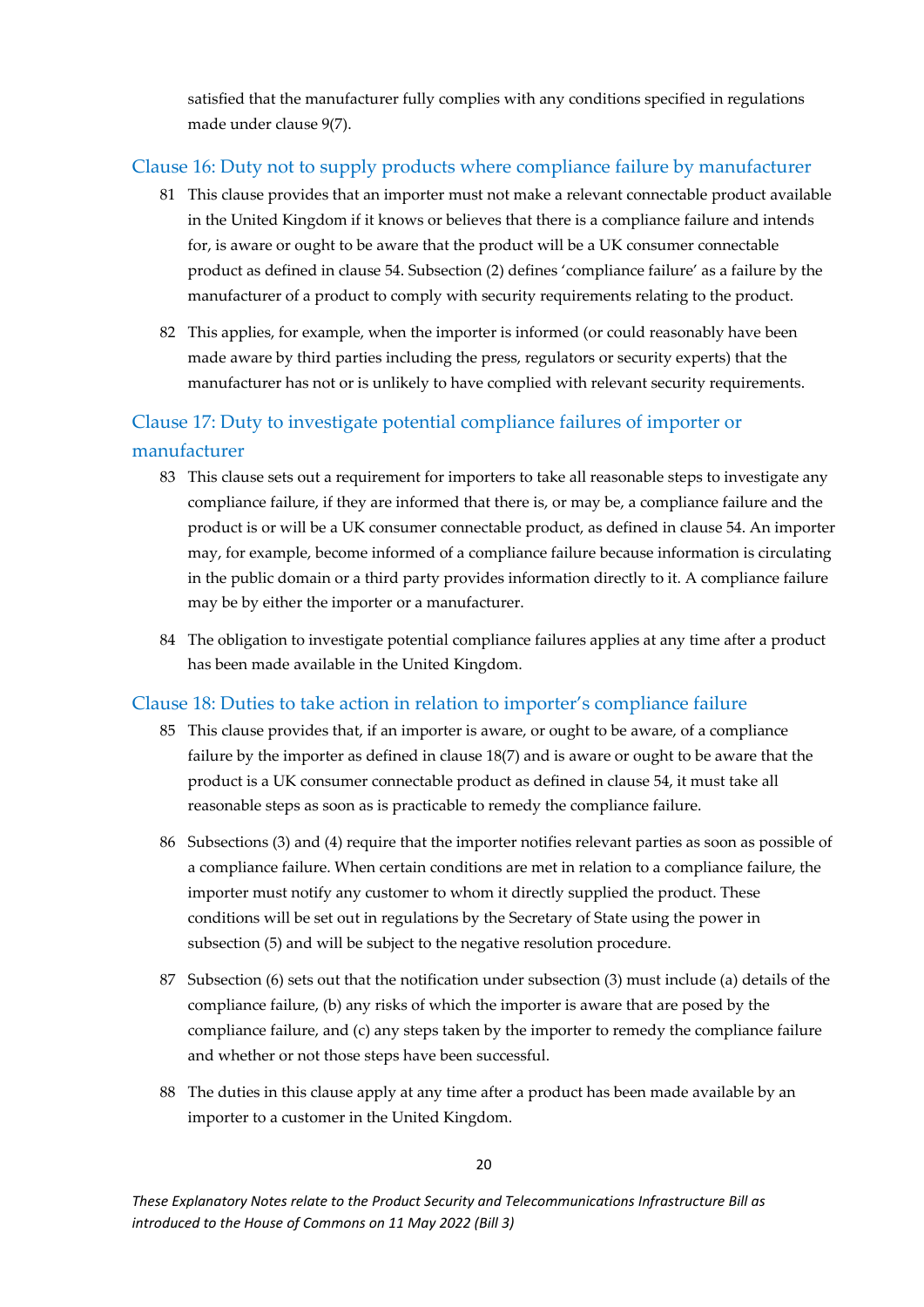#### Clause 19: Duties to take action in relation to manufacturer's compliance failure

- 89 If an importer becomes aware, or ought to be aware, of a manufacturer's compliance failure and is aware, or ought to be aware, that a product will be a UK consumer connectable product, then it has a duty to act. The importer must contact the manufacturer about the compliance failure as soon as possible, and, if it appears that the compliance failure is not going to be remedied, then subsection (4) requires the importer to take all reasonable steps as soon as is practicable to prevent the product from being made available to customers in the UK.
- 90 Subsection (5) requires the importer to notify certain persons of the compliance failure after contacting, or attempting to contact the manufacturer. These persons are specified in subsection (6), and include the enforcement authority and any distributor to whom the importer has supplied the product. The importer may also need to notify any customer to whom it directly supplied the product. The conditions for notifying customers will be set out in regulations by the Secretary of State using the power in subsection (7) and will be subject to the negative resolution procedure.
- 91 Subsection (8) sets out that notifications under subsection (5) must include (a) details of the compliance failure, (b) any risks of which the importer is aware posed by that compliance failure, and (c) any steps of which the importer is aware that the manufacturer has taken to remedy the failure and if those steps have been successful.
- 92 Subsection (9) sets out that when an importer notifies a distributor to whom it has supplied a product of a compliance failure, the importer must also inform the distributor if the manufacturer is aware of the compliance failure and if the enforcement authority has been notified of the compliance failure.
- 93 Subsection (10) ensures that relevant persons are not required to duplicate notifications made by others in the supply chain.
- 94 The duties in this clause apply at any time after an importer of a product has made it available in the United Kingdom.

#### <span id="page-21-0"></span>Clause 20: Duty to maintain records of investigations

95 This clause requires importers to keep records of any investigations into compliance failures or suspected compliance failures, as defined in subsection (5), relating to products for which they are an importer. These records will allow a clear audit of the importer's activities and help investigations into compliance failures. Subsection (2) and sets out the minimum content that needs to be captured in this process. Subsection (3) ensures that the importer will not breach its record keeping duty due to the actions of the manufacturer but the importer must have taken reasonable steps to obtain all required information from the manufacturer. Records and information on compliance failures and investigations must be kept to a minimum of ten years.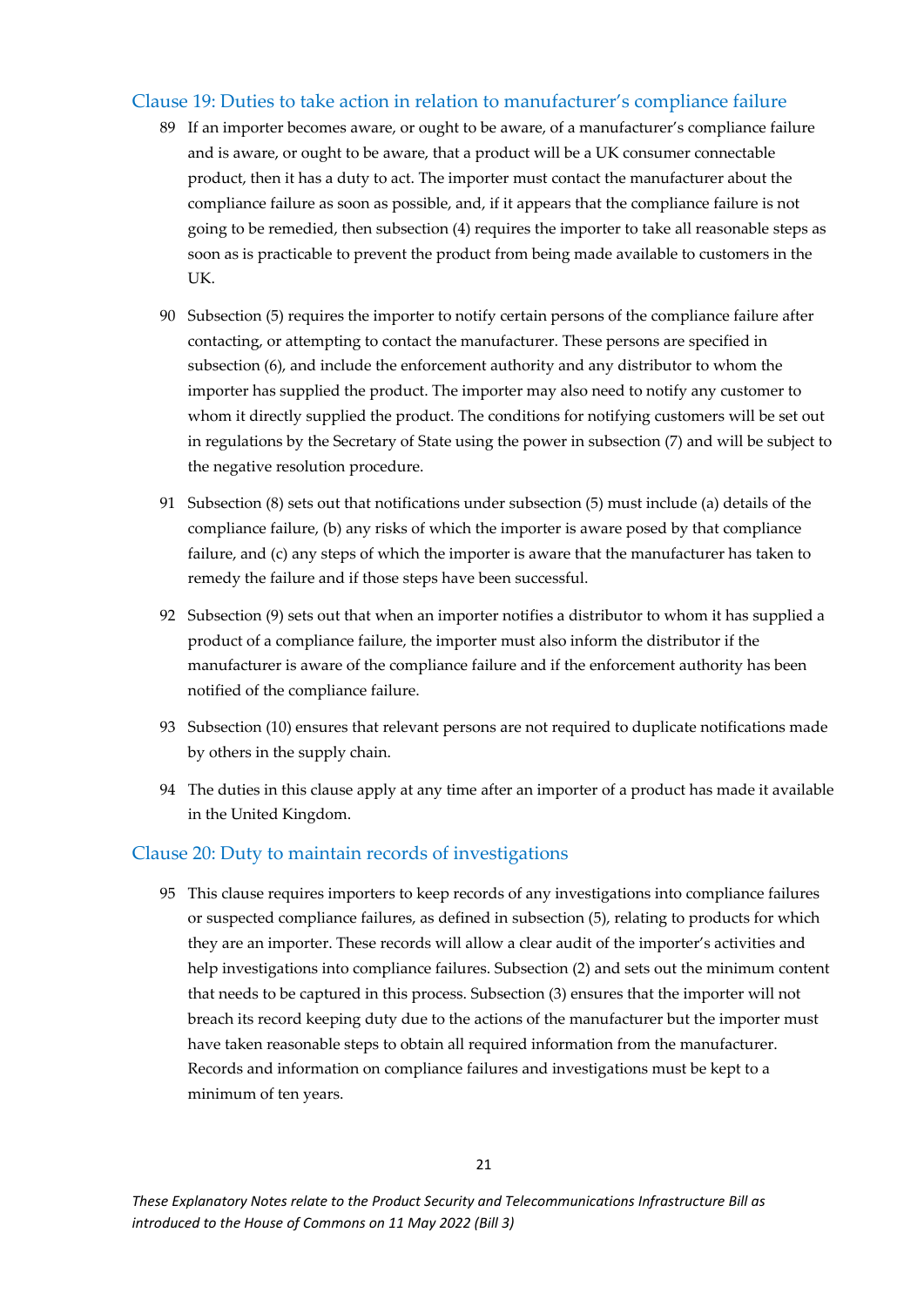#### Clause 21: Duty to comply with security requirements

- 96 This clause places a duty on distributors to comply with any relevant security requirements relating to a relevant connectable product. Compliance is required if one of two conditions is met. Condition one is met if the distributor intends for, is aware that, or ought to be aware that the product will be a UK consumer connectable product, as defined in clause 54.
- 97 Condition two is met where a product has become a UK consumer connectable product, as defined in clause 54, and at the time the distributor made the product available, it intended, was aware, or ought to have been aware that the product would become a UK consumer connectable product.

#### Clause 22: Statements of compliance

- 98 This clause provides that a distributor of a relevant connectable product may not make a product available in the United Kingdom unless it is accompanied by a statement of compliance, or a summary of the statement of compliance. This duty applies if the distributor intends for the product to be a UK consumer connectable product as defined in clause 54 or is aware or ought to be aware that the product will be a UK consumer connectable product.
- 99 Subsection (3) sets out that if a manufacturer satisfies the conditions set out in regulations made under clause 9(7), then distributors do not need to ensure the presence of a statement of compliance or summary statement of compliance, so long as the distributor is satisfied that the manufacturer is fully compliant with the conditions set out in regulations made under clause 9(7).

### Clause 23: Duty not to supply products where compliance failure by manufacturer

100 A distributor must not make the product available in the United Kingdom if it knows or believes there is a compliance failure in relation to that product and intends for the product to be or is aware or ought to be aware that the product will be a UK consumer connectable product, as defined in clause 54. For the purposes of this clause, "compliance failure" is defined in subsection (2) as a failure by a manufacturer of the product with relevant security requirements relating to that product.

#### <span id="page-22-0"></span>Clause 24: Duties to take action in relation to distributor's compliance failure

- 101 This clause provides that, if a distributor becomes aware, or ought to be aware, of a compliance failure in relation to a product as defined in subsection (7) and is aware or ought to be aware that the product will be a UK consumer connectable product, it must (a) as soon as is practicable, take all reasonable steps to remedy the compliance failure, and (b) notify the enforcement authority and in certain circumstances the customer. Subsection (5) provides for the Secretary of State to set out in regulations the conditions for when the customer must be notified of a compliance failure.
- 102 Subsection (6) sets out that notifications under subsection (3) must include (a) details of the compliance failure, (b) any risks of which the distributor is aware posed by that compliance failure, and (c) any steps taken by the distributor to remedy the compliance failure and whether or not those steps have been successful.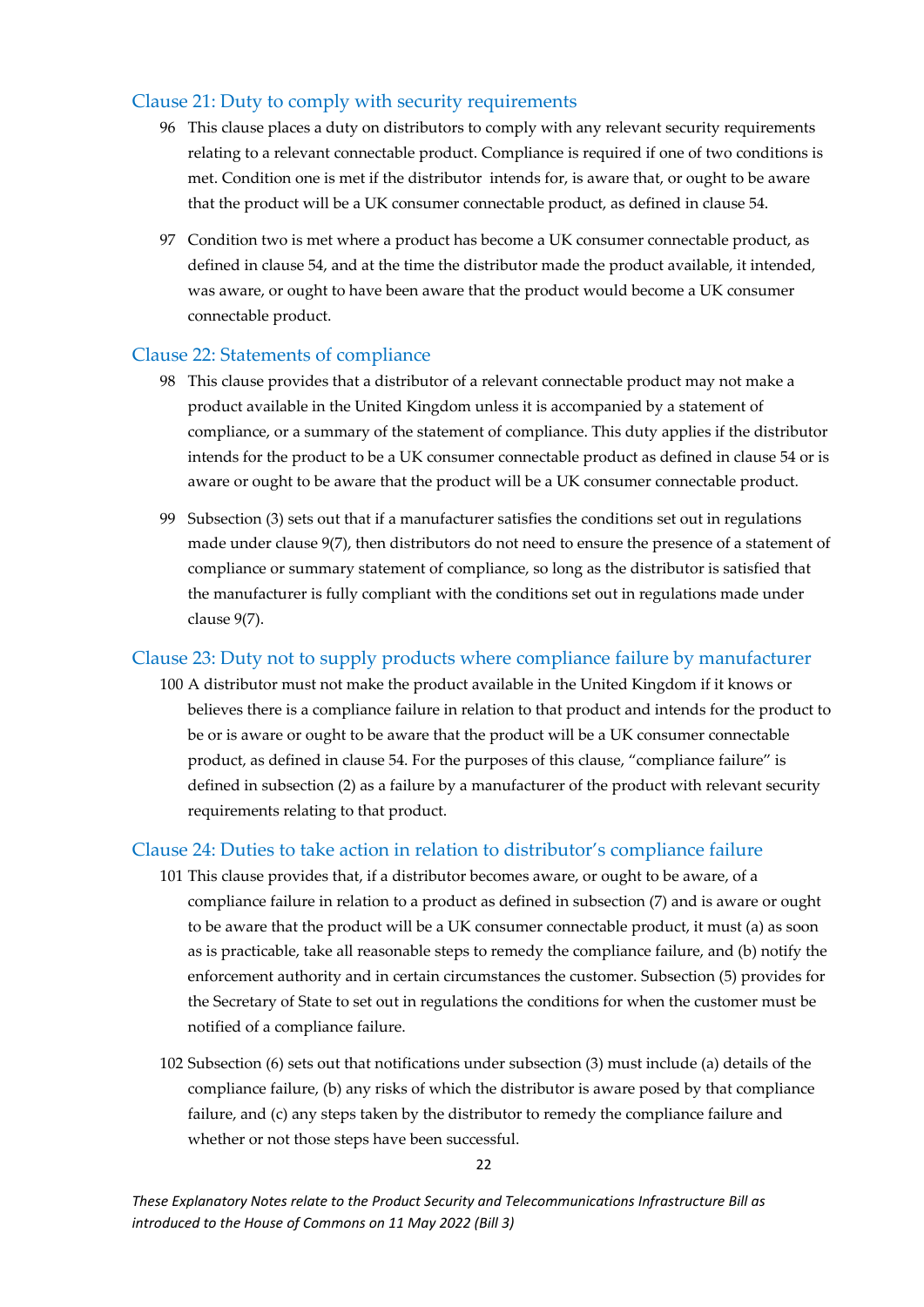103 The duties in this clause apply at any time after a product has been made available by a distributor to a customer in the United Kingdom.

#### <span id="page-23-0"></span>Clause 25: Duties to take action in relation to manufacturer's compliance failure

- 104 This clause provides that, if a distributor of a relevant connectable product becomes aware, or ought to be aware, of a manufacturer's compliance failure, as defined in subsection (2) and is aware or ought to be aware that the product will be a UK consumer connectable product as defined in clause 54, then the distributor has a duty to act.
- 105 Subsection (3) requires that the distributor to contact the manufacturer about the compliance failure as soon as possible.
- 106 Subsection (4) provides that, if it is not possible to notify the manufacturer and a relevant person other than the manufacturer supplied the product to the distributor, the distributor must contact that other relevant person about the compliance failure as soon as possible.
- 107 If it appears that the compliance failure is not going to be remedied by the manufacturer in accordance with clause  $11(2)(b)$ , the distributor must take all reasonable steps to prevent the product from being made available to customers in the United Kingdom.
- 108 The distributor must also notify the persons in subsection (7) of the compliance failure as soon as possible, after it has contacted (or attempted to contact) the manufacturer. When certain conditions are met in relation to a compliance failure, the distributor must also notify any customer to whom it directly supplied the product. These conditions will be set out in regulations by the Secretary of State using the power in subsection (8).
- 109 Subsection (9) sets out that any such notification must include (a) details of the compliance failure, (b) any risks of which the distributor is aware posed by that compliance failure, and (c) any steps which the manufacturer has taken to remedy the failure of which the distributor is aware and whether or not those steps have been successful.
- 110 Subsection (10) sets out that where the distributor notifies a distributor or an importer to whom it has supplied a product or the person from whom they obtained the product of a compliance failure, the distributor must also inform them whether the manufacturer is aware of the compliance failure and weather the enforcement authority has been notified of the compliance failure.
- 111 Subsection (11) ensures that relevant persons are not required to duplicate notifications made by others in the supply chain.
- 112 The duties in this clause apply at any time after a distributor of a product has made it available in the United Kingdom.

### <span id="page-23-1"></span>**Chapter 3: Enforcement**

#### <span id="page-23-2"></span>Clause 26: Enforcement of Part 1

Subsection (1) establishes that the Secretary of State will be responsible for enforcing the

 $23$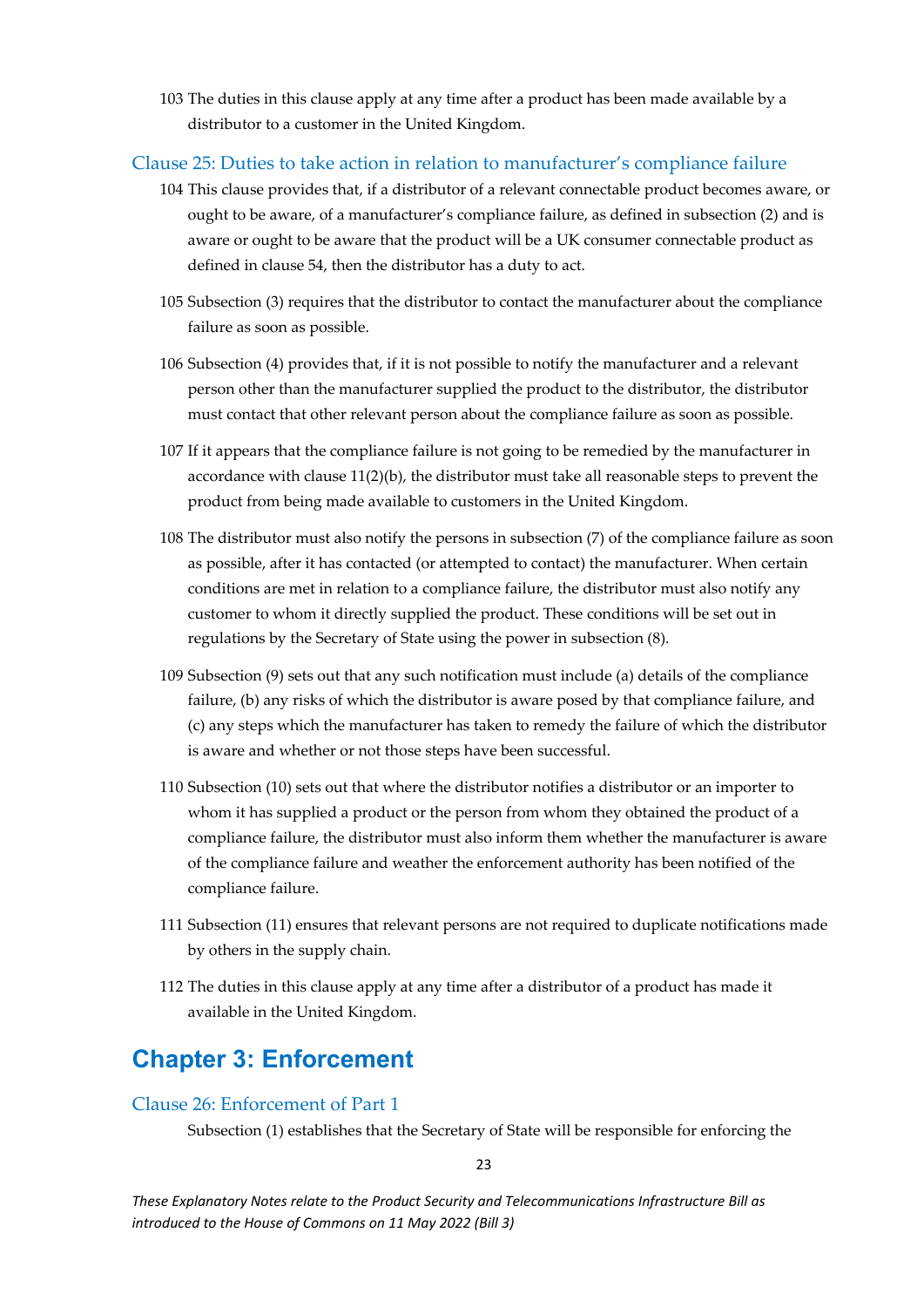provisions of Part 1 and any regulations made under it.

- 113 Subsections (2) and (3) set out that the powers of investigation in Schedule 5 to the Consumer Rights Act 2015 are available to the Secretary of State and amend Schedule 5 of the Consumer Rights Act 2015 to that effect.
- 114 Subsection (4) removes the restriction in paragraph 13(4) of Schedule 5 of the Consumer Rights Act 2015 that limits information requests to determining if a breach has occurred and allows the Secretary of State to exercise powers in relation to production of information for any purpose relating to the enforcement of Part 1. This provides for the Secretary of State to request relevant information both to determine that a breach has occurred and to ensure that penalties are correctly applied. For instance, requests for financial information might be needed to ensure only relevant entities are used when calculating worldwide revenue for a company group.
- 115 Subsection (4) also removes the restriction in paragraph 13(5) of Schedule 5 to the 2015 Act, so that the Secretary of State can request that a manufacturer, distributor or importer produce information without there needing to be a reasonable suspicion of a breach of the legislation. This allows the Secretary of State to undertake their enforcement functions. Requesting information is needed to correctly ascertain if compliance failures have occurred, the level of risk arising from these compliance failures and ensure notices or corrective measures are issued where it is deemed necessary and proportionate to do so.
- 116 Subsection (5) provides that the Secretary of State may not bring proceedings for offences under Part 1 in Scotland, to ensure that the legislation does not contradict Scottish court procedures.

#### <span id="page-24-0"></span>Clause 27: Delegation of enforcement functions

- 117 This clause provides for the Secretary of State to enter into an agreement with any person authorising that person to exercise any enforcement function of the Secretary of State. Subsection (3) provides that the Secretary of State may cancel an agreement for the undertaking of enforcement functions at any time. An agreement with another person to exercise enforcement functions does not prevent the Secretary of State from also performing a function to which the agreement relates.
- 118 Subsection (2) provides that the Secretary of State may make payments for the performance of enforcement functions to an authorised person. This could be payment for singular enforcement actions or continuous responsibility for multiple enforcement activities.
- 119 Subsection (5) defines an "enforcement function" as (a) any function of the Secretary of State under this Chapter, or (b) any function of the Secretary of State under Schedule 5 to the Consumer Rights Act 2015, so far as exercisable for the purposes of this Part.
- 120 Where a person is authorised to undertake an enforcement function under subsection (1), subsection (6) provides that any reference to the Secretary of State in provisions relating to that enforcement function should also be read as a reference to that person.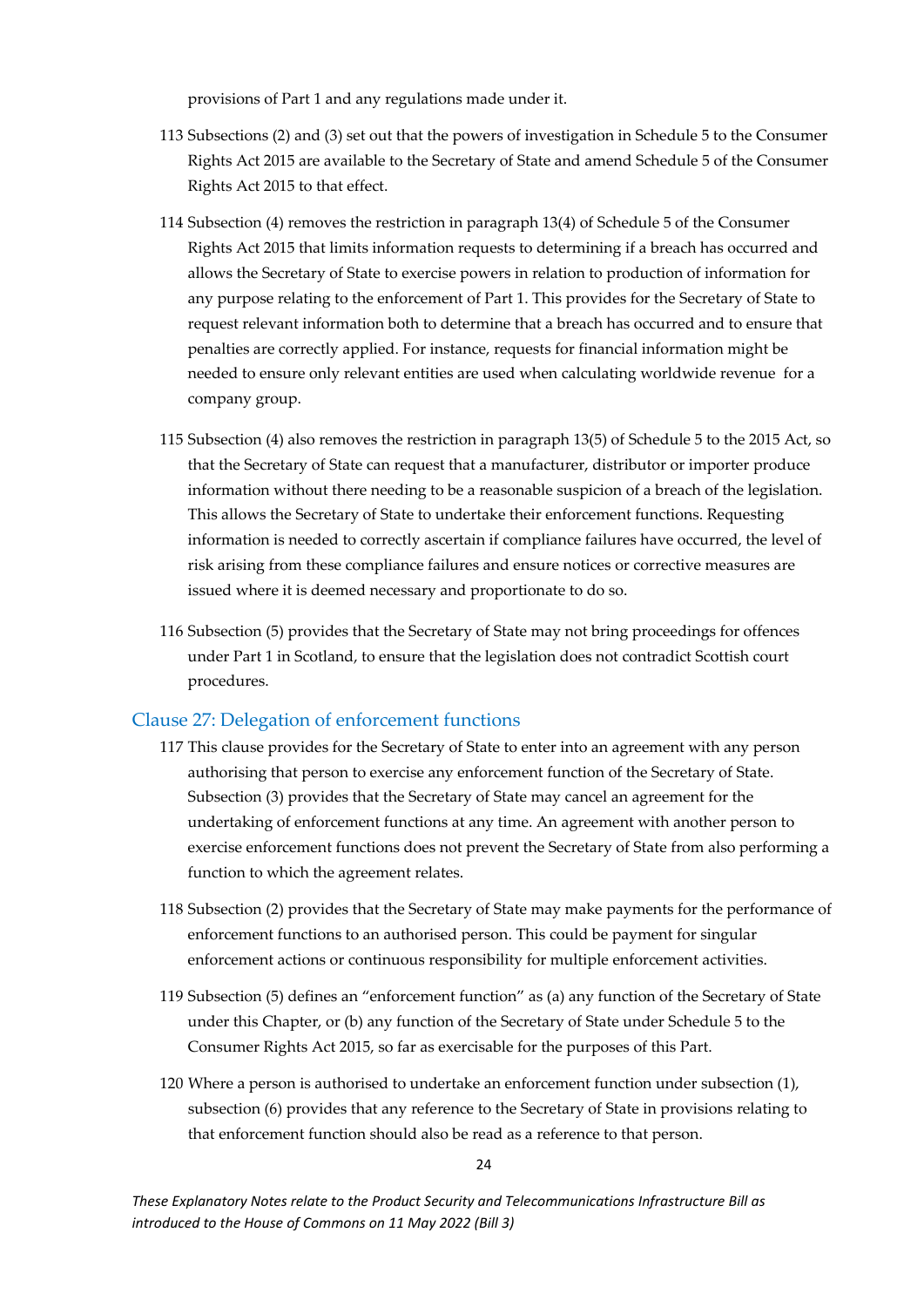121 This is a routine power that replicates other legislation such as Section 125 of the Environmental Protection Act 1990.

#### <span id="page-25-0"></span>Clause 28: Compliance notices

- 122 This clause provides that the Secretary of State may give a compliance notice where they have reasonable grounds to believe a person has failed to comply with a relevant duty.
- 123 Subsection (2) describes a compliance notice as a notice requiring the recipient to comply with a relevant duty within a specified time frame. Subsection (3) provides that a compliance notice must (a) set out the reasons for giving the compliance notice, (b) explain what may happen if the person does not comply with it, and (c) explain how the person may appeal against it.
- 124 Subsection (4) provides that a compliance notice may require the recipient to take specified steps to comply with a relevant duty and/or to provide evidence to satisfy the Secretary of State within a specified period that the person has complied or is complying with the relevant duty.
- 125 Subsection (5) requires that, before issuing a compliance notice, the Secretary of State must notify the recipient that they intend to give a compliance notice and provide an opportunity for the recipient to make representations about the giving of the notice.
- 126 Subsection (6) sets out that the Secretary of State must not impose the compliance notice until 10 days after they have notified the recipient that they intend to issue a compliance notice.
- 127 Subsection (7) provides that only one compliance notice can be given for the same act or omission. A person may receive multiple notices where there are repeated and different breaches.

#### <span id="page-25-1"></span>Clause 29: Stop notices

- 128 This clause provides that the Secretary of State may give a stop notice where they have reasonable grounds to believe that a person is carrying on, or is likely to carry on, an activity in breach of a relevant duty.
- 129 Subsection (2) describes a stop notice as a notice requiring the recipient to stop carrying on an activity within a specified time frame. Subsection (3) provides that a stop notice must (a) set out the reasons for giving the stop notice, (b) explain what may happen if the person does not comply with it, and (c) explain how the person may appeal against it.
- 130 Subsection (4) provides further detail as to what a stop notice may require, including informing customers of risks posed by the product to which the stop notice relates.
- 131 Subsection (5) provides that, before issuing a stop notice, the Secretary of State must notify the recipient that they intend to give a stop notice and provide an opportunity for the recipient to make representations about the giving of a notice.
- 132 Subsection (6) provides that the Secretary of State must not impose the stop notice until ten days after they have notified the recipient that they intend to issue a stop notice.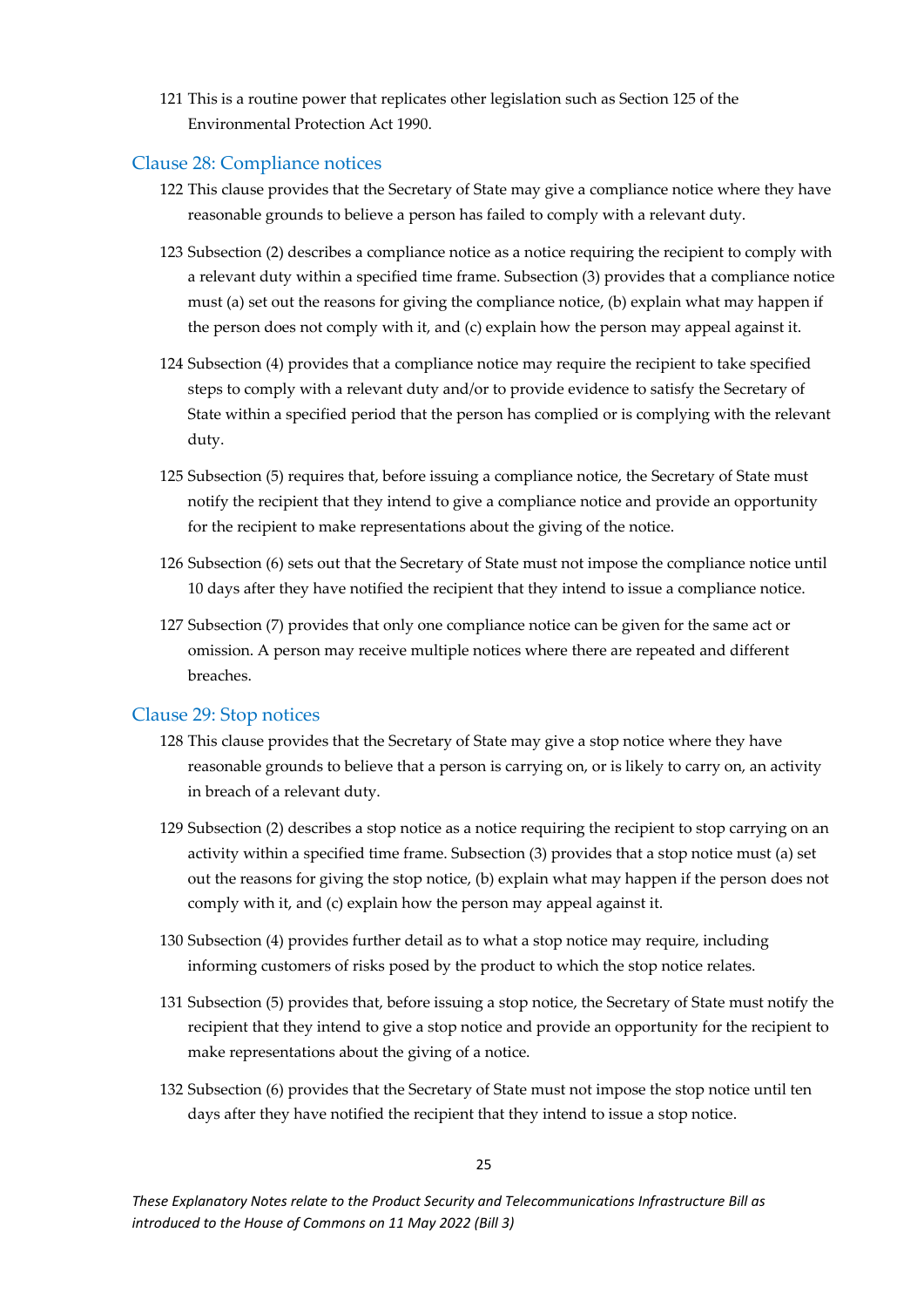133 Subsection (7) provides that, if the Secretary of State considers that there is an urgent need to give a stop notice, then the requirements in subsections (5) and (6) do not apply.

#### <span id="page-26-0"></span>Clause 30: Recall notices

- 134 This clause provides a power for the Secretary of State to give a recall notice to a manufacturer or its authorised representative, an importer or a distributor.
- 135 Subsection (1) provides that a recall notice may only be given if (a) the Secretary of State has reasonable grounds to believe that there is a compliance failure in relation to any UK consumer connectable products that have been supplied to customers, (b) the Secretary of State considers that the action (if any) being taken by any relevant person in relation to the compliance failure is inadequate, and (c) the Secretary of State considers that any no other action which the Secretary of State may take under clauses 28, 29 and 42 would be sufficient to deal with the risks posed by the compliance failure.
- 136 Subsection (3) describes a recall notice as a notice requiring the recipient to make arrangements within a specified period for the return of the products to the recipient or to another person specified in the notice.
- 137 Subsection (4) provides that a recall notice must (a) set out the reasons for giving the recall notice, (b) explain what may happen if the person does not comply with it, and (c) explain how the person may appeal against it.
- 138 Subsection (5) provides some further detail as to what a recall notice may require, including, informing customers of risks posed by the product to which the recall notice relates.
- 139 Subsection (6) provides that before issuing a recall notice, the Secretary of State must notify the recipient that they intend to give a recall notice and provide an opportunity for the recipient to make representations about the giving of a notice.
- 140 The Secretary of State must not impose a recall notice until ten days after they have notified the recipient that they intend to issue a recall notice.
- 141 Subsection (8) provides that if there is an urgent need to give a recall notice, then the requirements in subsections (6) and (7) do not apply.

### Example of issuing a recall notice

A smart camera with a universal default password is hacked and used to spy on consumers or to facilitate robberies. The manufacturer is unable and unwilling to comply with its duties in relation to the product and continues to supply the product to customers. After assessing the risk of the breach, the Secretary of State determines the compliance failure poses an immediate and high risk to any UK household which has purchased this product and to the UK's economy due to the products facilitation of robberies.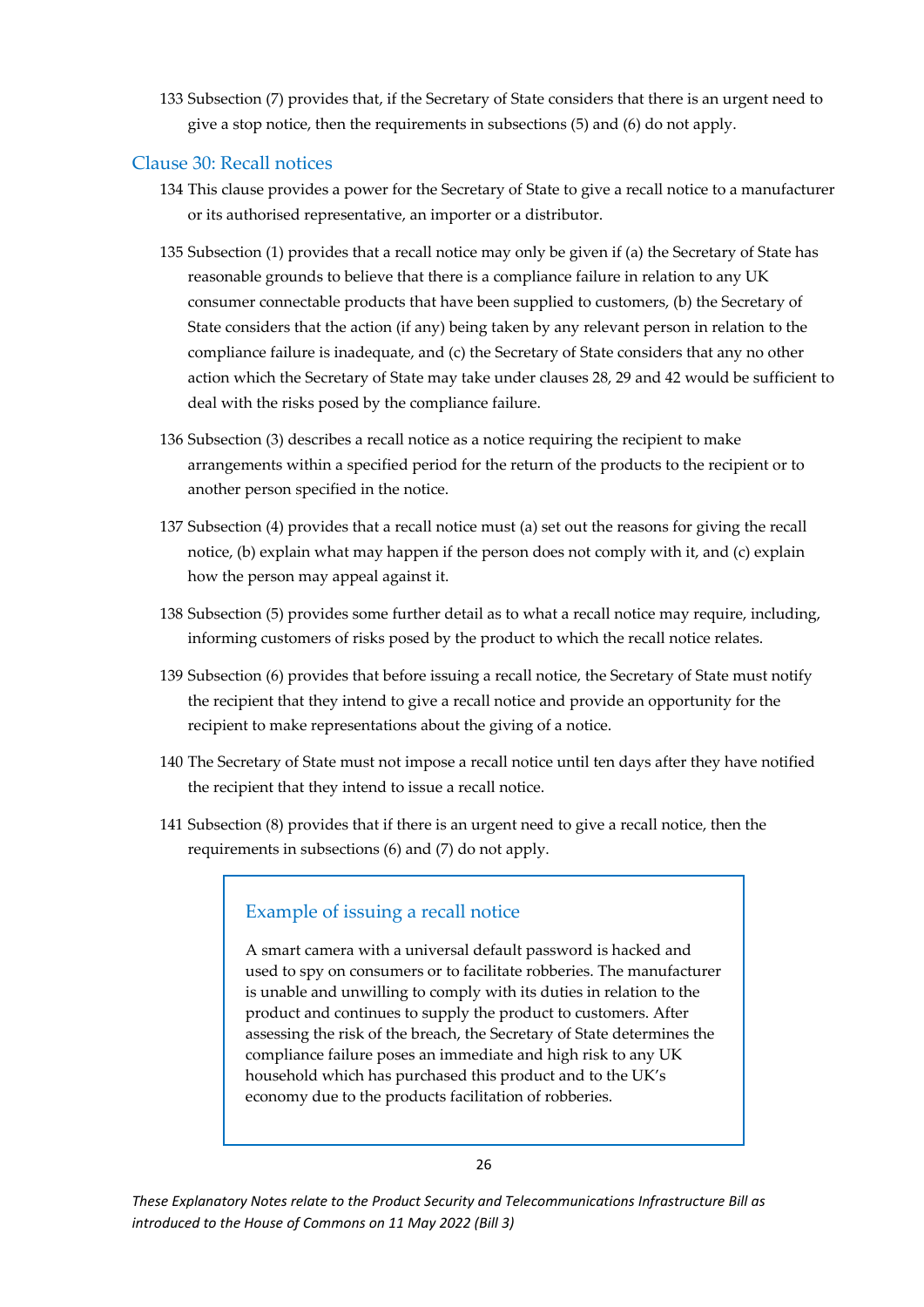The Secretary of State gives a recall notice to the manufacturer/importer/distributor(s) or to any combination of relevant persons involved in the supply chain of the product to ensure the products are removed from circulation and the threat is eliminated.

#### <span id="page-27-0"></span>Clause 31: Power to vary or revoke enforcement notices

142 This clause provides the Secretary of State with power to vary or revoke an enforcement notice, as long as the changes do not make the notice more onerous than the original notice.

#### Example of varying a stop notice

The enforcement authority identifies that a popular baby monitor comes with a default password. The enforcement authority issues a compliance notice to the manufacturer, requiring that they ensure the product complies with all technical aspects of a security requirement within 14 days or stop making it available. The manufacturer has identified a solution to the problem and requests the Secretary of State allows the manufacturer 28 days to comply with the notice instead. The additional time is requested because another manufacturer supplies a key component part within the product and the primary manufacturer needs to work with its supplier to achieve compliance.

The Secretary of State is satisfied that the manufacturer is taking reasonable steps to comply, the additional time is genuinely needed, and that the extension does not materially expose citizens, networks and infrastructure to additional harm. The Secretary of State decides to vary the notice so that compliance is required within 28 days.

#### Example of revoking a stop notice

<span id="page-27-1"></span>The Secretary of State issues a stop notice requiring a distributor to stop selling a non-compliant smart television within 60 days. The distributor works with the manufacturer to resolve the compliance failure and within 15 days the product complies with the security requirements. The Secretary of State is satisfied that the product complies, and decides to revoke the notice so the distributor can continue to make it available.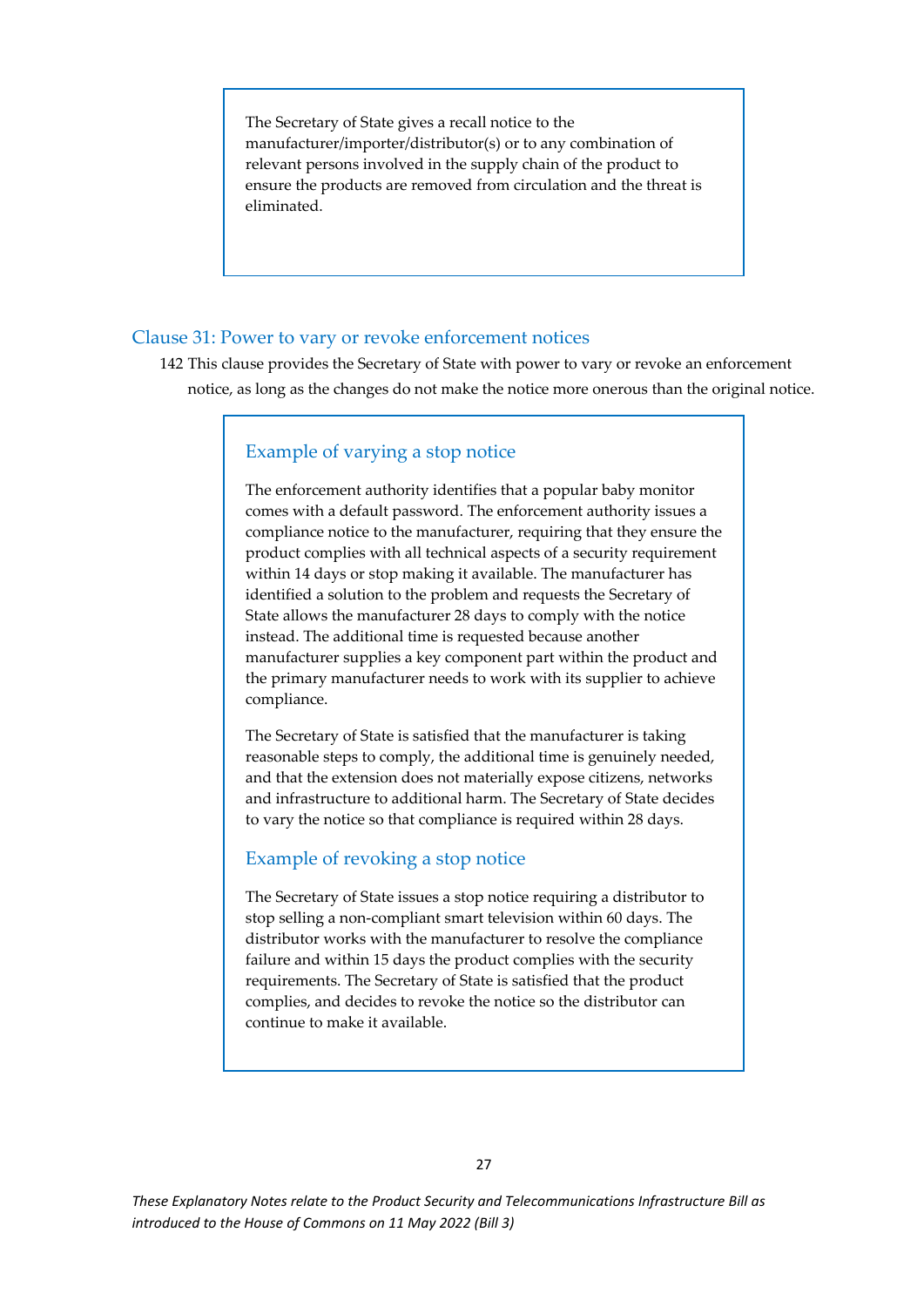#### Clause 32: Failure to comply with enforcement notice

- 143 This clause makes it an offence for a recipient of an enforcement notice to fail to comply with that notice. A person guilty of an offence under this clause is liable to a fine of the type set out in subsection (9).
- 144 Subsections (2) sets out a defence to this offence for the recipient of the notice to show that they took all reasonable steps to comply with the notice. Subsection (3) provides that a person is taken to have shown that fact where sufficient evidence is adduced to raise this as an issue and the contrary is not proven beyond reasonable doubt. When considering the defence, the relevant courts will consider evidence provided to show the recipient's effort to comply with the notice as well as any evidence demonstrating the recipient could have undertaken additional effort to comply with the notice.
- 145 The recipient of the enforcement notice is responsible for complying with it and accountable for any failure to comply with the notice. This is true even if the recipient has not made themselves available for correspondence with the Secretary of State and failed to receive correspondence sent to an appropriate address.
- 146 A person charged with an offence under this clause must serve a notice on a prosecutor or obtain the permission of the court if that person intends to rely on a defence under subsection (2), which involves a third party allegation. 'Third party allegation' is defined in subsection (5) to mean the act or omission of another person or reliance on information provided by another person.
- 147 Subsection (7) states that in England, Wales or Northern Ireland the prosecutor must be notified 7 days in advance of the hearing of the proceedings and subsection (8) states that in Scotland the prosecutor must be notified ten days before the trial diet or where there is an intermediate diet, at or before this diet.

#### <span id="page-28-0"></span>Clause 33: Appeals against enforcement notices

- 148 Subsection (1) provides that a recipient of an enforcement notice will be able to appeal to the First-tier Tribunal against the notice or any provision of it, including the decision to issue it. Appeals can also be made against any variation to a notice made under clause 31.
- 149 Appeals must be made within 28 days from the date the notice was given by the enforcement authority. If the appeal is against the variation of the notice, then the appeal must be within 28 days beginning on the day on which the notice was varied.
- 150 Subsection (3) establishes the Tribunal's power to either confirm the notice or, if it is satisfied that any of the grounds in subsection (4) apply, to vary or cancel the notice.
- 151 Subsection (5) provides that if the Tribunal cancels a notice (whether in part or in full), it may require the person who gave the notice to reconsider the matter and make a new decision in accordance with the Tribunal's ruling.
- 152 Subsection (6) limits the Tribunal's powers so that the Tribunal cannot direct the person who gave the notice to take any action that they would otherwise be unauthorised to take. The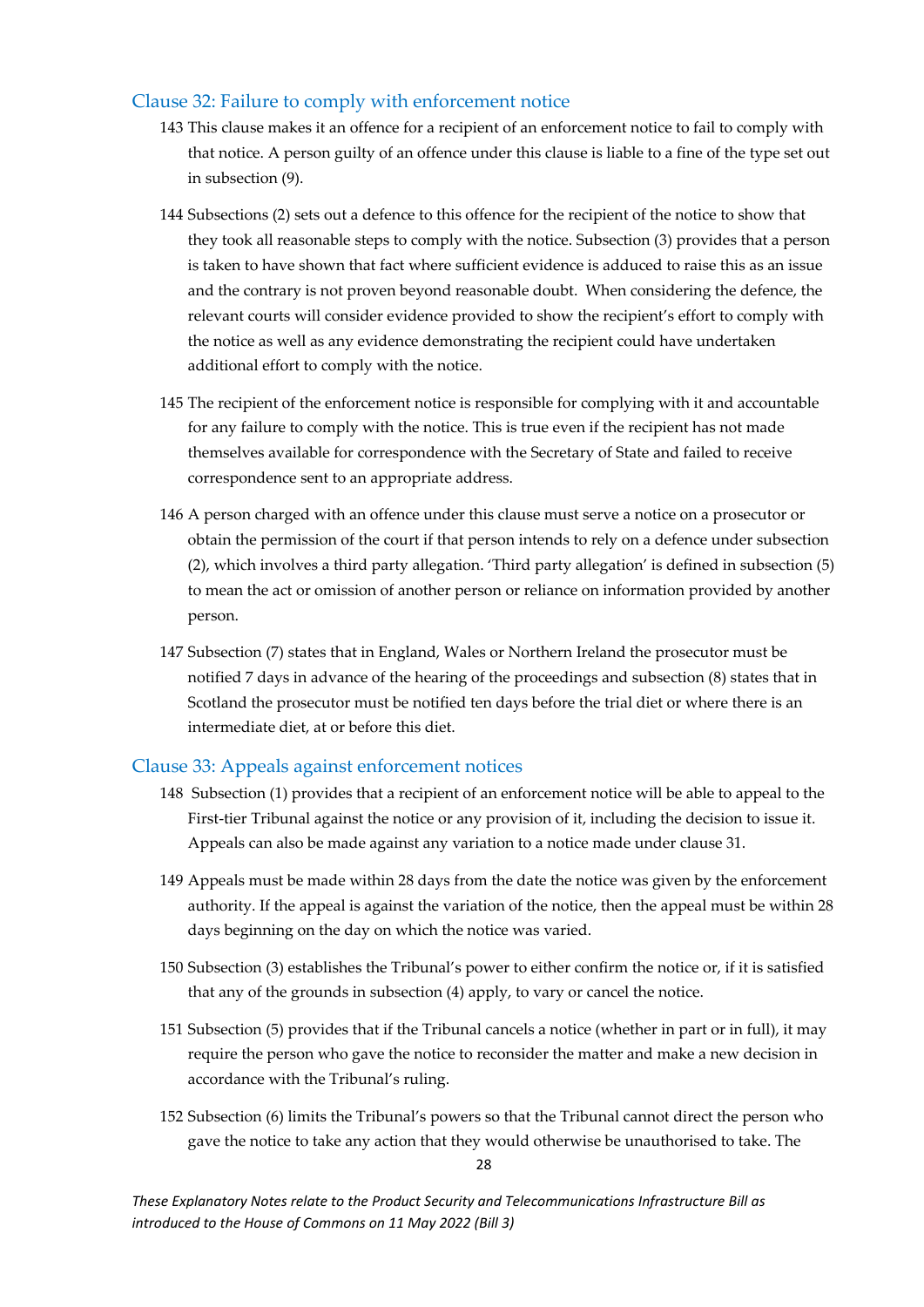Tribunal cannot, for example, order a person to recall products that are not in scope of Part 1 of this Bill, because this exceeds the powers of the Secretary of State.

- 153 Subsection (7) allows the Tribunal to review the facts on which the decision to give the notice, or to include any provision of it, was based. The Tribunal may also consider evidence that was not available to the person who issued the notice. This allows for an appeals process even where the person who received the notice did not have an opportunity to submit evidence to the enforcement authority prior to the service of the notice by virtue of clause 29(7) or clause 30(8).
- 154 Subsections (8) and (9) act as safeguards. Subsection (8) temporarily suspends the effect of the enforcement notice, or the variation of the enforcement notice, against which an appeal is made until that appeal is determined or withdrawn. Subsection (9) allows the Upper Tribunal to suspend the notice, or any part of it, if an appeal against the decision of the First-tier Tribunal is or may be made until the Upper Tribunal determines that appeal or until it is withdrawn.

#### <span id="page-29-0"></span>Clause 34: Compensation for notices wrongly given

- 155 This clause sets out that the Secretary of State is liable to pay compensation to the person on whom a stop or a recall notice is wrongly given for loss or damage caused as a result of the giving of the notice. Compensation is only payable if the breach that led to the imposition of the stop or recall notice did not occur, and the decision to give a notice was not due to any neglect or default by the recipient of the notice.
- 156 Subsection (3) states that the Secretary of State will be responsible for determining the amount of compensation payable to a person under this clause.
- 157 Subsection (4) and (5) states that the Secretary of State may take into consideration the extent to which the person took reasonable steps to reduce the loss or damage caused as a result of the giving of the notice.
- 158 Subsection (6) states that a person seeking compensation must make a claim to the Secretary of State which includes evidence of the loss or damage in respect of which compensation is sought and the amount of the compensation sought. The claim must be made in a form and manner directed by the Secretary of State.
- 159 Subsection (7) provides that the Secretary of State must decide whether compensation will be paid and the amount of any compensation (if payable) and notify the person making the claim of their decision within 45 days beginning on the day on which the Secretary of State receives a claim.

#### <span id="page-29-1"></span>Clause 35: Appeals against decisions under section 34

- 160 This clause sets out a person's right to appeal to the First-tier Tribunal against the decision not to award compensation or against the amount of the compensation payable under clause 34.
- 161 An appeal should be made within 28 days beginning on the day the Secretary of State notified the person claiming compensation whether compensation would be paid, or the amount to be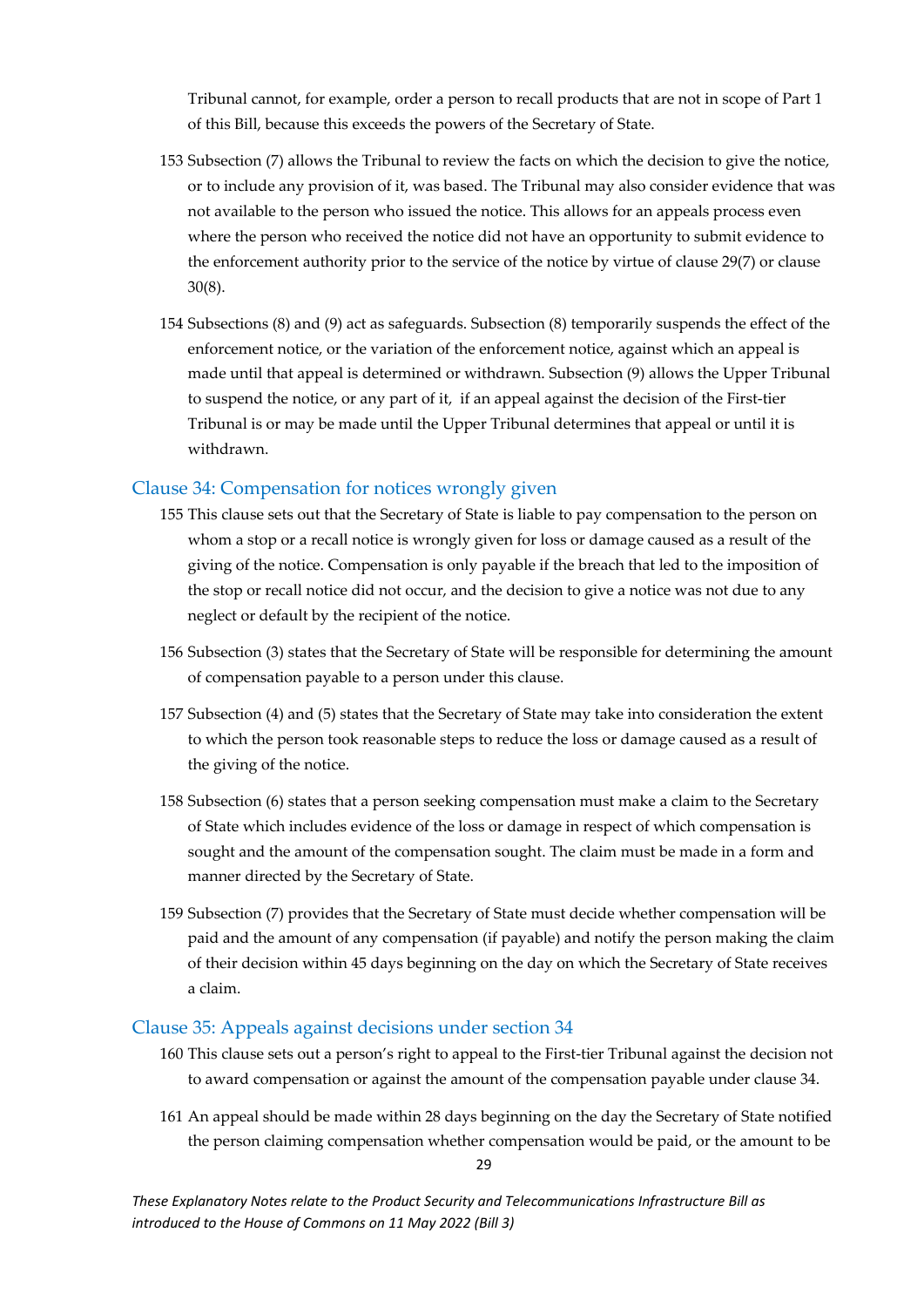paid (if payable).

- 162 Where the decision appealed against is the decision not to award compensation, subsections (3) and (4) give the Tribunal the power to confirm or quash the decision that is appealed and where it is quashed, to order the Secretary of State to pay compensation of an amount determined by the Tribunal or refer the decision back to the Secretary of State to retake the decision in accordance with its ruling.
- 163 Where the decision appealed against is the amount of compensation awarded, subsection (5) provides that the Tribunal may confirm the amount of compensation awarded, vary the amount of the compensation or require the Secretary of State to retake the decision that is appealed in accordance with its ruling.
- 164 Subsection (6) provides that an appeal against the decision not to award compensation or against the amount of the compensation may be made on the grounds that the decision appealed against was based wholly or partly on an error of fact or that the decision appealed against was wrong in law. Appeals against the amount of the compensation may also be made on the ground that the amount of the compensation was unfair or unreasonable for any other reason.
- 165 Subsection (7) provides that the Tribunal may review any facts on which the decision to appeal was based and take into account evidence not available to the Secretary of State and subsection (8) provides that the Tribunal cannot direct the Secretary of State to pay any compensation that they would not be otherwise be liable to pay under clause 34(2).

#### <span id="page-30-0"></span>Clause 36: Monetary Penalties

- 166 This clause provides that, where a person has, on the balance of probabilities, failed to comply with a relevant duty, the Secretary of State may give a penalty notice requiring the recipient to pay a fine of a specified amount within a specified time period of no less than 28 days. The amount must not exceed any maximum established under clause 38.
- 167 A penalty may be issued even if the recipient has not previously received an enforcement notice in respect of the relevant breach but a person may not receive more than one penalty notice for a single breach. All penalties paid to the Secretary of State are to be paid into the Consolidated fund.
- 168 Where a breach continues beyond the period set in the penalty notice, subsection (5) provides that a daily penalty can be imposed requiring the person to pay up to £20,000 for each additional day a breach takes place. There is no cap on the potential penalty accrued in daily penalties. If a daily penalty is to be imposed, then the daily penalty amount must also be set out in the initial penalty notice.

#### <span id="page-30-1"></span>Clause 37: Determining the amount of a penalty

169 This clause sets out that the penalty must be an amount considered by the Secretary of State to be appropriate and proportionate to the breach for which it is imposed. It must be determined taking into account the effects arising from a breach, and action taken by the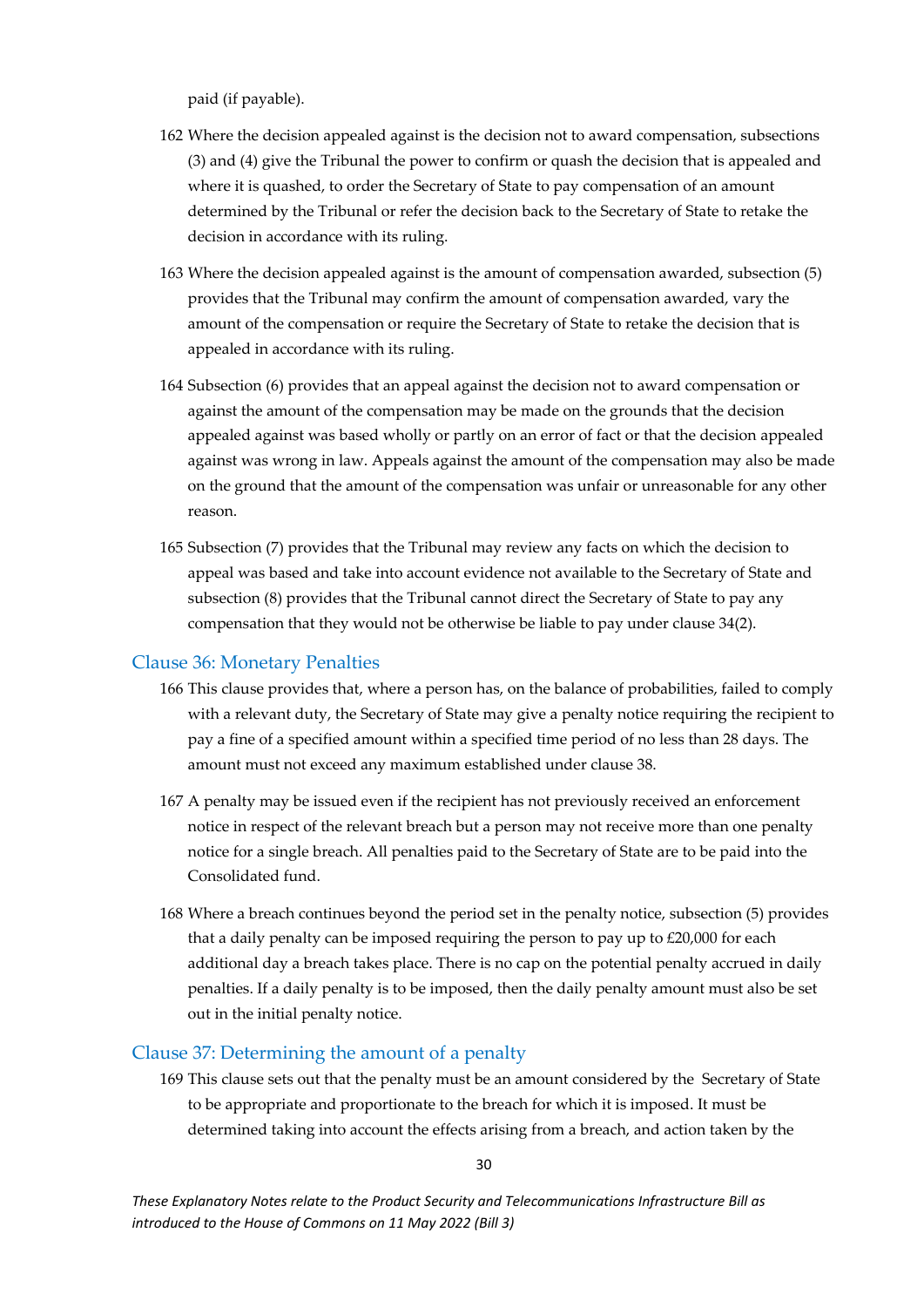recipient to remedy the breach or mitigate its effects.

#### <span id="page-31-0"></span>Clause 38: The relevant maximum

- 170 This clause sets the relevant maximum penalty for breaches to be the greater of £10 million or 4 per cent of the person's qualifying worldwide revenue for the person's most recent complete accounting period.
- 171 Where a non-compliant relevant person is a member of one or more groups (e.g. groups of companies), subsection (6) provides a power for the Secretary of State to determine the class of members within the group or groups that will have their revenue taken into account for the purposes of calculating the relevant maximum penalty.
- 172 Subsection (7) provides a power for the Secretary of State to set out in regulations how qualifying worldwide revenue for a period is to be determined for the purpose of calculating the maximum possible penalty.
- 173 Regulations under these powers will be subject to the affirmative resolution procedure.

#### <span id="page-31-1"></span>Clause 39: Penalty notices: further provision

- 174 This clause sets out that, before giving a penalty notice, the Secretary of State must notify the recipient of their intention to give a notice and provide an opportunity for the recipient to make representations. Although there is no formal time limit within which a relevant person has to make representations, in practice it is likely that a relevant person would make representations within 28 days as the Secretary of State can issue a penalty notice as soon as 28 days after notification.
- 175 Subsection (3) sets out that the penalty notice must (a) give reasons for the notice, (b) include the amount of the penalty, (c) set out how payment may be made,(d) the deadline for making payment, (e) explain how the notice can be appealed, and (f) explain the consequences of failing to pay the penalty.
- 176 Subsections (4) and (5) provide that after issuing a variable monetary penalty notice, the Secretary of State may vary or revoke the notice but any variation may not make the notice more onerous. For example, the Secretary of State may reduce the amount of the penalty or allow for it to be paid at a later date but cannot require a higher penalty to be paid after the initial penalty notice has been issued.

#### <span id="page-31-2"></span>Clause 40: Enforcement of penalty notices

177 This clause establishes the procedure for enforcing a penalty notice in England and Wales, Scotland, and Northern Ireland.

#### <span id="page-31-3"></span>Clause 41: Appeals against penalty notices

178 This clause provides that a person who receives a penalty notice has the right to appeal to the First-tier Tribunal against the imposition of a penalty, the amount of a penalty or period in which a penalty or any part of it must be paid. Any appeal must be brought before the end of the period of 28 days beginning with the day on which the penalty notice was given, or the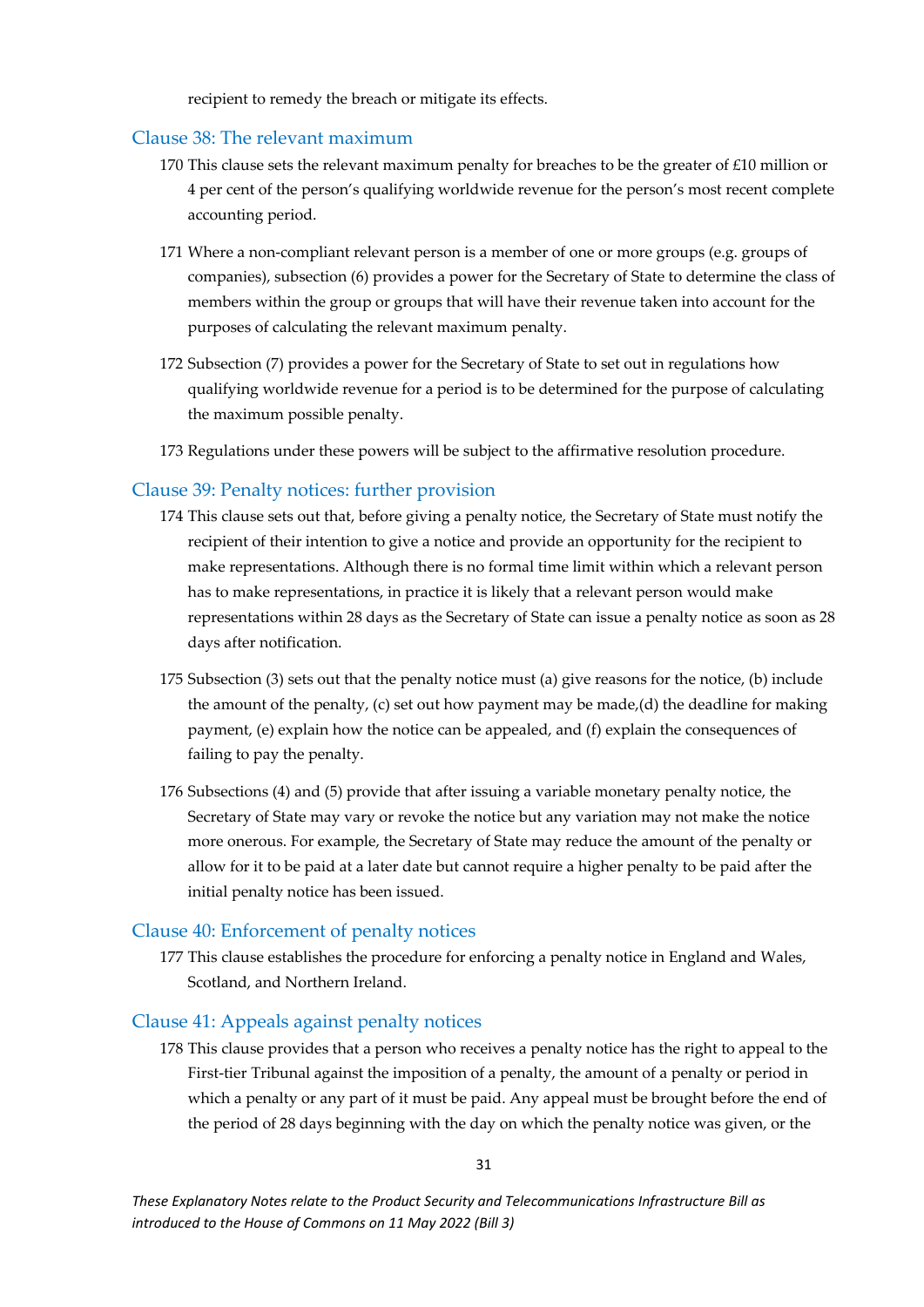day on which the penalty notice was varied by the Secretary of State.

- 179 Subsections (3), (4) and (5) set out what the Tribunal may do, and the conditions under which the Tribunal may cancel or vary the decision of the Secretary of State.
- 180 Where the Tribunal cancels the notice, it may refer the matter back to the decision-maker with a direction to reconsider the matter and make a new decision in line with its ruling. However, the Tribunal may not direct the person who gave the penalty notice to take any action that the person would not have otherwise have the power to take.
- 181 Subsection (7) provides that the Tribunal may review any determination of fact on which the decision appealed against was based. The Tribunal may also take into account evidence that was not available to the person who gave the notice.
- 182 Subsection (8) is a safeguard that ensures that the penalty notice will not have effect (and therefore a penalty will not be payable) if an appeal against it is made to the First-tier Tribunal until that appeal is determined or withdrawn. The same applies in respect of a variation of a penalty notice. Subsection (9) is similar and it allows the Upper Tribunal, if an appeal against the decision of the First-tier Tribunal is or may be made, to suspend the penalty notice until the appeal is determined or withdrawn.

#### <span id="page-32-0"></span>Clause 42: Forfeiture

- 183 This clause sets out when relevant connectable products may be forfeited.
- 184 "Forfeitable products" are defined to include relevant connectable products that are in the possession or control of specific economic operators. This includes products that have been returned, for example, as a result of a recall notice, to one of the aforementioned economic operators. Products detained under paragraph 28 of Schedule 5 to the Consumer Rights Act 2015 are also included.
- 185 Subsections (2) and (3) provide the conditions under which the Secretary of State may apply to court for an order for the forfeiture of products and the conditions upon which the court may make an order for the forfeiture of products.
- 186 Subsection (6) provides for the court to order the delivery of property to the Secretary of State, or such other person as the court may direct. It also provides for the Secretary of State, or such other person as the court may direct, to destroy or otherwise dispose of the property in whatever way the Secretary of State or other person considers appropriate. An order under this clause may require the property to be destroyed or otherwise disposed of in accordance with any directions of the court.
- 187 Subsections (7), (8), and (9) provide for the conditions under which forfeited products detained under paragraph 28 of Schedule 5 to the 2015 Act are returned to whomever is entitled to them.

#### <span id="page-32-1"></span>Clause 43: Further provision about forfeiture

188 This clause sets out how applications for an order for the forfeiture of products will be made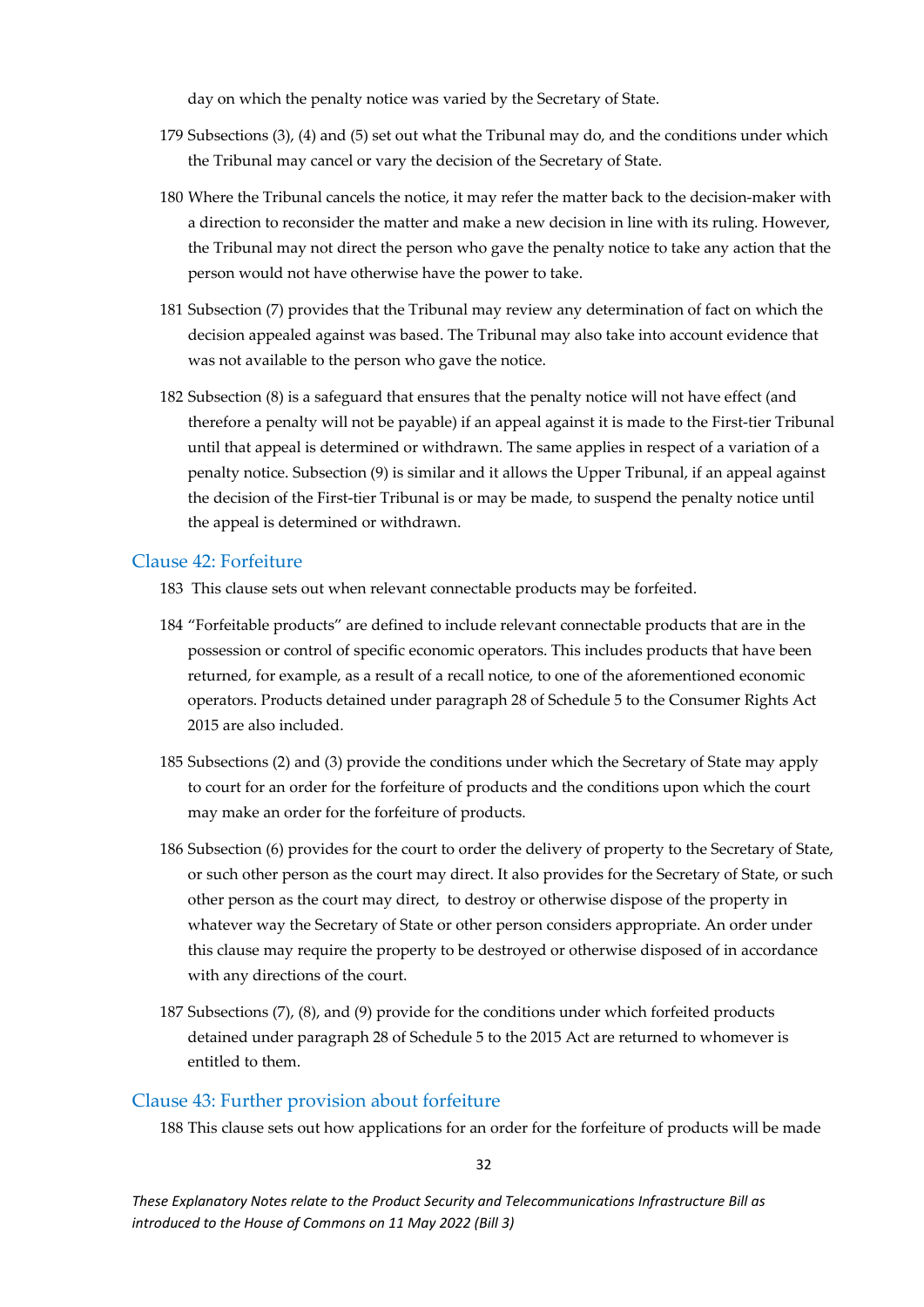to a the court in England and Wales and Northern Ireland.

- 189 Applications for an order for forfeiture of products can be made in cases where proceedings have been brought in England and Wales and Northern Ireland for an offence under either (a) Clause 32 or (b) paragraph 36(1) or (2) of Schedule 5 to the 2015 Act.
- 190 Subsection (4) establishes that the court may only issue a forfeiture if (a) the Secretary of State has given notice to every identifiable person with an interest in the product of the application, date and location of the proceedings for forfeiture, or (b) the court is satisfied that it was reasonable in the circumstances not to have given such notice.
- 191 Subsection (5) provides for any person having an interest in any forfeitable products to appear in court proceedings under clause 42.
- 192 Subsection (6) is a safeguard. It provides that a forfeiture order may not take effect until the period for appealing against the court's decision to order forfeiture has ended or if an appeal is made, until it has been determined or withdrawn.

#### <span id="page-33-0"></span>Clause 44: Appeal against decision under section 42

- 193 This clause sets out that appeals against an order for the forfeiture of products under clause 42 are permitted by any party to the proceedings in which the order was made, and any other parties entitled to the products.
- 194 Subsection (2) provides for the Secretary of State to appeal against a decision not to make an order for forfeiture under clause 42, or an order under subsection (8) of that clause for the return of any products.
- 195 Subsection (5) provides that an appeal under this clause must be brought before the end of the period of 28 days, beginning with the date of the order or other decision appealed against.

#### <span id="page-33-1"></span>Clause 45: Power to inform public about compliance failures

196 This clause provides a power for the Secretary of State to publish whatever information they consider appropriate in order to inform the public about (2)(a) the nature of the compliance failure, (b) any risks posed by using the product, or (c) any steps that may be taken to mitigate the effect of any such risks, where the Secretary of State has reasonable grounds to believe there is a compliance failure. This power is subject to any enactment or rule of law restricting the disclosure of information.

## <span id="page-33-2"></span>Clause 46: Power to publish details of enforcement action taken against relevant

#### persons

197 This clause enables the Secretary of State to publish information about failures by relevant persons to comply with their security requirements. The power also allows the Secretary of State to publish details about enforcement notices, penalties and forfeiture orders.

#### <span id="page-33-3"></span>Clause 47: Power to recall products

198 This clause provides a power for the Secretary of State to recall non-compliant products that have been supplied to customers in cases where a recall notice has not been complied with or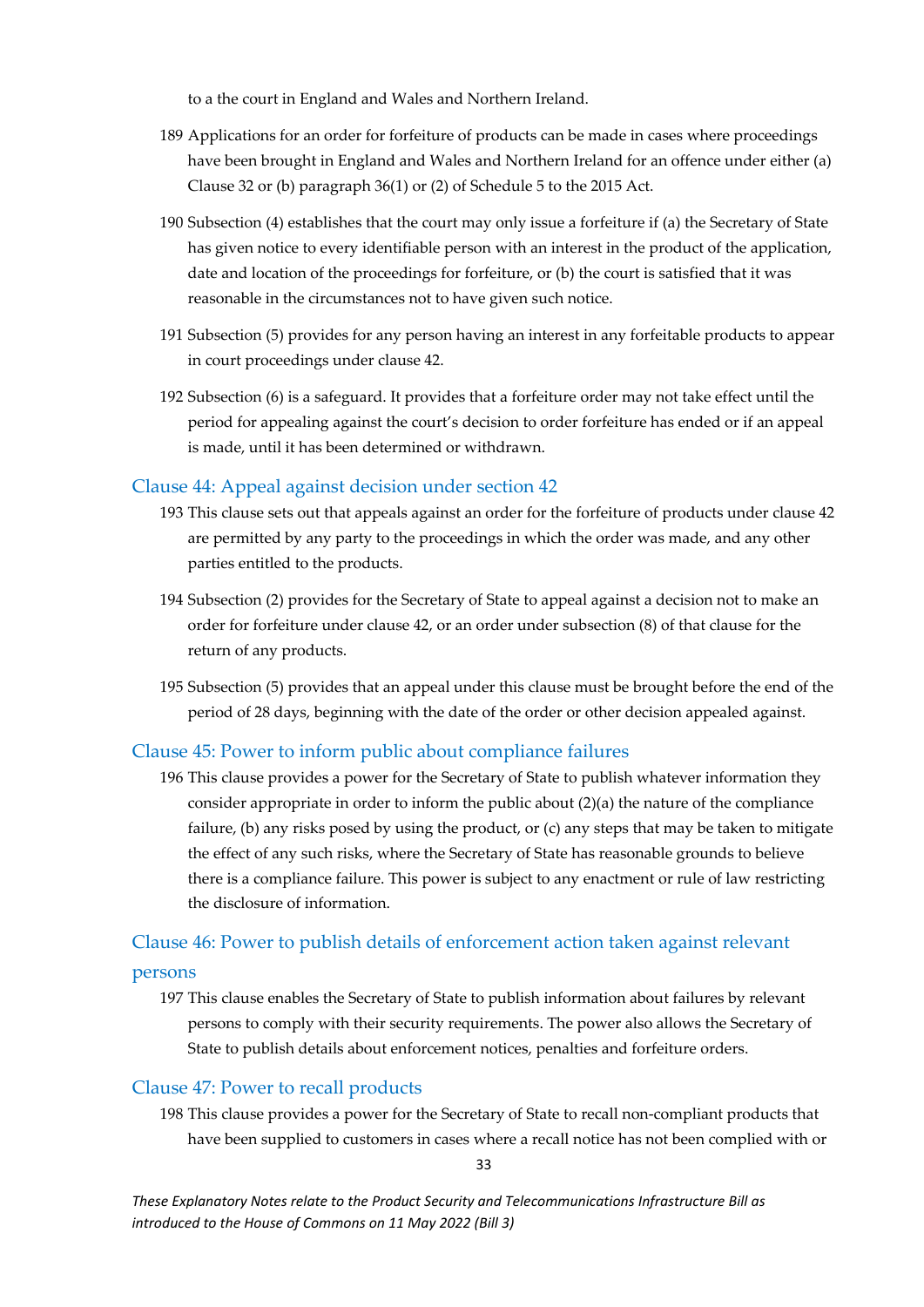where it was not possible to give a recall notice to the relevant person, and the Secretary of State has reasonable grounds to believe that there is a compliance failure in consumer connectable products supplied to consumers.

- 199 Subsection (4) provides that the Secretary of State may make arrangements for the delivery, disposal and destruction of the recalled products.
- 200 Subsection (5) provides that the Secretary of State may pay any amount it considers appropriate to customers who return products in a recall organised by the Secretary of State.
- 201 Subsection (6) provides that if the Secretary of State provides any financial incentive for the return of the product organised under clause 46 to a customer, a relevant person who is required to pay compensation to that customer will be able to deduct the amount paid by the Secretary of State from any amount that the relevant person is required to pay (whether as a result of the exercise of the customer's statutory rights or otherwise).
- 202 Subsection (7) provides that, where the recipient of a recall notice fails to comply with it, the Secretary of State may recover any costs or expenses reasonably incurred in taking action under this clause relating to a compliance failure from the person who failed to comply with the recall notice.

#### <span id="page-34-0"></span>Clause 48: Disclosure of information

- 203 This clause allows the Secretary of State to disclose to a person any information obtained in connection with, where the disclosure made is for a purpose connected with an enforcement function of the Secretary of State. Subsection (2) provides that a person may disclose any information to the Secretary of State if it is for the purposes of enabling or assisting the Secretary of State to exercise any enforcement function.
- 204 As per subsection (3), this can be done without breaching any restriction on the disclosure of information imposed on the person making the disclosure. However, subsections (4) and (5) provide that any action taken under this clause must not contravene data protection legislation or any of Parts 1 to 7 or Chapter 1 of Part 9 of the Investigatory Powers Act 2016.
- 205 Subsection (7) inserts Part 1 of the Product Security and Telecommunications Act 2022 into Schedule 14 of the Enterprise Act 2002 to empower the Secretary of State to disclose information to others (e.g. other regulators) so that they can carry out their functions pursuant to any act listed in Schedule 15 to the 2002 Act, or any subordinate legislation as may be specified for the purposes of this section 241(3) of the 2002 Act.

### <span id="page-34-1"></span>Clause 49: Offence of purporting to act as authorised to exercise enforcement function

- 206 This offence is in addition to the offence of purporting to act as officer at paragraph 37 of Schedule 5 to the Consumer Rights Act 2015.
- 207 Whilst paragraph 37 of Schedule 5 to the 2015 Act provides that it is an offence for a person who is not an officer of an enforcer to purport to act as such under Part 3 or 4 of that Schedule,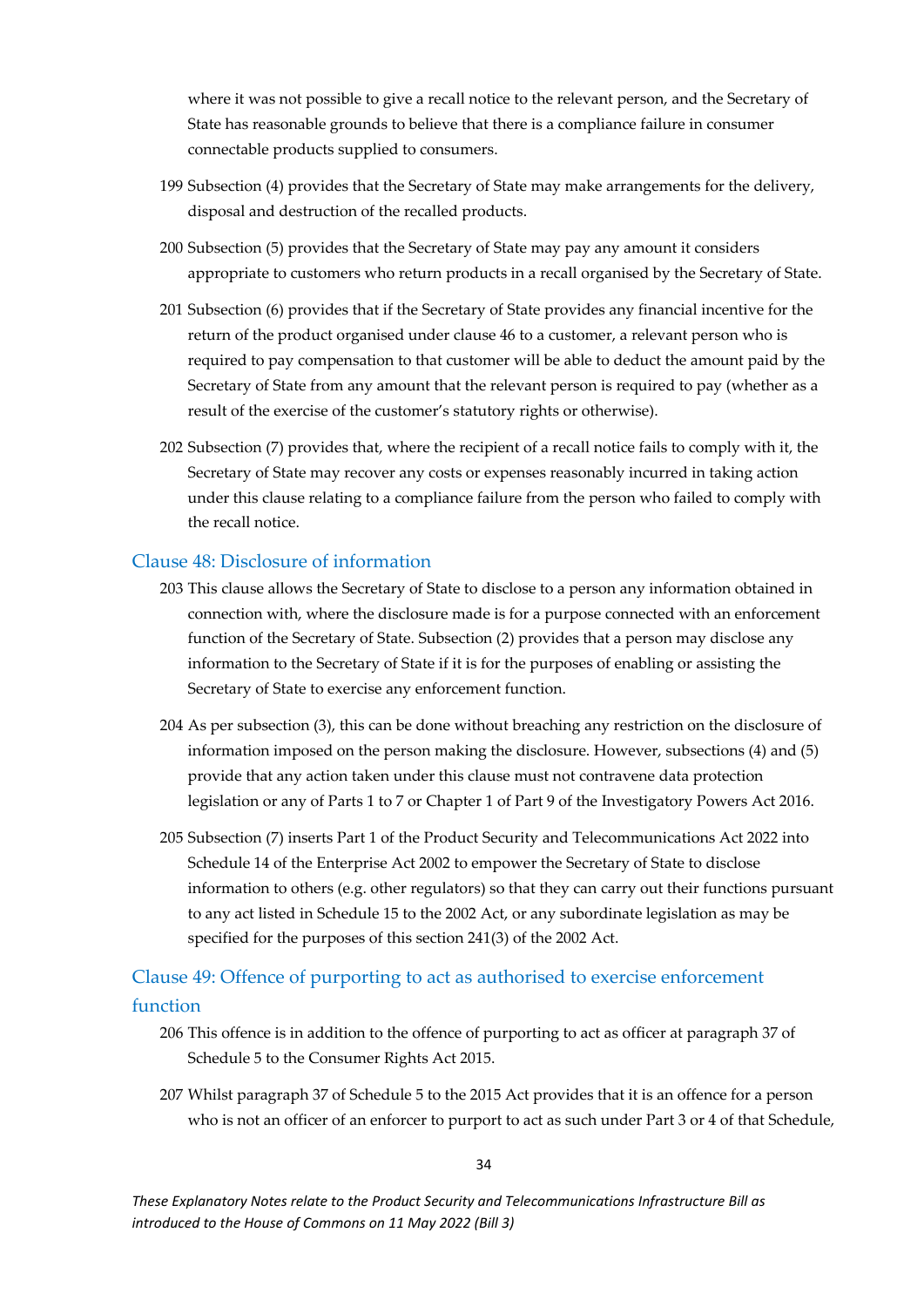this clause additionally sets out that it is an offence for a person to purport to act as authorised to exercise a function of the Secretary of State under Chapter 3 (the enforcement provisions).

208 Subsection (2) provides the maximum penalty that the relevant court can impose on a person found guilty of the offence.

#### <span id="page-35-0"></span>Clause 50: Means of giving notices

209 This clause provides the means by which an enforcement notice can be given to a person, namely (a) handing it to the person, (b) leaving it at the person's proper address, (c) sending it by post to the person at that address, or (d) where appropriate, sending it to the person by electronic means.

#### <span id="page-35-1"></span>Clause 51: Liability of authorised representatives

210 Where a manufacturer established abroad authorises a person in the United Kingdom, with the agreement of that person, to perform any of the duties listed in subsection (3) on their behalf, this clause sets out that the authorised representative must comply with those duties. Subsection (5) stipulates that this does not affect the manufacturer's liability for a failure to comply with a duty.

#### <span id="page-35-2"></span>Clause 52: Offences by directors, partners etc

- 211 This clause provides for the liability of a director, manager, secretary, or other similar officer of a corporate body, or any person purporting to act in such a capacity. This includes anyone in a similar corporate position, including members who manage the body corporate's affairs, and partners of a Scottish partnership or those purporting to act as such a partner.
- 212 Such persons (as well as the body corporate) are liable when an offence is committed either with their consent or connivance or due to their neglect.

## <span id="page-35-3"></span>**Chapter 4: Supplementary provision**

#### <span id="page-35-4"></span>Clause 53: Guidance

- 213 This clause provides the Secretary of State with the power to issue guidance on the effect of any provision made by or under Part 1 of the Bill
- 214 Subsection (2) provides the enforcement authority, as defined in clause 56, with a power to issue guidance on the exercise of any of its enforcement functions.

### Example of guidance supporting the enforcement function

The Secretary of State publishes guidance for economic actors on how to engage with the enforcement process and what parties should do upon receipt of a compliance notice. The guidance may include information on how the party should provide evidence of compliance or how the party can request that the notice is varied to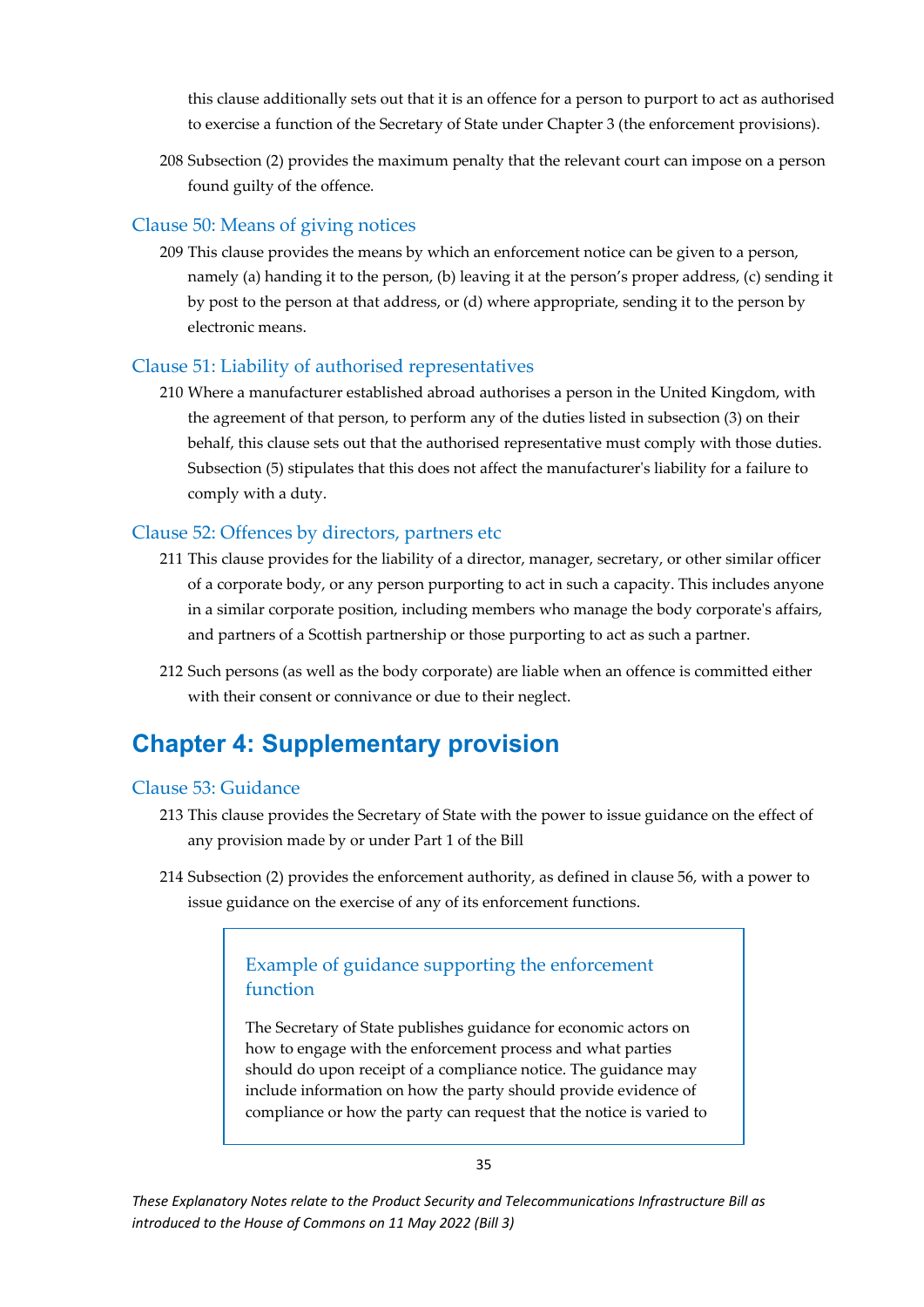allow a longer period of time to comply with the requirements of the notice..

#### <span id="page-36-0"></span>Clause 54: Meaning of "UK consumer connectable product"

- 215 This clause defines the meaning of "UK consumer connectable products". They are defined as relevant connectable products that meet either of the conditions within subsection (2) or subsection (3).
- 216 Subsection (2) sets out the first condition condition A. Condition A captures relevant connectable products that are or have been made available to UK consumers and that are not "used" at the point at which they are made available to customers.
- 217 Subsection (3) sets out the second condition condition B. Condition B captures relevant connectable products that are or have been made available to businesses, where the products are not "used" at the point at which they are made available to customers and where products identical to it meet Condition A. Unused products that are made available to any UK customer, where other products in that product line have been, or are being made available to UK customers, will meet Condition B.
- 218 Duties predicated on a relevant person's intent or knowledge that a relevant connectable product is or will be a "UK consumer connectable product" will cease to apply if a product that has previously been supplied to a customer is made available to UK customers again. This applies principally to products in a "used" condition (i.e. they have been "supplied" before). This clause also provides that duties continue to apply in relation to returned or reconditioned (when reconditioned by or on behalf of the manufacturer as per the provisions in subsections (8) and (9)) products.
- 219 Subsection (10) provides a power for the Secretary of State to make regulations to repeal the conditions in subsections (2) and (3) which prevent duties from applying to used products and to amend any provisions of the product security part of the Bill that are necessary or appropriate consequent to the repeal of subsections (2)(b) and (3)(b). Regulations made in the exercise of this power will be subject to the affirmative resolution procedure by virtue of subsection 11.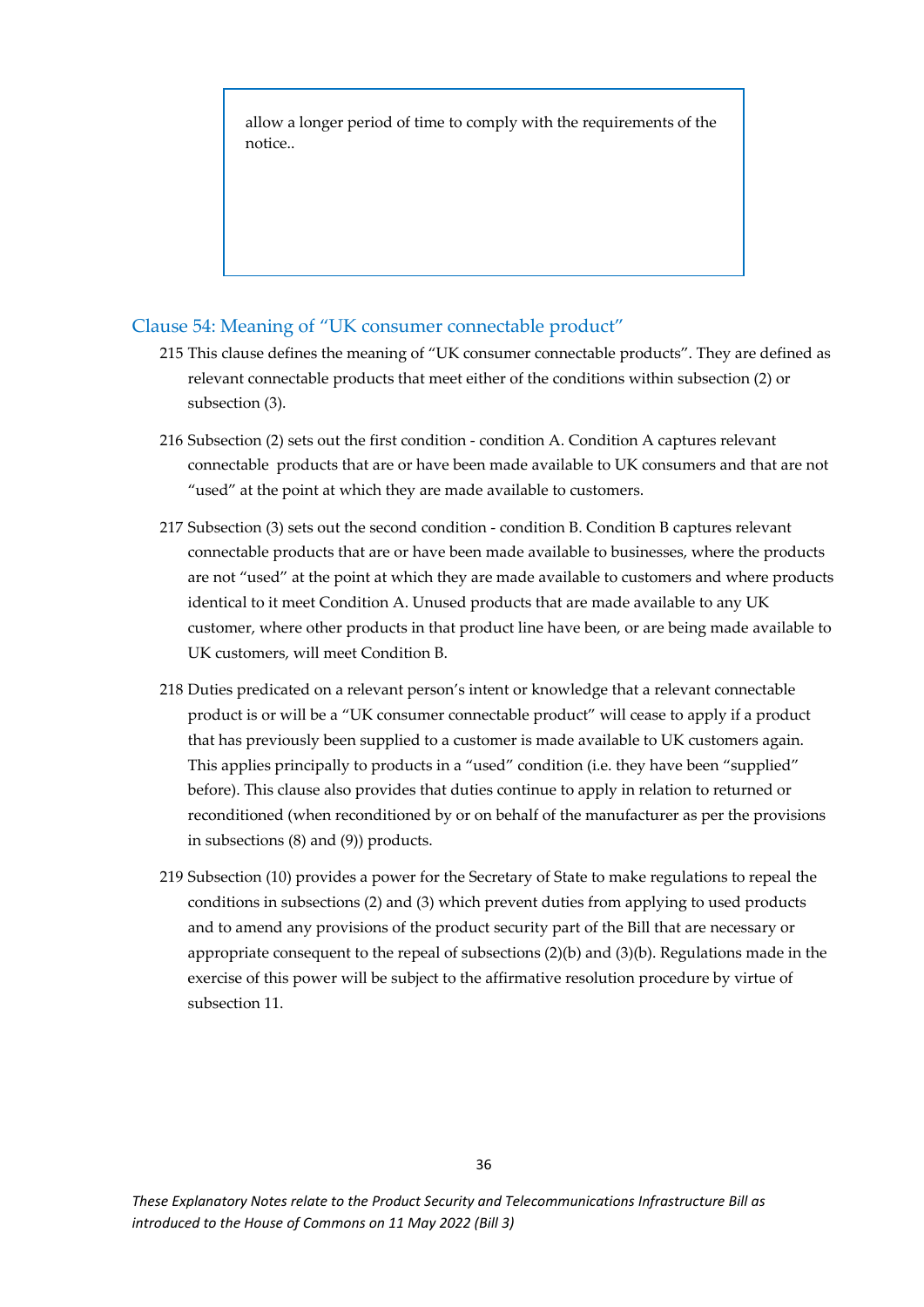### Example of when a product sold to businesses may also be a "UK consumer connectable product":

A product may meet the definition of "UK consumer connectable product" even if it is solely aimed at business customers. A smart camera is advertised to business users but not to consumers in the UK because the distributor selling the camera only sells to businesses. However, products identical to it (e.g. a smart camera of the same make and model) has been advertised (made available) to consumers in the UK by another distributor. This means the product should also be considered a "UK consumer connectable product" and must meet Part 1 security requirements, the distributor must also meet all relevant duties under Part 1.

As with condition A, if this camera has been supplied to customers (this means end users who can be either consumers or business users) before being advertised (made available to consumers in the UK), the camera will not be a consumer connectable product. The presumption is that products that have been supplied to users would have been used and used products are out of scope.

#### **Intention**

This ensures that all products that may reasonably be expected to be used by consumers are subject to the same security requirements, even where a particular individual product has not been directly made available to consumers.

#### <span id="page-37-0"></span>Clause 55: Meaning of "supply"

- 220 This clause defines the term "supply" for the purposes of Part 1.
- 221 Subsection (2) defines "supply" as supplying a product in the course of business. This includes 'supply' of a product by companies, sole traders, not for profit organisations and public bodies, but not supplies made by individuals acting outside the individual's business.
- 222 Subsection (2) also provides that supply is not limited to instances where a product is sold as part of a financial transaction. Provision of a product in exchange for non-monetary consideration (e.g. in exchange for goods or services, or as a gift accompanying a separate transaction) would also be considered a "supply".
- 223 Subsection (3) provides that supply of a product does not include hiring out or the lending of a product unless the manufacturer is hiring out or lending the product, or unless the product is supplied under a hire-purchase agreement.
- 224 Subsection (4) provides that where a product has been supplied by being hired out or lent to a person, a continuation or renewal of the hire of loan or any transaction for the transfer after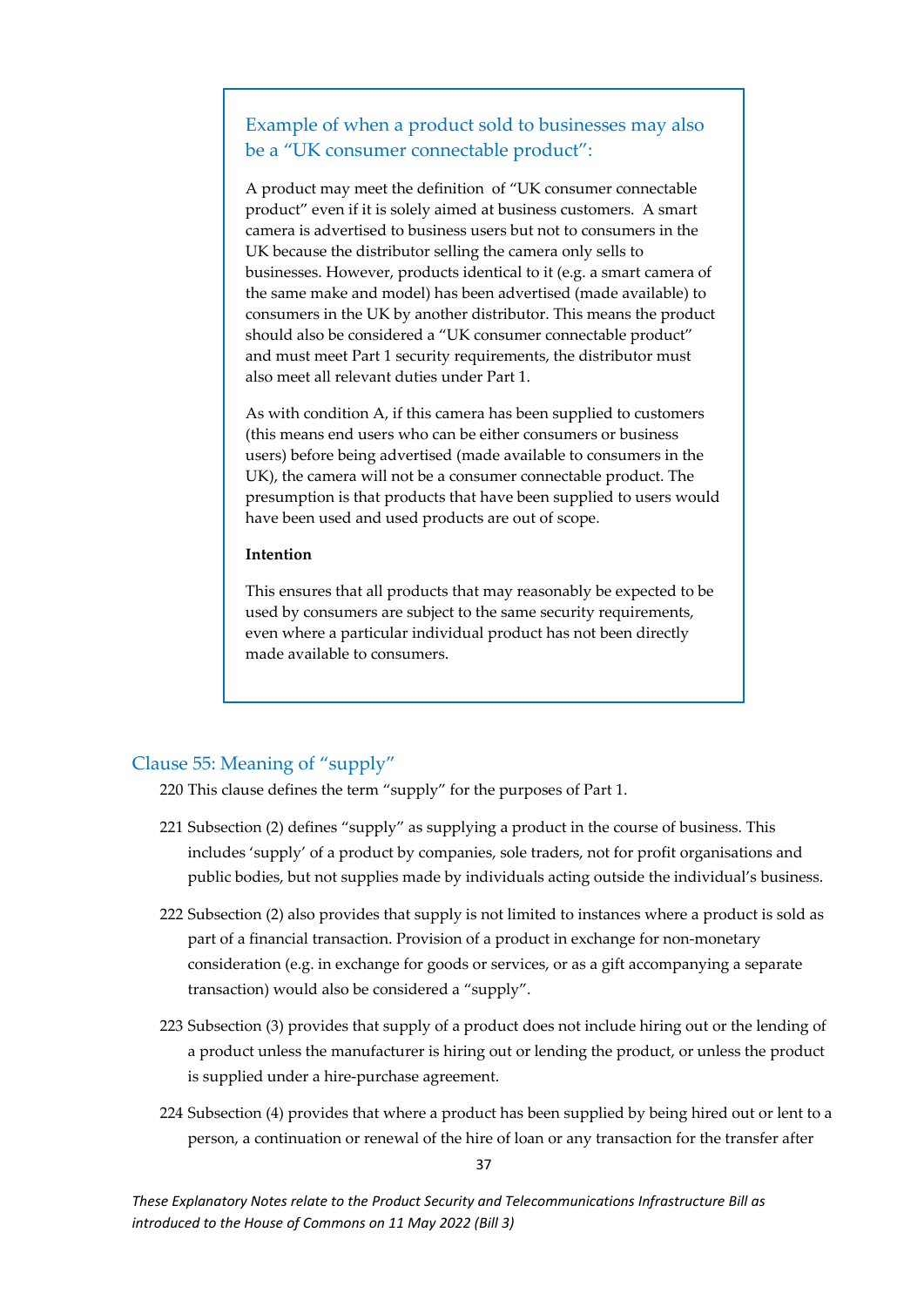that time of any interest in the product to the person will not be considered as 'supply' of the product. This will ensure that administrative duties such as ensuring that there is a statement of compliance do not need to be complied with each time a person renews a rental agreement for a product because compliance at the first instance of 'supply' of the product to the same customer will be sufficient.

- 225 Subsection (5) provides that performance of a contract for the carrying out of works that consist of or include the installation of a product into a building or structure will be treated as 'supply' for the purposes of Part 1, only in so far as it involves the provision of a product to a person by means of its installation into a building or a structure. The effect of this provision will be that customers will receive similar protections when hiring someone to install products in their premises as customers who directly buy in-scope products.
- 226 Subsection (6) provides that the provision of products by means of incorporating them in a building or a structure will be considered a supply of those products if they were incorporated in the course of a performance of a contract for the construction of the building or structure.
- 227 Subsection (7) provides that the transfer of in-scope products, either as fixtures or chattels, resulting from an agreement for the creation or a disposal of an interest in land, or resulting from the performance of such an agreement, is not to be treated as a 'supply' of the products. However, an exception to this will be where the in-scope product is incorporated into or contained in a building, or part of the building, constructed on the land in question, the building or part of building is to be used for a particular purpose, and at the time of the supply the building or part of the building had not previously been used for that purpose.
- 228 The effect of subsection (7) is that a home owner selling their home (be it a flat or a house), or a business selling their premises with new in-scope products will not be considered distributors of those products. The distributor will be the retailer who sold the products to the property owner in the first instance, which is consistent with regular supply chains of UK consumer connectable products where a retailer is usually the distributor. However, for example, a developer selling, or otherwise disposing of an interest in a previously unoccupied house which includes in-scope products will be considered to have supplied them to the new occupier.
- 229 Subsection (8) provides that selling a product for scrap does not constitute 'supply'. Subsection (9) provides that providing transport services for the purpose of enabling the supply of a product does not constitute 'supply'.
- 230 Subsection (10) provides that where a person  $('P')$  who is the customer or the customer's successor in title (e.g. a person who received the product as a gift by the original customer) returns the product temporarily (e.g. to a retailer for repairs under warranty) the subsequent return of the same product to 'P' (e.g. after the product has been repaired) is not a supply of that product. This provision ensures that persons merely providing repairs services will not be treated as distributors. However, if a product cannot be repaired and another product,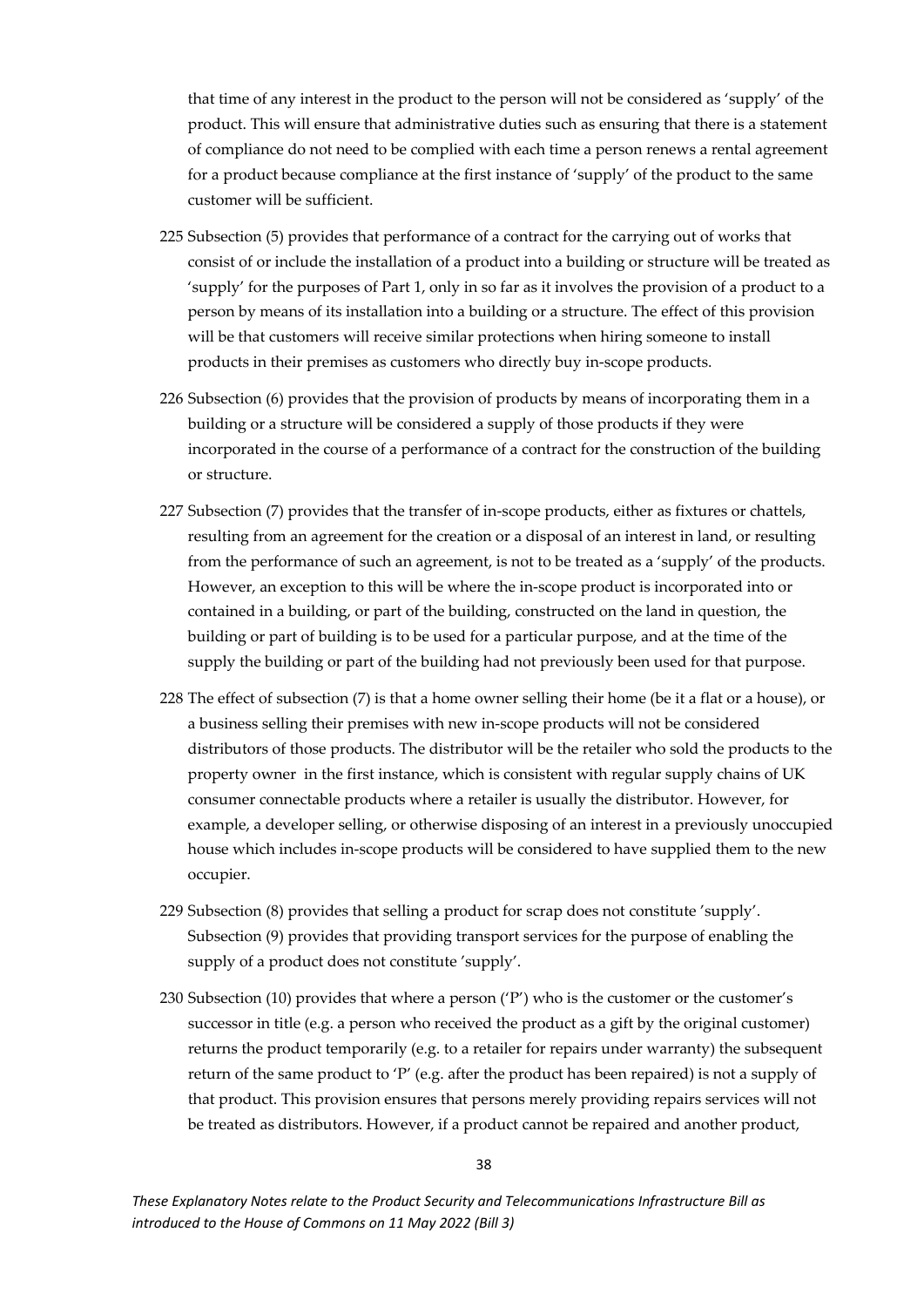even if it is of the same model, is provided to P as a replacement, this will be considered a new supply.

231 Subsection (11) distinguishes between retailers who supply products to customers (e.g. by selling the products) and companies that finance purchases of products (e.g. a financing company providing the funds to purchase a product). The effect of this provision is that retailers will be treated as distributors, but financial companies will not.

### Example when consumer connectable products are "supplied"

**A manufacturer rents out a smart camera (subsection (4)):** A manufacturer rents out smart cameras to a consumer. The manufacturer will have to comply with the relevant duties when first renting out the product. Any subsequent renewals of the rental agreement with the same consumer will not require the manufacturer to comply with the duties again. Likewise, if the same consumer buys the product from the manufacturer after renting it, the manufacturer will not need to comply with the applicable duties again.

**A developer equips a new house with built in smart products (subsection (5)):** If a developer is hired to build a house with a builtin smart fridge, the developer will be considered a distributor with respect to that smart fridge, and will have to comply with the duties of distributors in clauses 21 to 25, e.g. not make the product available if there is a compliance failure and ensure that the product is accompanied by a statement of compliance, etc.

This provision will not capture individuals installing commonly available to consumers products.

**A builder is hired by a homeowner to build a garage fitted with smart surveillance cameras (subsection (6)):** If a construction company is hired to build a garage and it installs a smart camera while building the garage, the company would be considered to have supplied that camera and as distributors, they would need to comply with the relevant duties.

**A developer sells to a consumer a new building with smart appliances (subsection (7)):** If a developer builds a new house with incorporated and freestanding smart products and appliances such as smart locks and microwaves, the developer will be considered a distributor of the products and appliances and will need to comply with the duties of distributor when selling the house to a consumer.

The developer will not need to comply with the duties of a distributor if the house was previously occupied. Individuals selling a flat or house will not be considered distributors and will not need

39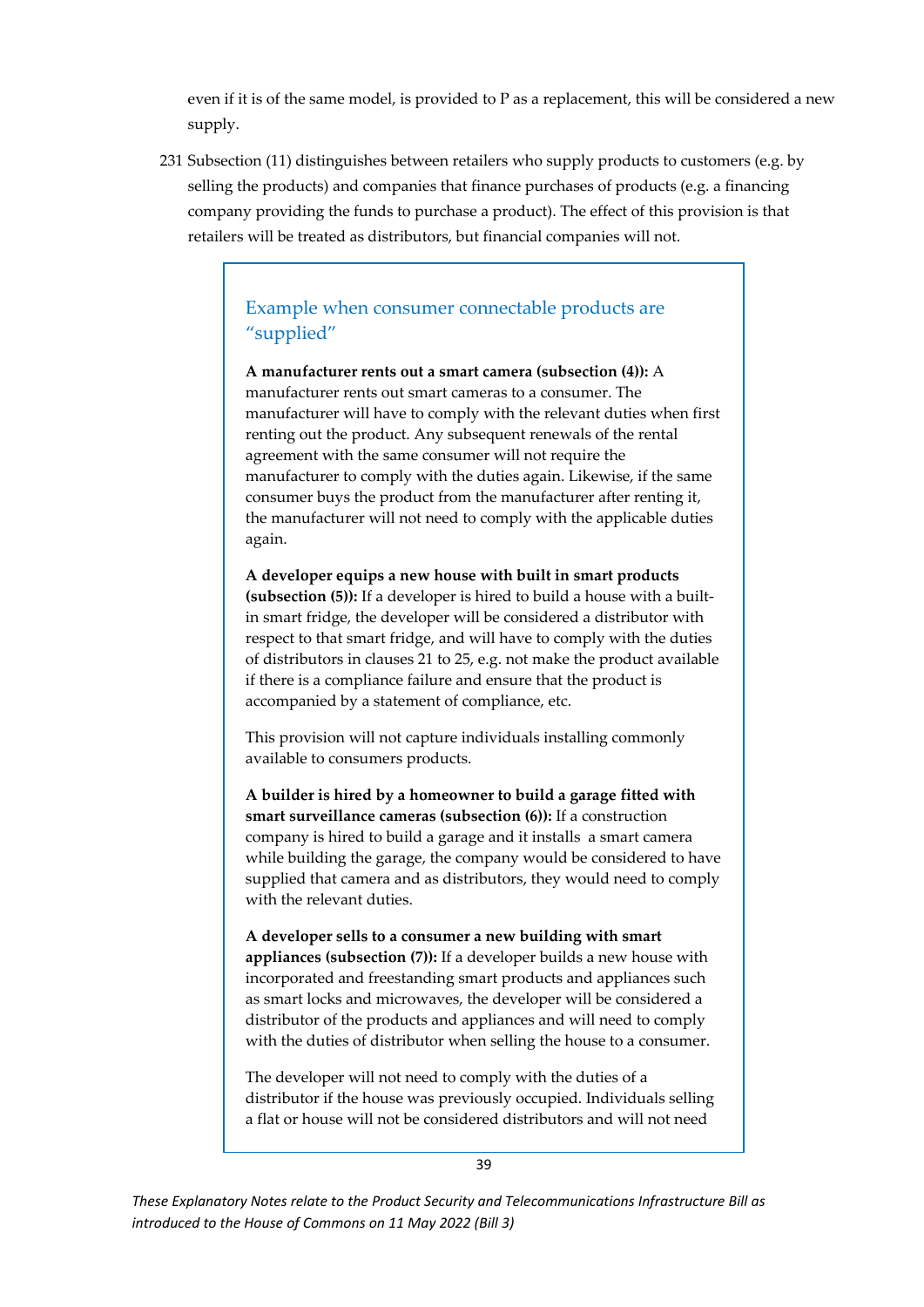to comply with any duties arising from the sale.

This provision helps to capture smart home control systems within the scope of the legislation.

**Instances where a product is not supplied because it is part of a wider transaction:** If an electrician hired to repair a smart oven, instals a new smart thermostat, will not be considered to have supplied the thermostat because the services they provided were not part of a contract for the erection of a building or a structure. The electrician will not need to comply with any duties in relation to the thermostat.

Likewise, a shipping company that delivers relevant connectable products to distributors on behalf of the manufacturer is not considered to have supplied those products and will not need to comply with any duties in relation to them.

<span id="page-40-0"></span>Clause 56: Meaning of other expressions used in Part 1

232 This clause sets out definitions for interpreting this Part of the legislation.

## <span id="page-40-1"></span>**Part 2: Telecommunications Infrastructure**

#### <span id="page-40-2"></span>Clause 57: Meaning of "occupier" in relation to land occupied by an operator

233 Code rights must normally be granted by the occupier of the land in question. This clause inserts new sub-paragraphs (6A) and (6B) into paragraph 105 of the Code to address situations where the only occupier(s) of land is or are one or more operators who have Code rights in relation to that land, but need to secure new or additional Code rights. In these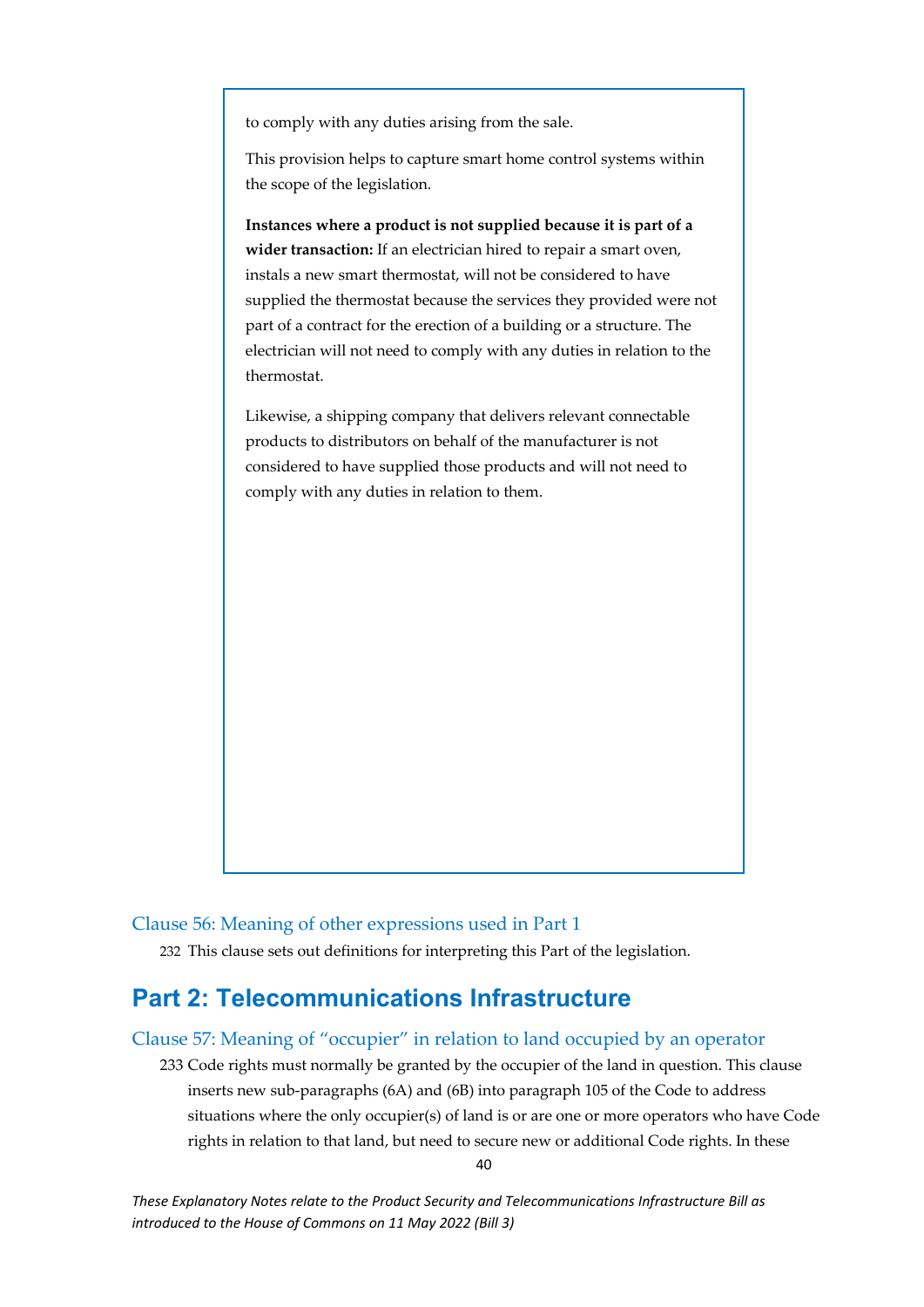circumstances, the person who will be able to confer the Code rights sought will be, in effect, whoever would be treated as the occupier of the land were it not for the operator's presence on it.

- 234 New sub-paragraph (6B)(b) sets out that, if there is no such person, then the operator is able to seek Code rights from every person with an interest in the land whose rights would be prejudiced by the exercise of the Code right sought.
- 235 The changes to paragraph 105 of the Code still allow an operator who is exclusively occupying the land to grant Code rights to other operators, who may wish to use the land for the purpose of their networks, as is currently the case.

#### <span id="page-41-0"></span>Clause 58: Rights under the electronic communications code to share apparatus

- 236 This clause amends various paragraphs of the Code in relation to operators' ability to share the use of their electronic communications apparatus with other operators.
- 237 Subsection (2) inserts into paragraph 3 of the Code provisions to make the right to share electronic communications apparatus a specific Code right. It also makes corresponding changes to the rights to carry out works on the land and to enter the land so that they reference these activities being carried out for the purpose of sharing such apparatus. If such a right is agreed or imposed, the Code agreement may include any such terms as are needed to enable the right to be exercised. The provisions make clear that the right to share is a right available solely to an operator who is keeping apparatus on land in accordance with a Code agreement (the "first operator"). The right, where agreed or imposed, provides the first operator with permission to share that apparatus with others. Other operators therefore cannot use paragraph 3 to require the first operator to share that apparatus. As with the other Code rights, a Code right to share apparatus will only be exercisable in accordance with the accompanying terms (see paragraph 12(1) of the Code). See also subsection (4) which deals with terms relating to sharing.
- 238 The statutory purposes at paragraph 4 of the Code have been amended at subsection (3) to reflect the new right to share in paragraph 3 of the Code.
- 239 Subsection (4) amends paragraph 9 of the Code so as to make clear that an agreement under part 2 of the Code can potentially include terms - subject to whatever is agreed by the parties or imposed by a court - permitting the operator on which Code rights are conferred (the first operator) to share the exercise of such Code rights with another operator, in connection with the sharing of the main operator's electronic communications apparatus.
- 240 Subsection (5) confirms that the new Code rights inserted into paragraph 3 do not automatically apply to existing agreements under part 2 of the Code, and also do not affect any rights already granted in an agreement under part 2 of the Code.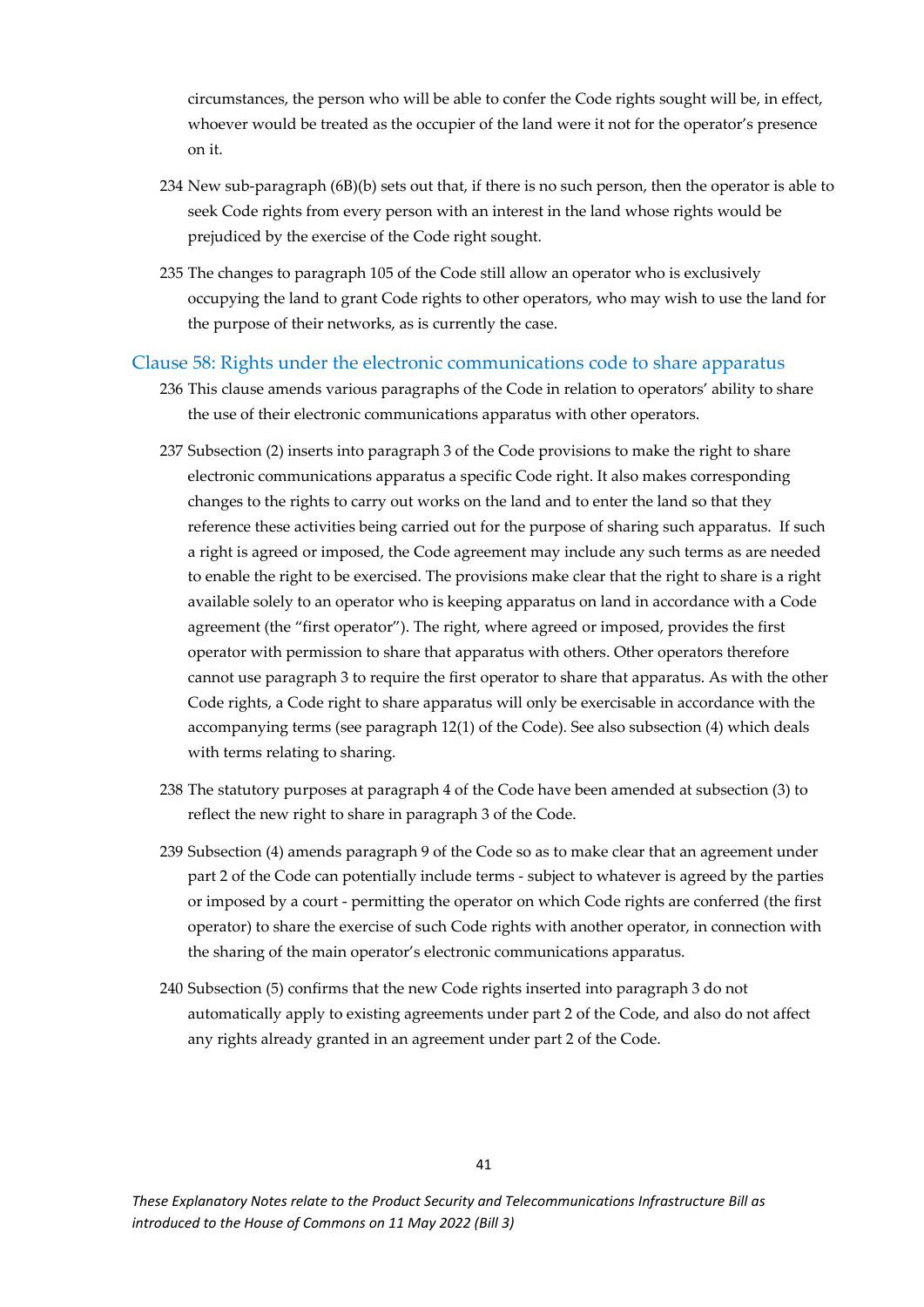#### Example: Sharing apparatus between operators

Operator 1 has a Code agreement with a site provider permitting them to install apparatus on the site provider's land.

Operator 1 is aware that once their apparatus has been installed, other operators may wish to share the use of it. Under the new paragraph 3, they ask for a right to share their apparatus with others. The site provider agrees that they may have this right, subject to the payment of additional consideration if the sharing involved goes beyond the degree of activity permitted by the paragraph 17 automatic rights to share.

Operator 1 subsequently enters into a commercial agreement with Operator 2, permitting Operator 2 to share use of the installed apparatus. This enables Operator 2 to expand their network without having to carry out non essential build / installation works. In most cases, Operator 2 will need to access the relevant land in order to install their own equipment on Operator 1's apparatus.

Operator 1 must have authority to permit this access, under the terms of their Code agreement with the site provider, or as a result of their own occupation of the land.

#### <span id="page-42-0"></span>Clause 59: Upgrading and sharing of apparatus: subsisting agreements

- 241 This clause amends Schedule 2 of the Digital Economy Act 2017 (the Electronic Communications Code: Transitional Provision) to allow operators who have Code agreements pre-dating 28 December 2017 to upgrade and share apparatus under limited circumstances. It does this in subsection (3) by removing the exclusion in paragraph 5 of Schedule 2 to the Digital Economy Act 2017 of the upgrading and sharing rights set out in paragraph 17 of the Code. However, subsisting agreements (defined in paragraph 1 of Schedule 2 to the Digital Economy Act 2017 as an agreement for the purposes of paragraphs 2 or 3, or an order under paragraph 5, of the Telecommunications Act 1984, which was in force and continuing when the Code came into force) remain exempt from the automatic rights to upgrade and share as set out in paragraph 17 of the Code.
- 242 Instead, subsisting agreements will be subject to the more restrictive rights to upgrade and share apparatus set out in the new paragraph 5A inserted into Schedule 2 to the Digital Economy Act 2017 by subsection (4), which provides for a modified version of the existing paragraph 17 of the Code ("the modified paragraph 17") to apply in these circumstances. The narrower conditions in the modified paragraph 17 mean that the rights are limited to apparatus installed under land, and are only exercisable where (a) the upgrading and sharing activity will have no adverse impact on the land under which the apparatus is situated; and (b) the upgrading and sharing activity will impose no burden on the other party to the

42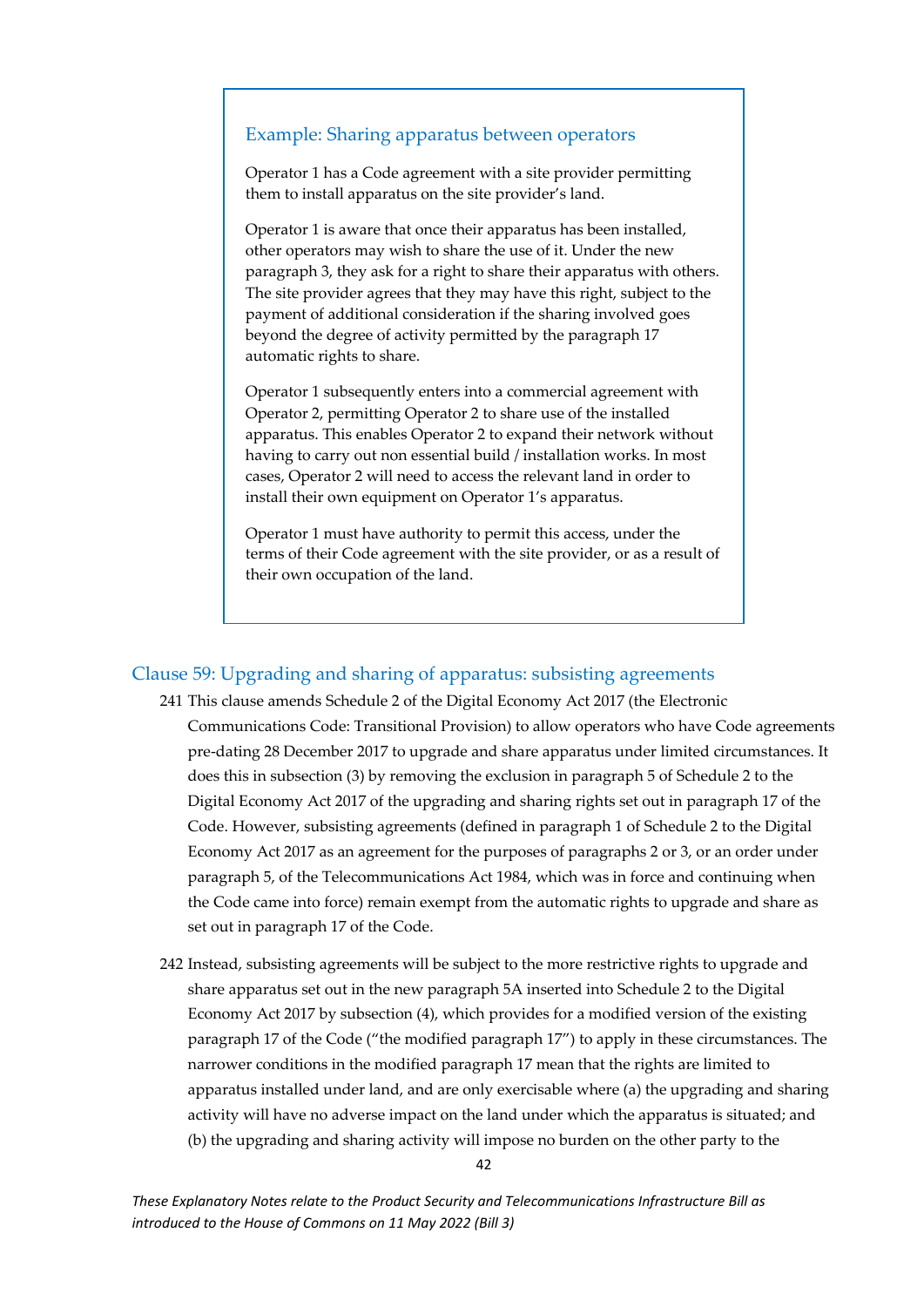agreement, which includes anything that has an adverse effect on the person's enjoyment of the land or causes them any loss, damage or expense.

- 243 The exercise of this right is also subject to a notice requirement in the modified paragraph 17, which requires the operator to affix a notice, no later than 21 days before the upgrading and sharing is carried out, in a secure and durable manner, on a conspicuous object on the relevant land. The modified paragraph 17(12) sets out that relevant land is either the land on which the apparatus is situated, where the operator has a right to enter the land, or in all other cases, the land where the works will be carried out to enable the upgrading and/or sharing of the apparatus to take place.
- 244 The modified paragraph 17(7) sets out the manner in which the notice must be attached. The modified paragraph 17(8) confirms that any address provided by an operator within a modified paragraph 17(7) notice will be treated as the proper address for any subsequent notices or other documents in accordance with paragraph 91(2) of the Code.
- 245 The modified paragraph 17(9) makes clear that any terms in a subsisting agreement that prevent, limit or in any other way impose conditions on the rights to upgrade and share electronic communications apparatus where the conditions in the modified paragraph 17(3) and (4) have been met will be void. The modified paragraph 17(10) confirms that the upgrading and sharing rights conferred by the modified paragraph 17 do not confer a right of entry on to the land. This means that unless an operator already has a right of entry onto the land, it cannot use the rights contained in the modified paragraph 17 to undertake upgrading or sharing which requires entry onto private land.
- 246 The modified paragraph 17(11) confirms that, as is the case for the current upgrading and sharing rights under paragraph 17 of the Code, references to sharing electronic communications apparatus include carrying out works to the apparatus to enable such sharing.

#### <span id="page-43-0"></span>Clause 60: Upgrading and sharing of apparatus installed before December 2003

- 247 Subsection (3) inserts a new paragraph 17A into the Code so that when an operator has apparatus under land (such as ducts and cables) that was installed before 29 December 2003 (the date on which the Code came into force), the operator will have a right to upgrade and share that apparatus subject to the same conditions as those contained in clause 59 above.
- 248 Subsection (4) amends paragraph 24 of the Code, which is the provision which sets out how consideration is to be determined for an agreement imposed by an order under paragraph 20 of the Code. The amendment to the assumptions in paragraph 24(3) of the Code means that the new automatic right to share, in the new paragraph 17A of the Code as inserted by clause 60, is not to be taken into account in any way for the purposes of assessing the market value of a person's agreement to confer or be bound by Code rights. This mirrors the provision in paragraph 24 of the Code which disregards the rights in paragraph 17 of the Code, and confirms that the valuation model remains the same notwithstanding the coming into force of the new paragraph 17A right.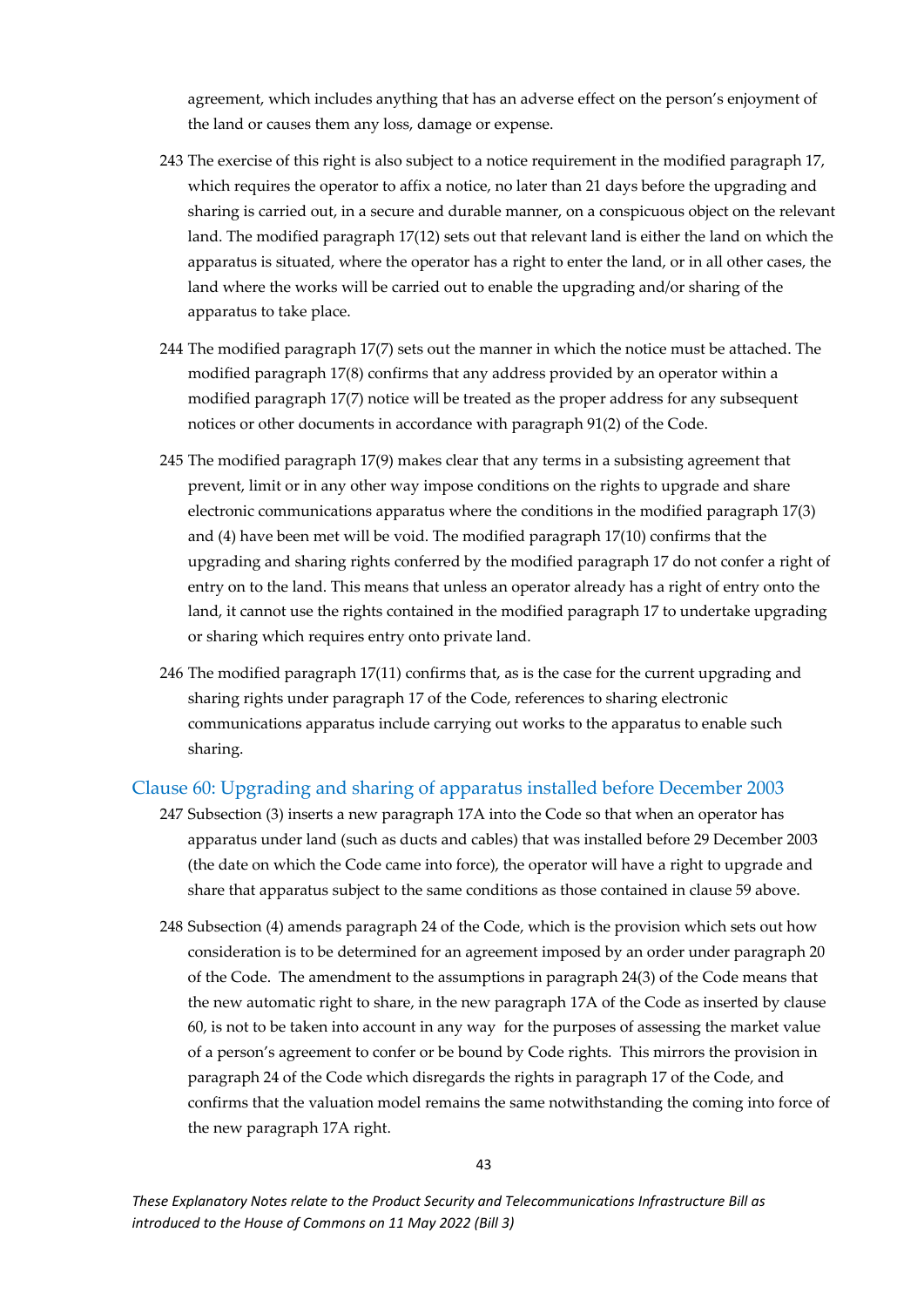#### <span id="page-44-0"></span>Clause 61: Rent under tenancies conferring code rights: England and Wales

- 249 This clause applies to Code agreements in England and Wales, entered into before 28 December 2017, which are currently subject to Part 2 of the Landlord and Tenant Act 1954 ("the 1954 Act"), and are consequently excluded from the renewal procedures contained in Part 5 of the Code by paragraph 6(2) of Schedule 2 of the 2017 Act. The 1954 Act only applies in England and Wales, and the following amendments therefore have no effect in relation to Scotland or Northern Ireland. The position in respect of Northern Ireland, which also has legislation excluding agreements from the operation of Part 5, is set out at paragraphs 252 to 254 below. There are no equivalent provisions in Scotland requiring amendment for these purposes.
- 250 If an agreement is renewed using Part 5 of the Code, paragraph 34(11) provides that the valuation framework contained in paragraph 24 will apply in cases where a renewal agreement is imposed by a court order. This clause inserts a new section 34A into the 1954 Act so that where an agreement is renewed and the primary purpose of that agreement is to grant Code rights, any financial terms of the renewal agreement will be determined by reference to provisions that mirror paragraph 24 of the Code. For completeness, separate provision dealing with the award of compensation is made by clause 63, as discussed below.
- 251 Subsections (3) and (4) of clause 61 amend sections 24C and 24D (respectively) of the 1954 Act so as to provide that subsections (2) to (4) of the new section 34A will also apply in cases where a court is asked under section 24C or 24D of the 1954 Act to determine whether an interim rent should be paid and how much this rent should be during the renewal process.

#### <span id="page-44-1"></span>Clause 62: Rent under tenancies conferring code rights: Northern Ireland

- 252 This clause amends Article 18 of the Business Tenancies (Northern Ireland) Order 1996 ("the 1996 Order"). This clause applies to Code agreements in Northern Ireland, entered into before 28 December 2017, which are protected by the 1996 Order, and are consequently unable to use the Code's Part 5 renewal procedure.
- 253 Currently, where an operator is able to renew pursuant to Part 5 of the Code, the amount of rent payable to the site provider will be calculated in accordance with paragraph 24 of the Code. In addition the site provider will be entitled to seek compensation, covering loss and damage pursuant to paragraph 25.
- 254 So as to provide an approach which is more consistent with that found in the Code, this clause also inserts new Article 18A into the 1996 Order so that, where a subsisting agreement is renewed pursuant to the 1996 Order and the primary purpose of that agreement is to grant Code rights, the rent will be calculated in a way which mirrors the provisions in paragraph 24 of the Code.

#### <span id="page-44-2"></span>Clause 63: Compensation relating to code rights: England and Wales

255 This clause amends the 1954 Act by inserting section 34B, which is designed to mirror the compensation provisions in paragraph 25 of the Code and ensure that site providers have the same rights to compensation where a Code agreement is renewed under the 1954 Act, as they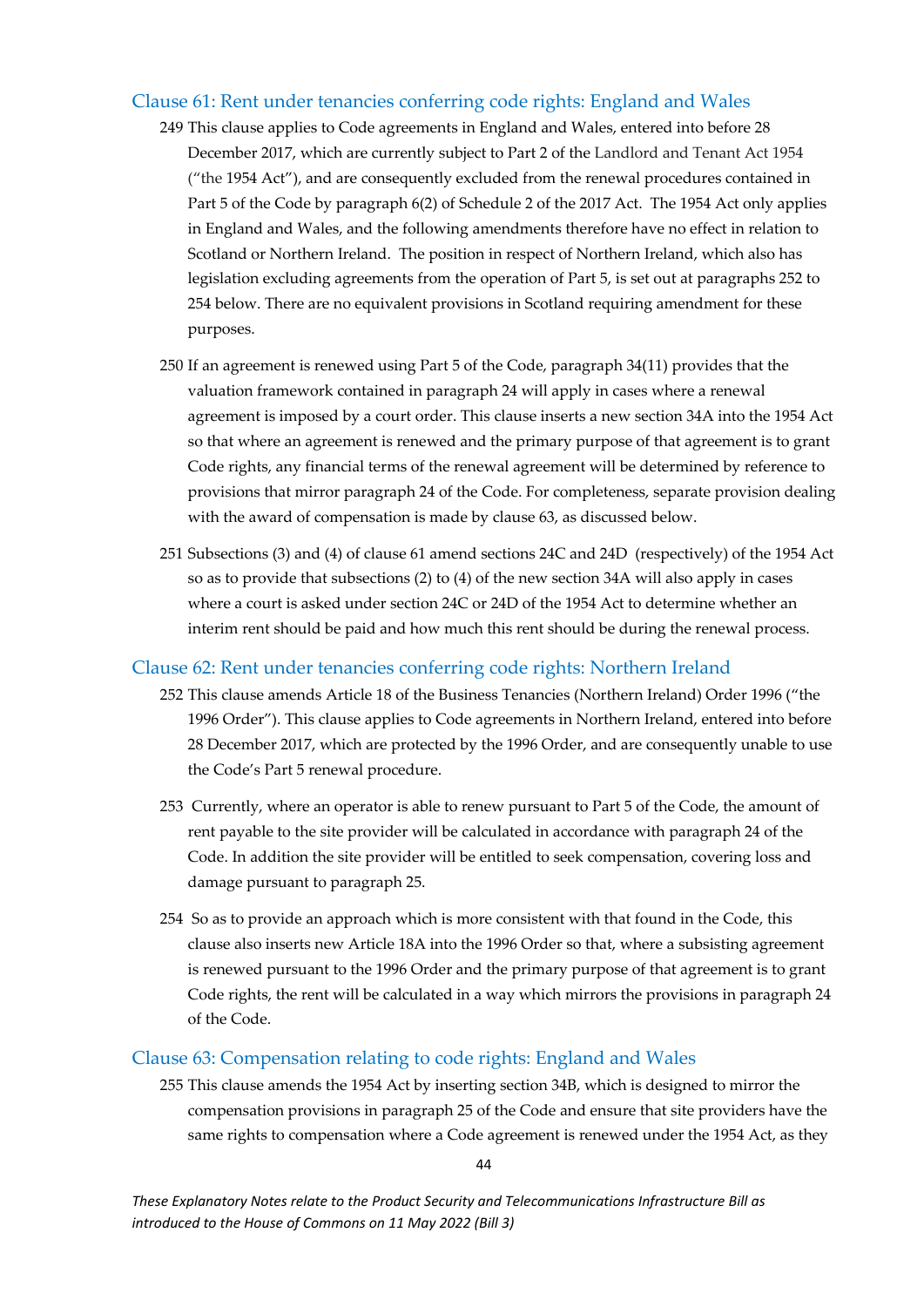would if it was renewed under the Code. Under this provision site providers will be able to recover amounts for loss and damage which they have sustained or will sustain as a result of the operator exercising any Code rights conferred by the new tenancy.

256 Clause 63 also inserts a new section 34C into the 1954 Act, which sets out the types of loss and damage that can be awarded to the site provider by the court and how those sums will be calculated. It also limits the amount which the site provider can recover, so that the amount cannot exceed the site provider's losses.

#### <span id="page-45-0"></span>Clause 64: Compensation relating to code rights: Northern Ireland

- 257 This clause amends the 1996 Order by inserting Article 18B, which is designed to mirror the compensation provisions in paragraph 25 of the Code and ensure that site providers have the same rights to compensation where a Code agreement is renewed under the 1996 Order, as they would if it was renewed under the Code. Under this provision site providers will be able to recover amounts for loss and damage which they have sustained or will sustain as a result of the operator exercising their Code rights.
- 258 The provision also inserts a new Article 18C into the 1996 Order, which sets out the types of loss and damage that can be awarded to the site provider by the court and how those sums will be calculated. It also limits the amount which the site provider can recover, so that the amount cannot exceed the site provider's losses.

#### <span id="page-45-1"></span>Clause 65: Jurisdiction of court in relation to tenancies in England and Wales

259 This clause inserts a new subsection (2A) into section 63 of the 1954 Act. This provision gives the Secretary of State power to make regulations that enable cases heard under Part 2 of the 1954 Act, where the primary purpose of the current Code agreement is to grant Code rights, to be heard in either the First-tier Tribunal or the Upper Tribunal. This will enable the Secretary of State to provide that all disputes relating to code rights fall within the jurisdiction of the same courts. A change to this effect is not required in relation to the 1996 Order, since disputes under that Order are already dealt with by the Lands Tribunal in Northern Ireland.

#### <span id="page-45-2"></span>Clause 66: Unresponsive Occupiers

260 This clause inserts Part 4ZA into the Code. Part 4ZA makes provision for the courts to confer time-limited rights on an operator who has made repeated requests for Code rights for the purpose of providing an electronic communications service, and the occupier of that land (as defined in paragraph 105 of the Code) has failed to respond.

#### Paragraph 27ZA: Introductory

261 This paragraph explains that Part 4ZA makes provision for the court to impose an agreement which allows operators to exercise Code rights in specific conditions. These rights are for the purpose of providing an electronic communications service (defined in section 32 of the 2003 Act) to relevant premises where the occupier or another person with an interest in the relevant land has not responded to repeated notices seeking agreement to confer or otherwise be bound by the Code rights sought.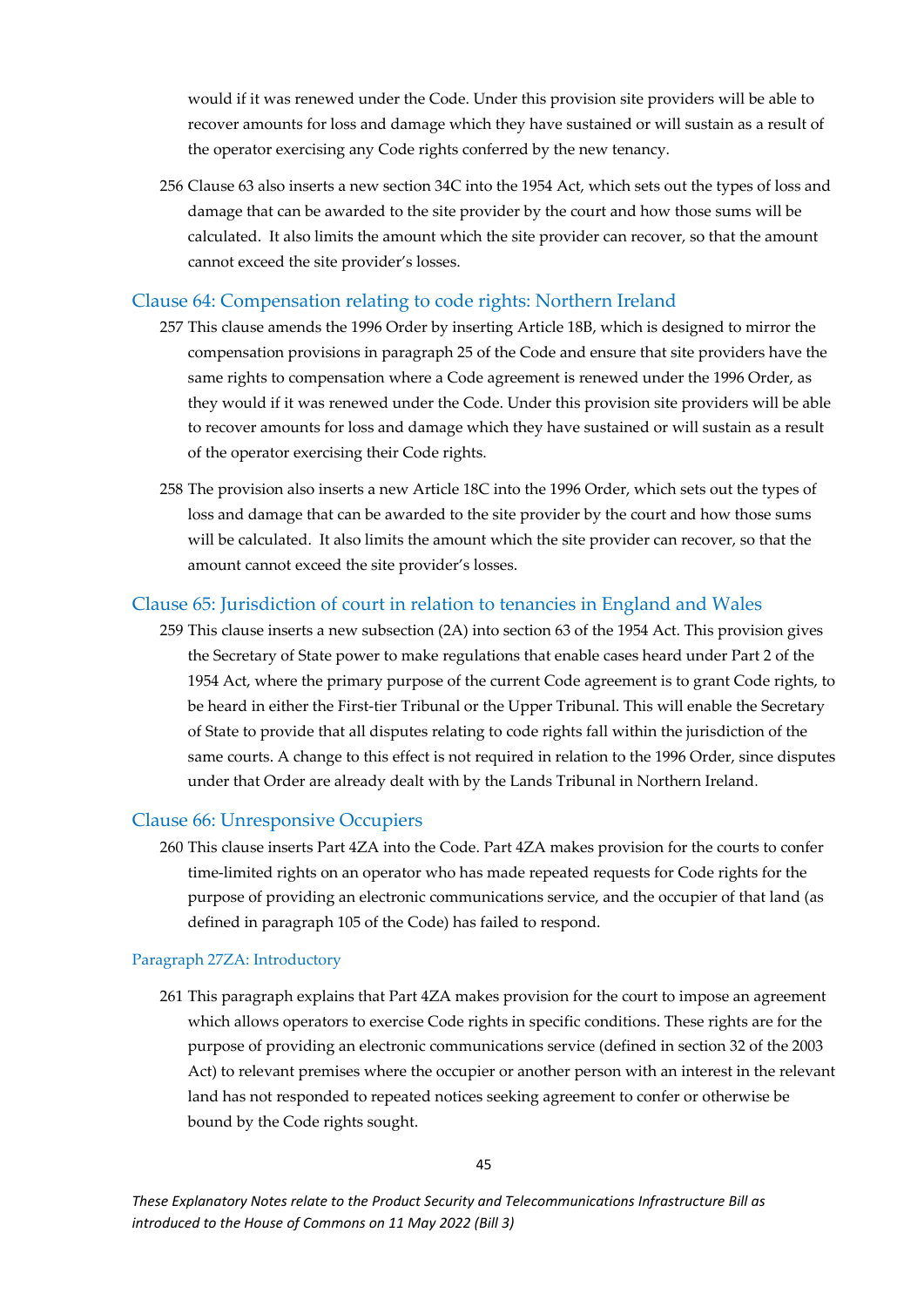#### Paragraph 27ZB: Circumstances in which an application for an order under this Part can be made

- 262 Sub-paragraph (1) paragraph sets out the circumstances in which an application for an order under Part 4ZA can be made. Specifically:
	- a. the operator must intend to provide an electronic communications service to relevant premises;
	- b. in order to provide that service, the operator must need to install electronic communications apparatus *under* or *over* - but not *on -* the relevant land;
	- c. in order to install and operate that apparatus, the operator must require a person (referred to in this Part as "the required grantor") to agree to either confer on the operator a Code right in respect of "relevant land" or be bound by such a Code right exercisable by the operator;
	- d. the operator must have given the required grantor a notice (in accordance with paragraph 20(2) of the Code, which sets out what a request notice must contain) seeking that agreement (referred to as a "request notice"); and
	- e. the required grantor must have not responded to the operator.
- 263 Sub-paragraph (2) sets out the circumstances when paragraphs 27ZC and 27ZD (which provide for requirements to be met before part 4ZA order can be made) do not apply: (a) where the relevant premises falls within the scope of Part 4A and (b) where the relevant land is a 'connected land' as defined under paragraph 27B(3) of the Code. This serves to make clear which process - Part 4A or Part 4ZA - should be used, depending on the land which an operator is seeking to access.
- 264 "Relevant land" is defined in sub-paragraph (3)(a) as meaning land which is any land other than land covered by buildings or used as a garden, park or other recreational area.
- 265 Sub-paragraph (3)(b) provides for the making of regulations by the Secretary of State to modify the definition of "relevant land", expanding it so as to include specified types of land that is covered by buildings or used as a garden, park or other recreational area.
- 266 Sub-paragraph (4) provides that, before making regulations modifying the definition of relevant land, the Secretary of State must consult various parties, including operators, persons appearing to the Secretary of State to represent owners of interests in land who are likely to be affected by the regulations, and any other person the Secretary of State thinks appropriate.
- 267 Sub-paragraph (5) makes provision for what constitutes a response by the required grantor. Any engagement in writing - including agreement to the request notice, refusal of it, or any other response to the request notice - by the required grantor with the operator constitutes a response for these purposes.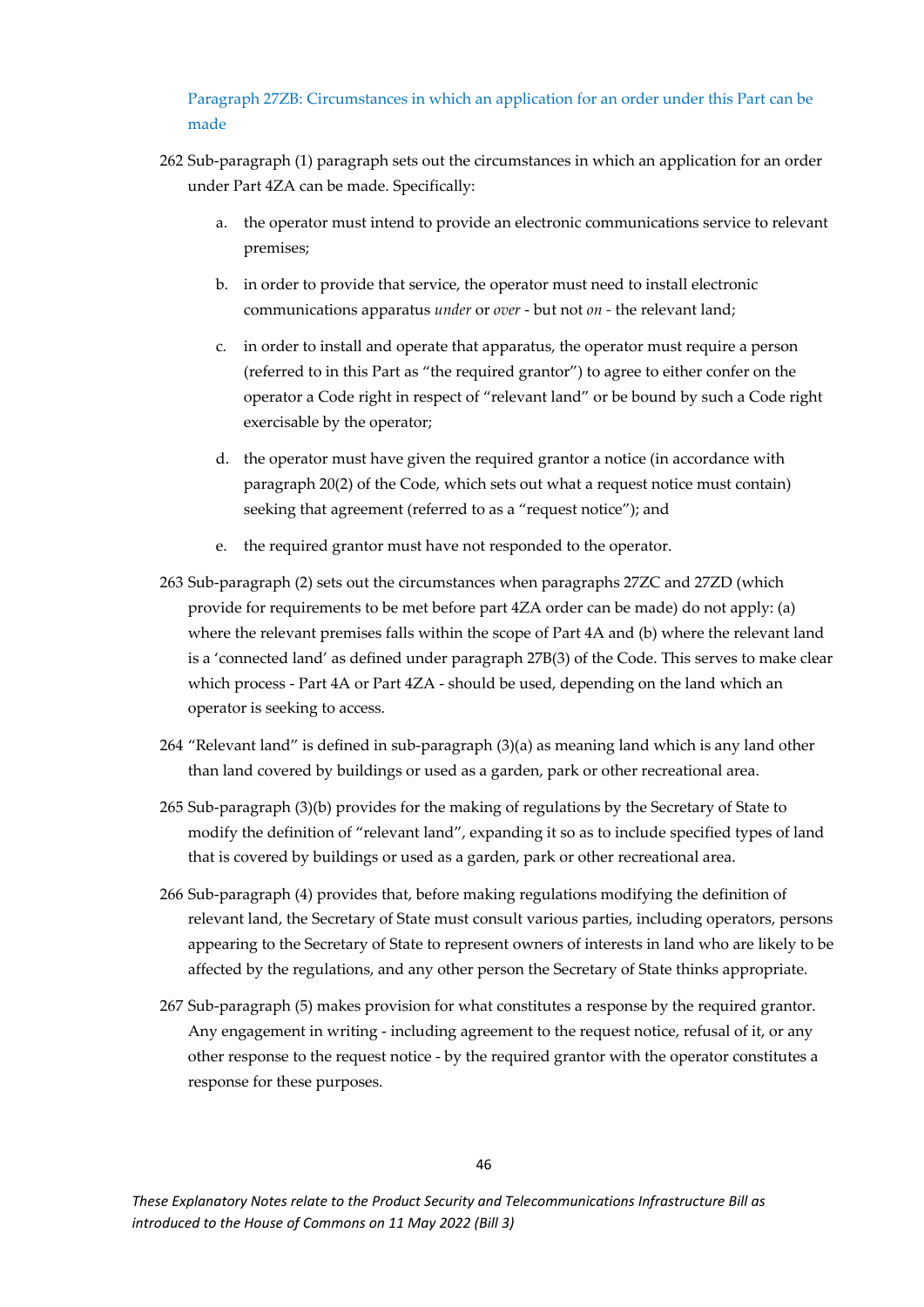Paragraphs 27ZC and 27ZD: Requirements to be met before applying for an order under this Part

- 268 Paragraph 27ZC makes provision about the requirements which an operator has to meet before applying to the court for an order under the new Part 4ZA.
- 269 Sub-paragraph (1) provides that an operator may not apply for a Part 4ZA order unless it has given the required grantor: (a) two warning notices, and (b) a final notice. These notices are in addition to the initial 'request notice' required by 27ZB(1)(d).
- 270 Sub-paragraph (2) sets out that a warning notice must be in writing and what that notice must contain.
- 271 Sub-paragraph (3) provides that the first warning notice may only be given after the end of the period of 14 days beginning with the day on which the 'request notice' was given.
- 272 Sub-paragraph (4) provides that the second warning notice may only be given after the end of the period of 14 days beginning with the day on which the first one was given.
- 273 Sub-paragraph (5) sets out that a final notice must be in writing and what that notice must contain.
- 274 Sub-paragraph 6 provides that a final notice may only be given within the "permitted period". This period is defined in sub-paragraph (7) as beginning (a) immediately after the end of the period of 14 days beginning with the day on which the second warning notice was given, and (b) ends at the end of the period of 28 days, beginning with the day on which the second warning notice was given. Taken together, this provides a 14 day window in which a final notice may be given.
- 275 Sub-paragraph (8) provides power for the Secretary of State to specify by regulations any further conditions that an operator will need to satisfy before issuing a final notice.
- 276 Sub-paragraph (9) provides that where the word 'specified' is used in this paragraph, the item in question may be specified in regulations by the Secretary of State. Items in this paragraph which are 'specified' are 1) additional information which must be included in a "warning notice", 2) additional information which must be included in a "final notice", and 3) the time period within which the required grantor must respond to the final notice.
- 277 In paragraph 27ZD, sub-paragraph (1) sets out when an operator is able to apply to the court for a Part 4ZA order. This includes requirements that there has been no previous Part 4ZA order imposing an agreement between the operator and the required grantor in respect of the code rights sought in the request notice, that the operator has met all the requirements related to provision of notice to the required grantor, including giving sufficient time for the required grantor to respond, the required grantor has not responded to the operator and the operator has met the specified conditions (see sub-paragraph (6)).
- 278 Sub-paragraph (2) provides that an application for a Part 4ZA order must be accompanied by the evidence specified in any regulations made by the Secretary of State.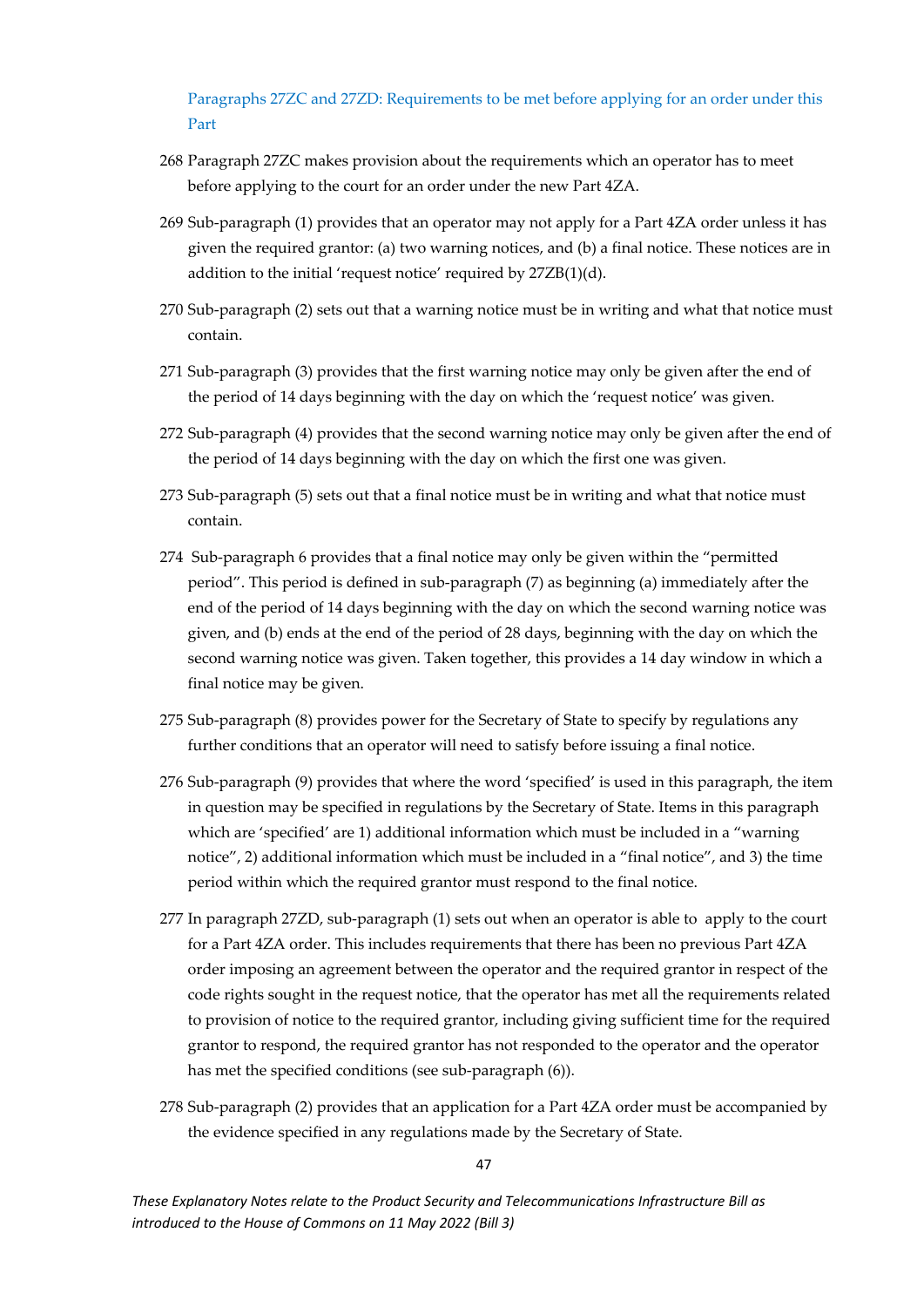- 279 Sub-paragraph (3) provides that an application may not be made after the end of the specified period (which will be set out in regulations made by the Secretary of State).
- 280 Sub-paragraph (4) provides that the operator must give notice to the required grantor that it has applied for a Part 4ZA order.
- 281 Sub-paragraph (5) makes provision for what constitutes a response by the required grantor. Any engagement in writing by the required grantor with the operator constitutes a response for these purposes.
- 282 Sub-paragraph (6) provides that where the word 'specified' is used in this paragraph, the item in question may be specified in regulations by the Secretary of State. Items in this paragraph which are 'specified' are 1) additional conditions which an operator must satisfy before applying to the court for a Part 4ZA order 2) evidence which must accompany an application, as described in sub-paragraph (2), and 3) the time after which an application may no longer be made, as described in sub-paragraph (3).

Paragraph 27ZE: When a Part 4A order can be made and its effect

- 283 Sub-paragraph (1) provides that the court may make a "Part 4ZA order" if (and only if) (a) the requirements for applying for the order have been met and (b) the required grantor has not objected to the making of the order.
- 284 Sub-paragraph (2) provides that a Part 4ZA order is an order which imposes an agreement between the required grantor and the network operator by which the required grantor confers specific code rights identified in the request notice in respect of the relevant land, or which provides for the code right identified in that notice in respect of the relevant land, to bind the required grantor.
- 285 Sub-paragraph (4) provides that the terms of an agreement imposed by a Part 4ZA order are restricted to those specified in regulations. Those regulations will be made by the Secretary of State subject to the affirmative resolution procedure.
- 286 Sub-paragraph (5) sets out the terms of the agreement which must be set out in regulations made by the Secretary of State. These include: restricting the operators right to enter land to agreed times except in cases of emergency, imposing requirements on operator's insurance cover and indemnification of the landowner, imposing requirements to restore the land when any works are completed and prohibiting the installation of apparatus on land when the intent is to later install apparatus over or under it.
- 287 Before making regulations, as set out in sub-paragraph (6), the Secretary of State must consult interested parties, including those who the Secretary of State believes are likely to be affected by the regulations.

#### Paragraph 27ZF: Expiry of Part 4ZA code rights

288 Sub-paragraph (1) provides for the circumstances in which a Part 4ZA code right (defined under paragraph 27ZE(3) as code right which is conferred by or otherwise binds the required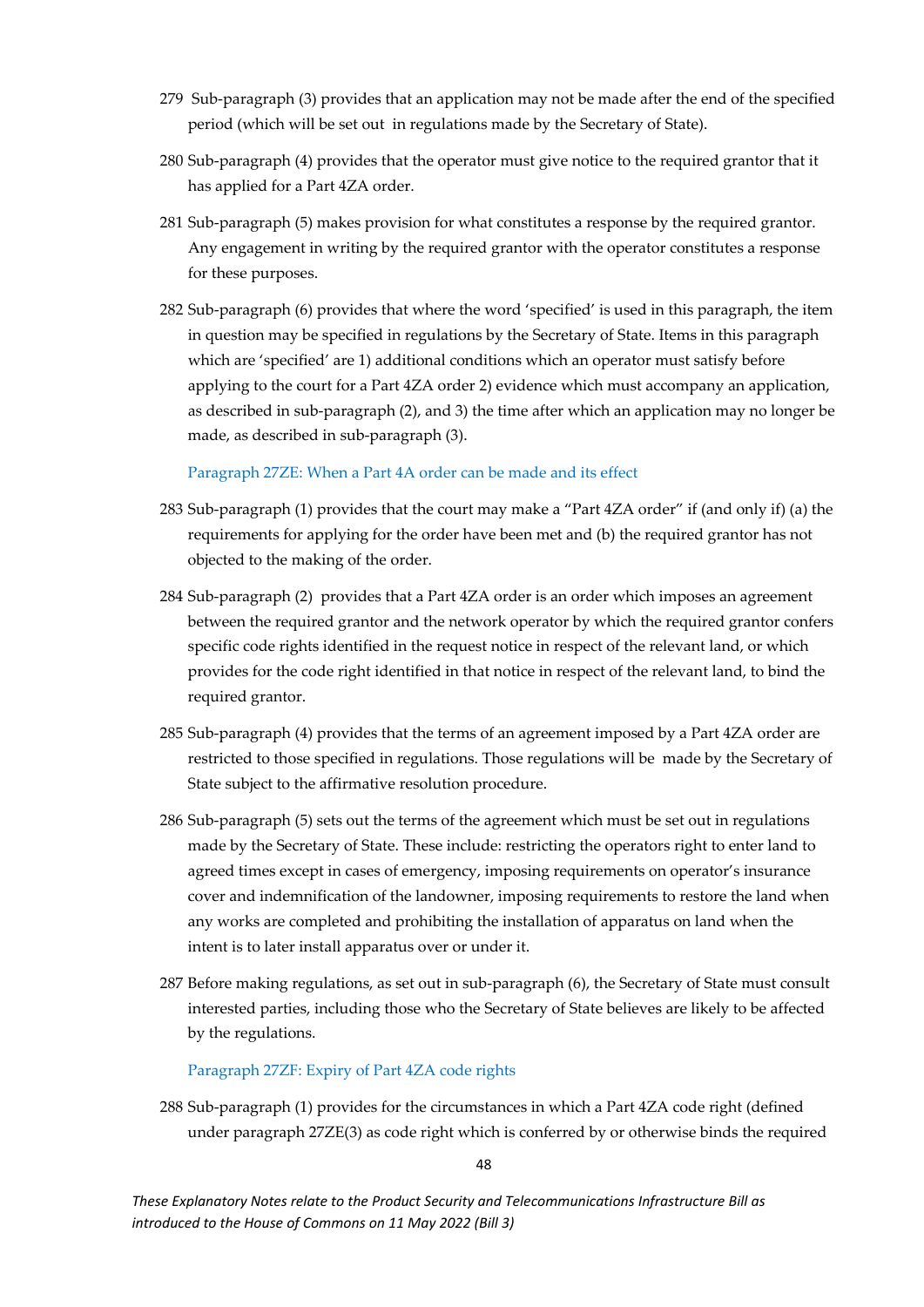grantor pursuant to an agreement imposed by a Part 4ZA order) ceases to be conferred on the network operator. Instances where a Code right will no longer apply are a) where a replacement agreement (as defined under sub-paragraph (2)) comes into effect, b) where the court refuses an application by the operator for imposition of a replacement agreement, or c) where the right has not ceased to have effect due to a) or b), at the end of period specified in the agreement as the period during which the code right would have effect (see subparagraph (3)).

- 289 Sub-paragraph (3) provides that "the specified period" is the period of no more than six years, with the actual period to be specified by the Secretary of State in regulations. Those regulations are subject to the negative resolution procedure. The effect of sub-paragraph (3) is that Part 4ZA Code rights will (unless brought to an end sooner, due to the circumstances described in  $27ZF(1)(a)$  and (b) above) cease to have effect at the end of a period lasting no more than six years.
- 290 Sub-paragraph (4) provides that the required grantor has a right to require the operator to remove the apparatus (subject to Part 6 of the Code) placed under or over the relevant land, when the Part 4ZA order has ceased to have effect or otherwise to bind the required grantor.

#### Paragraph 27ZG: Compensation

- 291 Sub-paragraph  $(1)$  sets out that this paragraph applies  $\frac{\text{after}}{\text{after}}$  a court has made a Part  $4ZA$ order.
- 292 Sub-paragraph (2) provides that, if an application for them to do so is made by the required grantor, the court may order an operator to pay compensation to the required grantor for any loss or damage sustained, or that will be sustained by the latter, as a result of the exercise by the former of a Part 4ZA Code right.
- 293 Sub-paragraph (3) provides that a court may make an order to pay compensation at any time after the Part 4ZA order has been made, including at a time after the Part 4ZA ceases to apply.
- 294 Sub-paragraph (4) provides that an order made under this paragraph can either a) specify the amount of compensation that the operator should pay, or b) give instructions for how an amount of compensation should be determined.
- 295 Sub-paragraph (5) provides that if the approach described above at (4)(b) is taken, these instructions may provide for the amount of compensation to be agreed between the operator and required grantor, or for a dispute about the amount of compensation to be settled through arbitration.
- 296 Sub-paragraph (6) provides that a compensation order may require the operator to pay compensation in several ways, including making a lump sum payment,periodical payments, on the occurrence of a particular event, or in another form the court seems fit to direct.
- 297 Sub-paragraph (7) provides that paragraph 84 of the Code (compensation where agreement is imposed or apparatus removed) makes further provision about compensation where a Part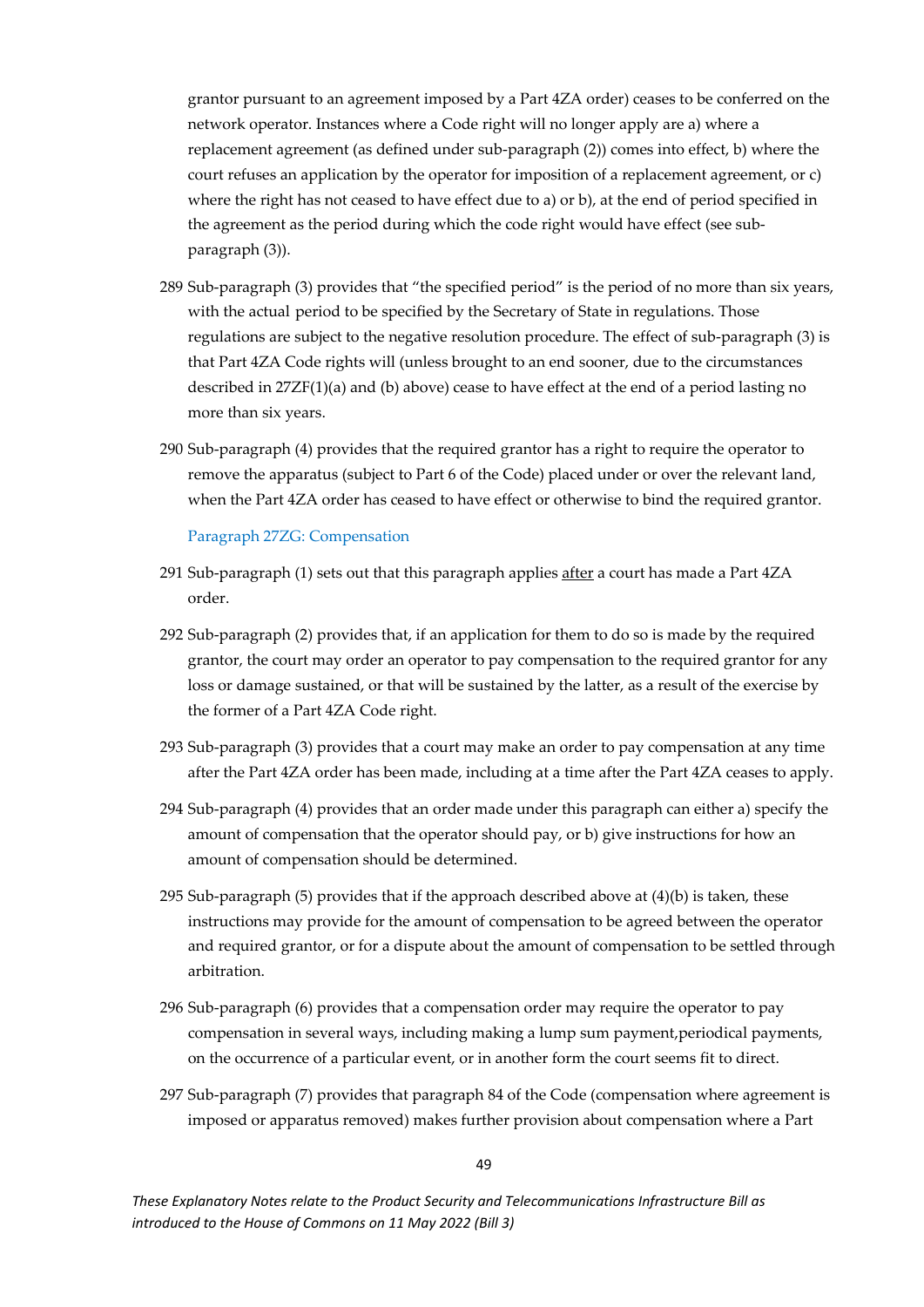4ZA order has been made.

Paragraph 27ZH: Interpretation of this Part

298 This paragraph sets out the interpretation of various key terms in Part 4ZA of the Code, including "request notice", "premises" and "required grantor".

### <span id="page-50-0"></span>Clause 67: Arrangements pending determination of certain applications under code

- 299 This clause amends paragraph 35 of the Code so that in cases where one of the parties has applied for an order asking for an expired agreement to be modified or terminated, either party may apply to the court for an interim order, pending determination of the full application.
- 300 Such an application may seek interim changes to any of the terms of the agreement, including the financial terms. This is in contrast to the present position, which only permits interim applications in relation to expired agreements (i) in relation to the consideration to be paid pending a full determination; and (ii) to be made by a site provider.
- 301 The clause inserts a new sub-paragraph (4) into paragraph 35, which sets out the factors that the court will need to consider when making the order. These include the operator's business and technical needs and the site provider's use of the land.

#### <span id="page-50-1"></span>Clause 68: Use of alternative dispute resolution

- 302 Where an operator requires an occupier of land to give it rights under the Code, it can serve a paragraph 20 notice pursuant to paragraph 20 of the Code setting out the code rights and other terms it is seeking and asking the occupier to agree to those terms.
- 303 Subsection (2)(a) inserts a new sub-paragraph (2A) into paragraph 20 of the Code, which sets out the process by which an operator must request code rights from an occupier. Under the new provision, operators will be required to provide information about Alternative Dispute Resolution (ADR) with a paragraph 20 notice. ADR may then be an option if the parties are unable to reach an agreement. By placing information regarding ADR in the paragraph 20 notice, it informs the occupier that disputes can be dealt with without the need to proceed to court. This information will then allow the occupier to know that if parties are unable to agree, they may be able to go down the route of ADR to settle the matter.
- 304 New sub-paragraph (2A)(b) also requires the operator to inform the occupier of the potential consequences of refusing to engage in ADR, namely that the courts can take into account a party's unreasonable refusal to engage in ADR when deciding on what costs order to make at the end of the proceedings.
- 305 Subsection (2)(b) inserts new sub-paragraphs (5) and (6) into paragraph 20 of the Code so that, where the parties are unable to reach an agreement, there is an additional obligation on an operator to, if reasonably practicable, consider the use of one or more forms of ADR before it makes an application to the courts. If the operator fails to comply with this provision and an application is made to the courts, the courts can consider that failure when deciding on the appropriate costs order. At any time, if the operator decides that it would like to engage in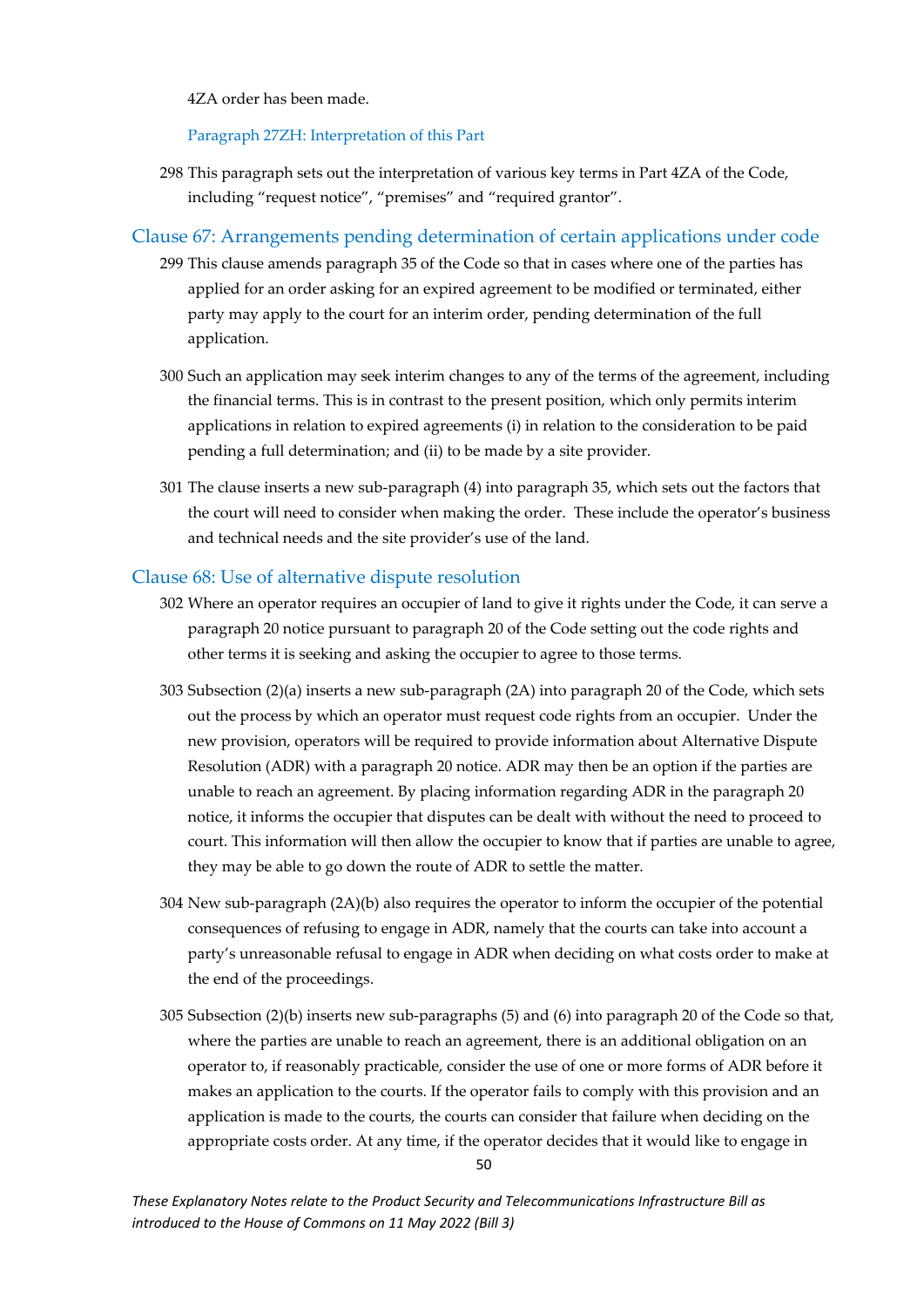ADR with the occupier, it can notify the occupier in writing.

- 306 Subsections (3) and (4) insert similar ADR provisions into Part 5 of the Code. Under paragraph 32 of the Code, as amended by subsection (3), an operator will be required to inform a site provider of the availability of ADR and potential costs consequences of not engaging, when serving a counter-notice. Again, the operator is required to consider ADR, if it is reasonably practicable to do so, before issuing court proceedings. Under this procedure, if at any time either the operator or the site provider decides that it would like to engage in ADR then it can notify the other party in writing. Under paragraph 33 of the Code as amended by subsection (4), the operator will be required to include in its notice details of the availability of ADR, and potential costs consequences of not engaging in that process. This procedure differs from that in subsection (3) as here either party (not just the operator) must consider, where reasonably practicable to do so, whether the use of ADR would be appropriate. If at any time, the operator or the site provider decides that it would like to engage in ADR, it can notify the other party in writing.
- 307 Subsection (5) amends paragraph 96 of the Code to place a duty on the court to consider any unreasonable refusal by either party to engage in ADR when making an order as to costs or, in Scotland, expenses.

#### <span id="page-51-0"></span>Clause 69: Complaints relating to the conduct of operators

308 This clause places an obligation on OFCOM to include guidance concerning how operators handle complaints about their conduct in a code of practice published under paragraph 103 of the Code.

#### <span id="page-51-1"></span>Clause 70: Power to impose time limits on the determination of code proceedings

309 This clause inserts a new section 119A into the 2003 Act, providing the Secretary of State with a power to specify in regulations a time period within which specified proceedings on applications made under the Code must be determined. Such a specification may include the extension or removal of any time limits, or the application of different time limits to different types of proceedings, provided such proceedings are of the type described in the new section 119A(2). The new section 119A(3) makes clear that, in exercising this power, the Secretary of State is able to amend or revoke existing provision made by the Electronic Communications and Wireless Telegraphy Regulations 2011. The clause also ensures that the power conferred by the new section 119A includes a power to amend or revoke certain signposts in primary legislation which might otherwise be rendered obsolete by the exercise of that power.

#### <span id="page-51-2"></span>Clause 71: Rights of network providers in relation to infrastructure

- 310 This clause amends the 2003 Act, by inserting a new section 148A into the 2003 Act.
- 311 Subsection (1) of the new section 148A confers power on the Secretary of State to make regulations concerning the rights of network providers in respect of relevant infrastructure required for the purpose of facilitating the development of public electronic communications networks.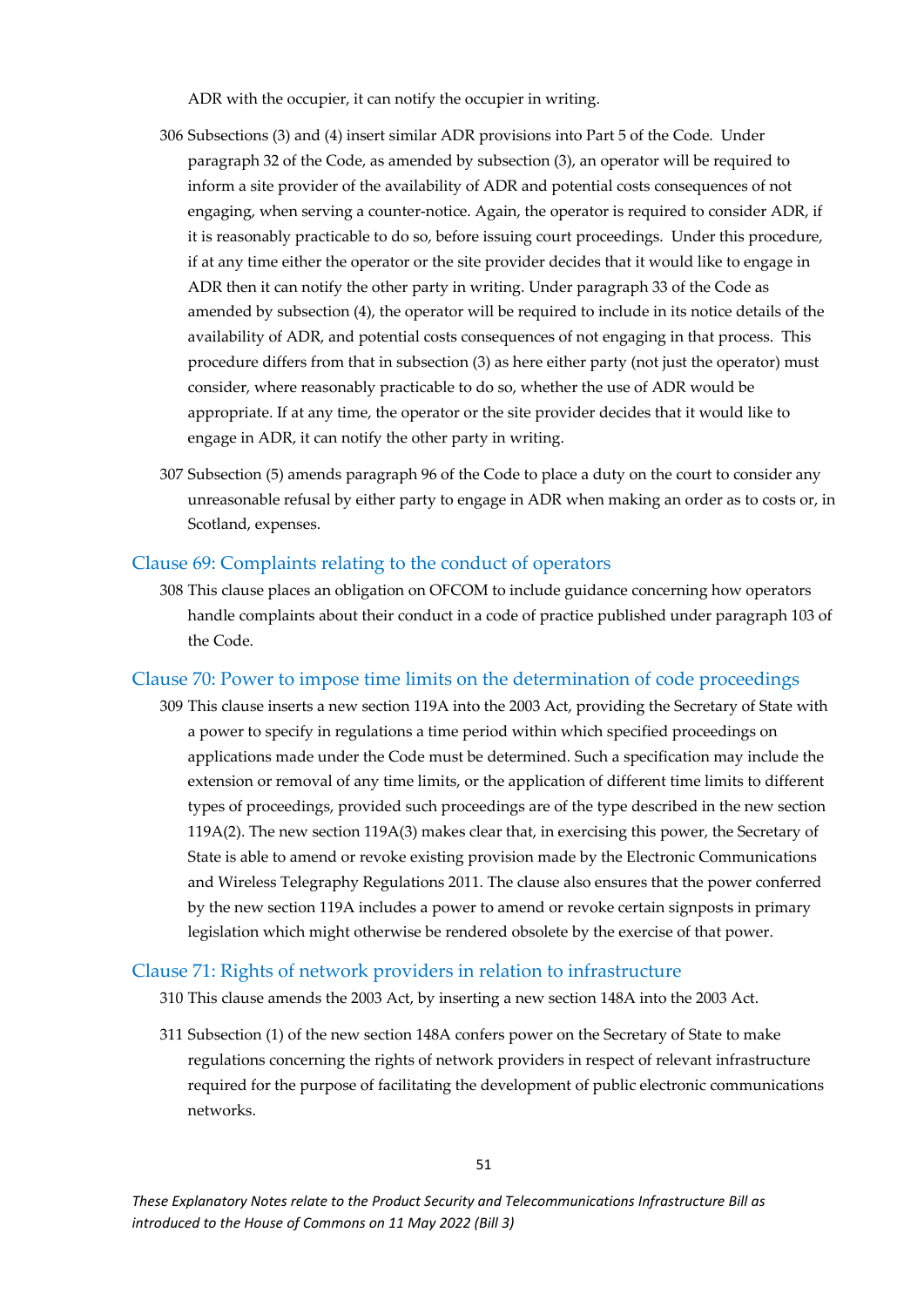- 312 Subsection (2) of the new section 148A, read with subsections (3) and (4), provides that such regulations may make provisions for the following, among other things:
	- a. require a person to grant the network provider access to relevant infrastructure;
	- b. require a person to provide the network provider information concerning the relevant infrastructure for specific purposes, provided specific conditions are met;
	- c. works being carried out of a specified description on such infrastructure;
	- d. requests by network operators for rights conferred by the regulations, including the procedure for making a request, the form in which the request is to be made, the grounds on which a request can be refused, a duty on a minister to give an opinion if such a request is refused and provision on what effect such an opinion will have, including whether it can be binding on specific persons in specific circumstances (see subsection (3));
	- e. how information provided pursuant to the regulations is to be treated;
	- f. disputes arising under the regulations, including the procedure for dealing with those disputes, the appointment of a person to determine such disputes and the powers which they will have, the time limits for determining such a dispute and how appeals of such decisions will be dealt with (see subsection (4));
	- g. requiring a specified person to give guidance on the regulations and how such guidance should be published, whether particular persons should be consulted before guidance is given and how often the guidance and the regulations should be reviewed.
- 313 Subsection (5) of the new section 148 makes provision in respect of Crown interests in land, whilst subsection (6) provides that, in particular, any regulations made under subsection (1) may amend, vary or revoke any provision made by the Communications (Access to Infrastructure) Regulations 2016.
- 314 Subsection (7) of the new section 148A provides that, before making regulations under subsection (1), the Secretary of State must consult Ofcom and such other persons the Secretary of State considers appropriate.
- 315 Subsection (8) of the new section 148A provides that regulations made under subsection (1) are subject to the affirmative resolution procedure.
- 316 Subsection (9) of the new section 148A provides definitions of various key terms used in this new section.

#### <span id="page-52-0"></span>Clause 72: Power to make consequential amendments

317 This clause provides the Secretary of State with a power to, by regulations, make amendments to legislation, including primary legislation made before or during the same session of Parliament as this Bill, that are consequential on Part 2 of this Bill. Any regulations that amend or repeal primary legislation, as defined in subsection (3), are subject to the affirmative procedure. Any other regulations under this section are subject to the negative procedure.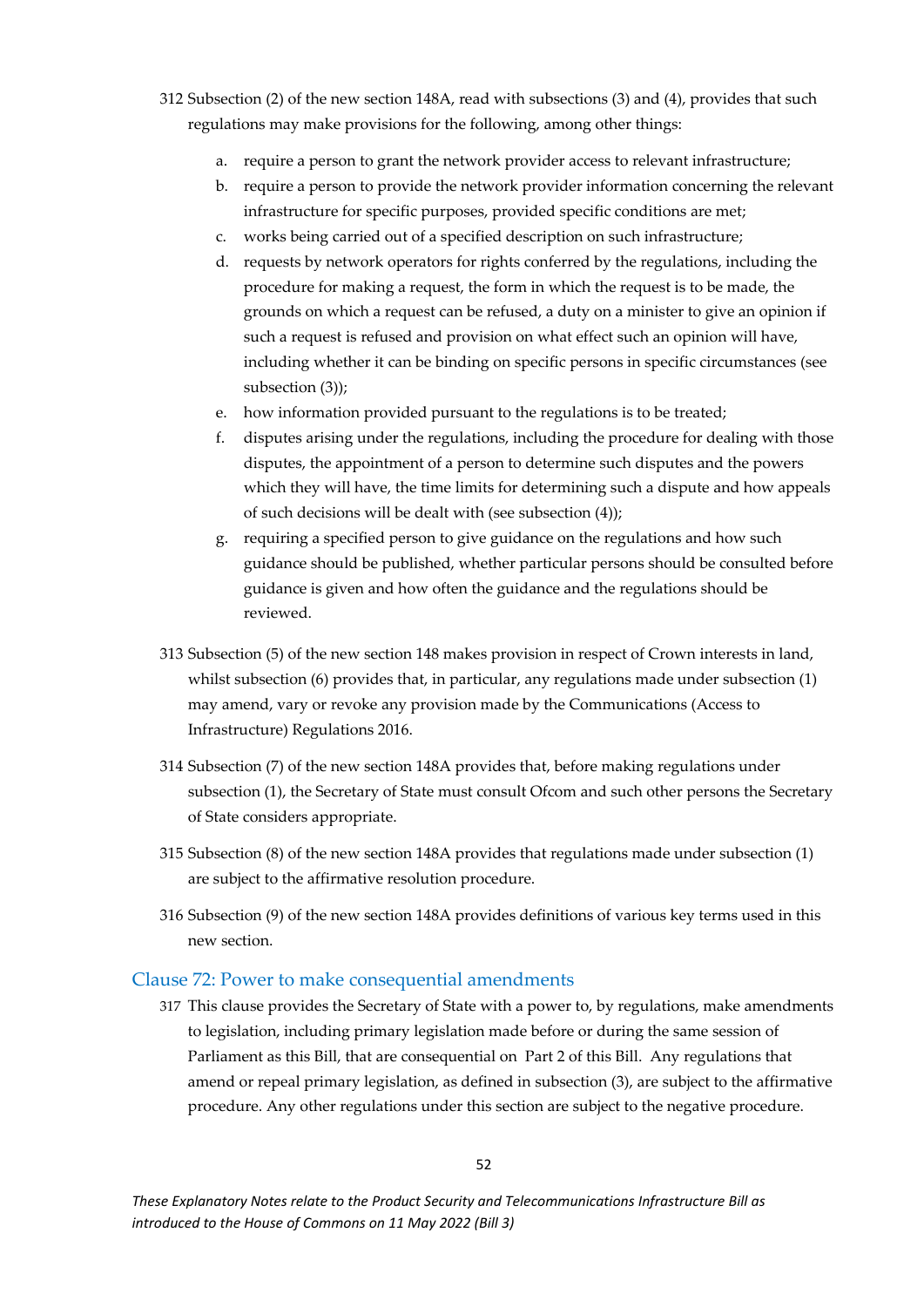#### <span id="page-53-0"></span>Clause 73: Meaning of "electronic communications code"

318 This clause clarifies that references to "the electronic communications code" in the Bill are to the Code.

### <span id="page-53-1"></span>**Part 3: Final Provisions**

#### <span id="page-53-2"></span>Clause 74: Power to make transitional or saving provision

319 This clause provides a power for the Secretary of State, by regulations, to make transitional or saving provisions in connection with the coming into force of any provision of this Bill. A "transitional" provision manages the transition from one regime to another. A "saving" provision saves the operation of an existing piece of legislation or rule of law.

#### <span id="page-53-3"></span>Clause 75: Regulations

320 This clause provides that any regulations the Secretary of State makes under powers in the Bill are exercisable by statutory instrument. It also sets out that, with an exception in the case of regulations made under clause 77, regulations made under powers in the Bill may make different provision for different purposes, and may contain supplementary, incidental, consequential, transitional or saving provision. The clause also establishes the normal conditions for use of affirmative resolution procedure and negative resolution procedure.

#### <span id="page-53-4"></span>Clause 76: Extent

321 A detailed analysis of the extent of the Bill can be found at Annex A. Otherwise, this clause is self-explanatory.

#### <span id="page-53-5"></span>Clause 77: Commencement

322 The majority of provisions will come into force in accordance with provision contained in regulations made by the Secretary of State. Clause 27 ('Delegation of enforcement functions'), which allows the Secretary of State to delegate their enforcement functions to another person, will come into force on the day on which the Act is passed, alongside clause 74 ('Power to make transitional or saving provision'), clause 75 ('Regulations'), clause 76 ('Extent') and clause 78 ('Short title'), and any powers to make regulations under or by virtue of this Act.

#### <span id="page-53-6"></span>Clause 78: Short title

323 This clause is self-explanatory.

#### <span id="page-53-7"></span>Schedule: Unresponsive occupiers: consequential amendments

- 324 The Schedule provides for related amendments to the 2003 Act.
- 325 Paragraphs 1 to 3 of the Schedule make various amendments to the 2003 Act.
- 326 Paragraph 2 amends section 402 to provide that regulations under paragraphs 27ZB(3)(b) and 27ZE(4) of the Code are subject to the affirmative resolution procedure.
- 327 Paragraph 3 makes various amendments to the Code so that it correctly applies and relates to Part 4ZA.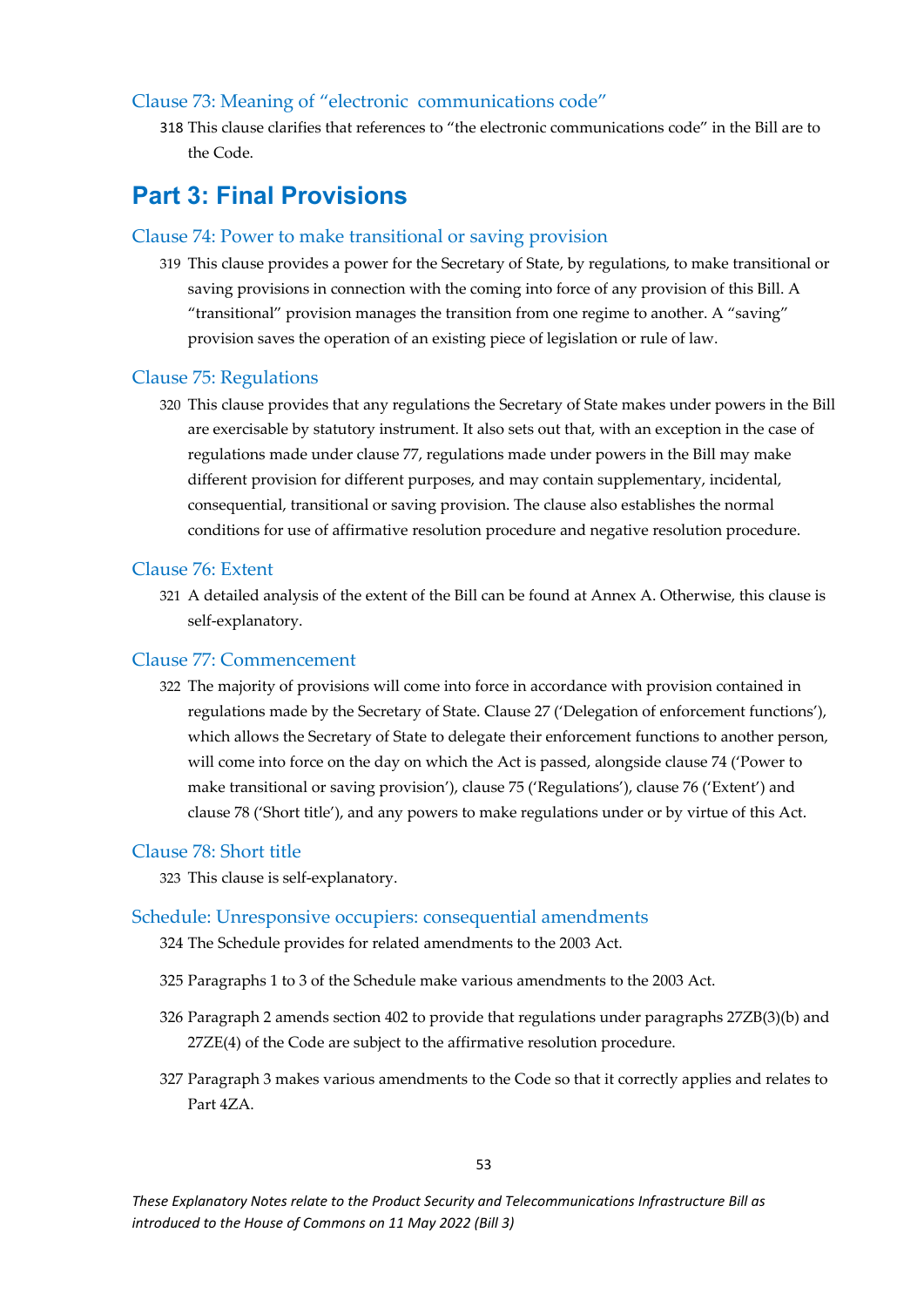## <span id="page-54-0"></span>**Commencement**

- 328 The provisions of the Bill will come into force as provided for by clause 77 of the Bill. The notes on that clause above provide further details.
- 329 The government has stated that relevant economic actors, who will be required to ensure that minimum product security requirements are met in relation to consumer connectable products, will be given time to enable a smooth transition to compliance with the provisions in this Bill. When the government makes a commencement order for relevant provisions in Chapter 3 of Part 1 of this Bill (Product Security Enforcement), it intends that the date of commencement will not be sooner than 12 months after regulations are made to specify security requirements under clause 1.

## <span id="page-54-1"></span>**Financial implications of the Bill**

- 330 The financial costs and benefits of the Bill have been set out in accompanying impact assessments. The following assessments have been made:
	- a. Part 1: an impact assessment of the product security measures;
	- b. Part 2: a *de minimis* assessment of the impacts of the telecommunications infrastructure measures.

## <span id="page-54-2"></span>**Parliamentary approval for financial costs or for charges imposed**

331 A Money resolution was passed on 26 January 2022 and will continue to apply to the Bill. A money resolution is required where a Bill authorises new charges on the public revenue – broadly speaking, new public expenditure. There is potential government expenditure arising out of the costs of enforcing Part 1 of the Bill, as well as under clauses 34 and 47(5).

## <span id="page-54-3"></span>**Compatibility with the European Convention on Human Rights**

- 332 Section 19 of the Human Rights Act 1998 requires the Minister in charge of a Bill in either House of Parliament to make a statement before Second Reading about the compatibility of the provisions of the Bill with the Convention rights (as defined by section 1 of that Act).
- 333 The Secretary of State for Department of Digital, Culture, Media and Sport, Nadine Dorries MP, has made the following statement:

ʺIn my view the provisions of the Product Security and Telecommunications Infrastructure Bill are compatible with the Convention rights."

334 The Bill engages Article 6 (right to a fair trial), Article 8 (right to respect for private and family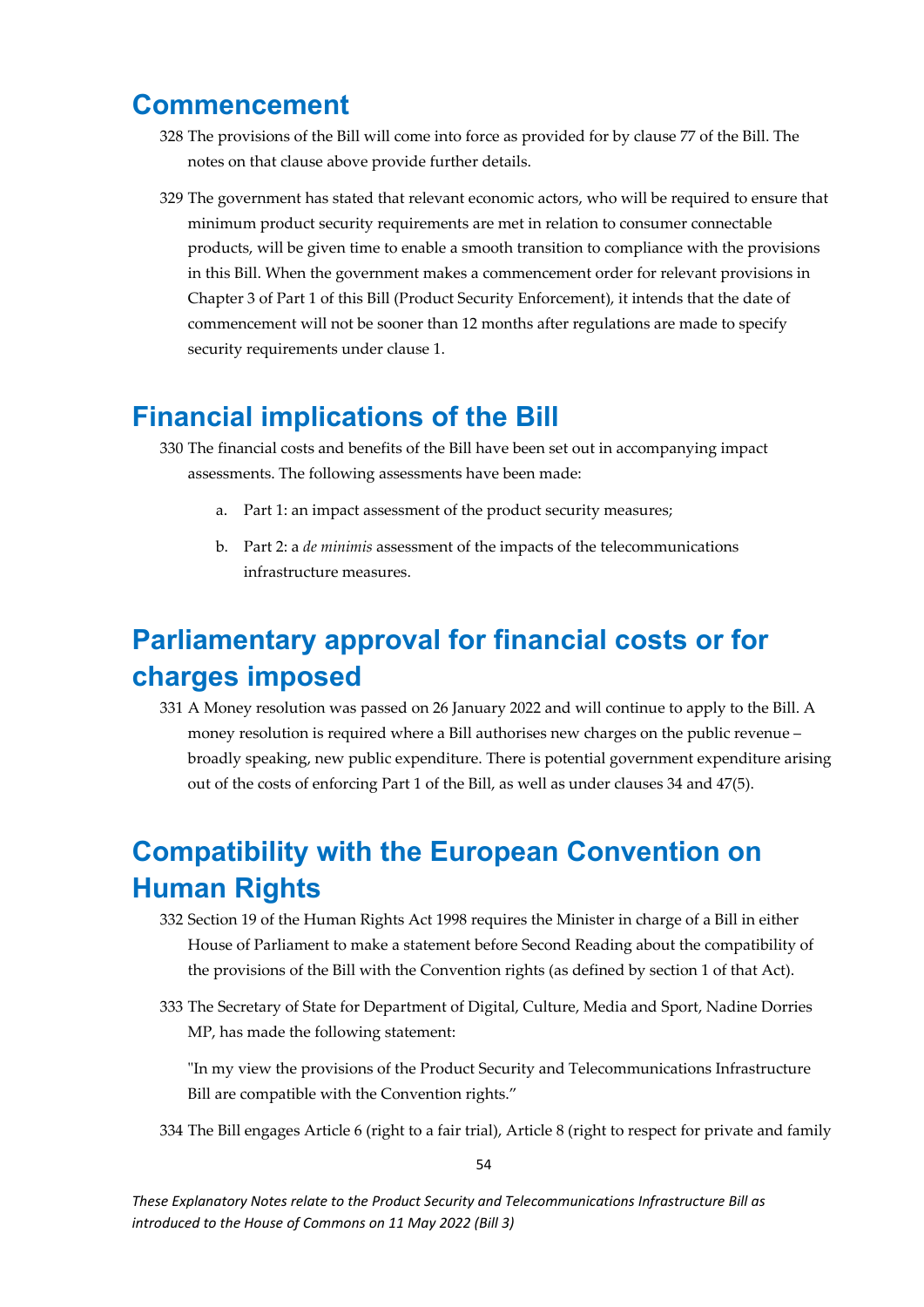life) and Article 1 of the First Protocol (right to peaceful enjoyment of possessions) to the European Convention of Human Rights ("ECHR") and, in the government's view, is compatible with the rights set out in those Articles. More detail is given in a memorandum to the Joint Committee on Human Rights, which will be published on the Bill's parliamentary webpages.

## <span id="page-55-0"></span>**Compatibility with the Environment Act 2021**

- 335 Minister Lopez is of the view that the Bill as introduced into the House of Commons does not contain provision which, if enacted, would be environmental law for the purposes of section 20 of the Environment Act 2021.
- <span id="page-55-1"></span>336 Accordingly, no statement under that section has been made.

## **Related documents**

337 The following documents are relevant to the Bill and can be read at the stated locations:

- Proposals for regulating consumer smart product cyber security, July 2020: [https://www.gov.uk/government/publications/proposals-for-regulating](https://www.gov.uk/government/publications/proposals-for-regulating-consumer-smart-product-cyber-security-call-for-views)[consumer-smart-product-cyber-security-call-for-views](https://www.gov.uk/government/publications/proposals-for-regulating-consumer-smart-product-cyber-security-call-for-views)
- Government response to the call for views on consumer connected product cyber security legislation, April 2021: [https://www.gov.uk/government/publications/regulating-consumer-smart](https://www.gov.uk/government/publications/regulating-consumer-smart-product-cyber-security-government-response)[product-cyber-security-government-response](https://www.gov.uk/government/publications/regulating-consumer-smart-product-cyber-security-government-response)
- Consultation on changes to the Electronic Communications Code, January 2021, and the government response to that consultation, November 2021: [https://www.gov.uk/government/consultations/consultation-on-changes-to-the](https://www.gov.uk/government/consultations/consultation-on-changes-to-the-electronic-communications-code)[electronic-communications-code](https://www.gov.uk/government/consultations/consultation-on-changes-to-the-electronic-communications-code)
- Proposals for regulating consumer smart product cyber security, July 2020: [https://www.gov.uk/government/publications/proposals-for-regulating](https://www.gov.uk/government/publications/proposals-for-regulating-consumer-smart-product-cyber-security-call-for-views)[consumer-smart-product-cyber-security-call-for-views](https://www.gov.uk/government/publications/proposals-for-regulating-consumer-smart-product-cyber-security-call-for-views)
- Government response to the call for views on consumer connected product cyber security legislation, April 2021: [https://www.gov.uk/government/publications/regulating-consumer-smart](https://www.gov.uk/government/publications/regulating-consumer-smart-product-cyber-security-government-response)[product-cyber-security-government-response](https://www.gov.uk/government/publications/regulating-consumer-smart-product-cyber-security-government-response)
- Consultation on changes to the Electronic Communications Code, January 2021, and the government response to that consultation, November 2021: [https://www.gov.uk/government/consultations/consultation-on-changes-to-the](https://www.gov.uk/government/consultations/consultation-on-changes-to-the-electronic-communications-code)[electronic-communications-code](https://www.gov.uk/government/consultations/consultation-on-changes-to-the-electronic-communications-code)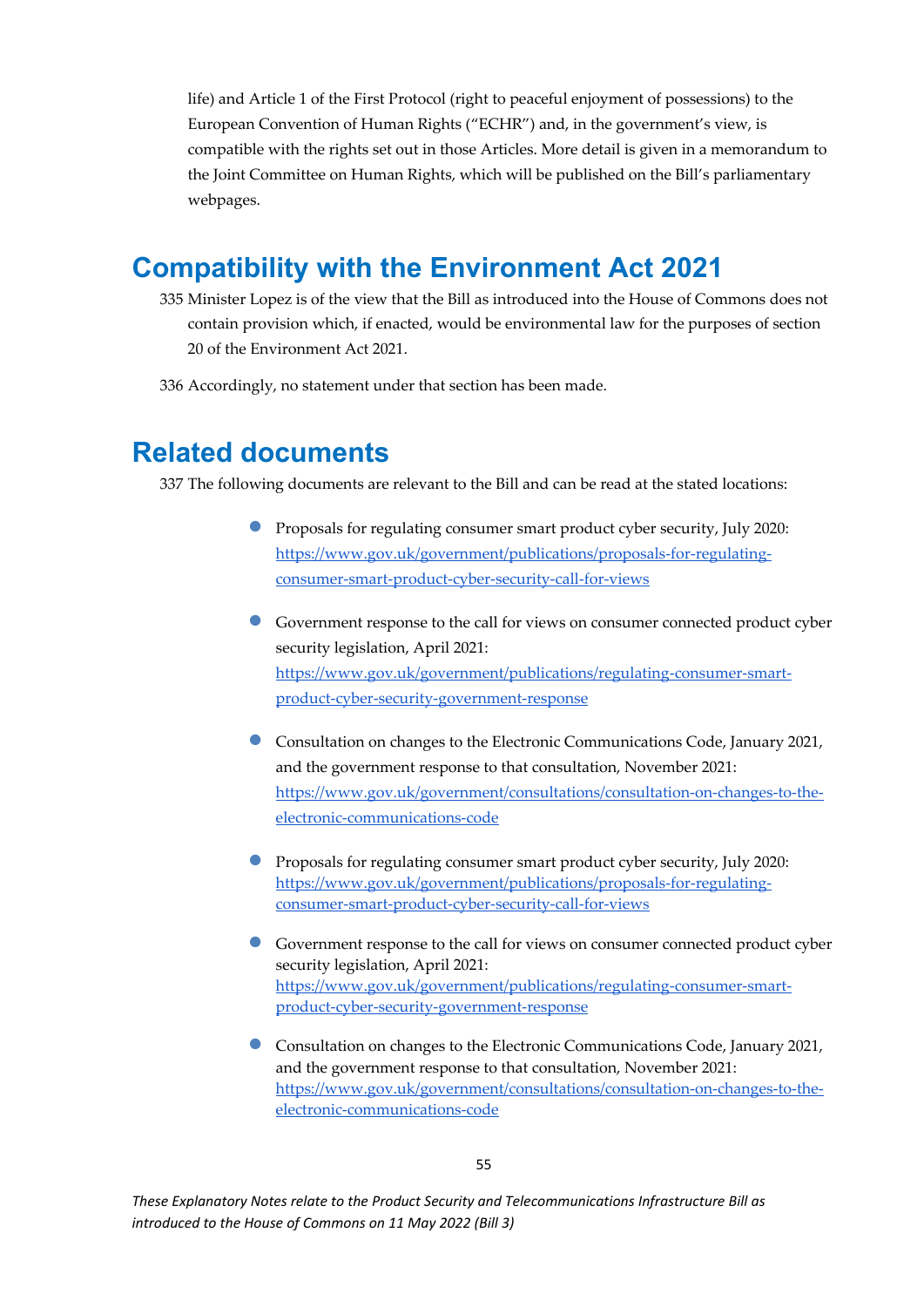- Supplementary Memorandum from the Department for Digital, Culture Media and Sport to the Delegated Powers and Regulatory Reform Committee, 11 March 2022[: https://publications.parliament.uk/pa/bills/cbill/58-](https://publications.parliament.uk/pa/bills/cbill/58-02/0199/Supplementarydelegatedpowersmemorandum.pdf) [02/0199/Supplementarydelegatedpowersmemorandum.pdf](https://publications.parliament.uk/pa/bills/cbill/58-02/0199/Supplementarydelegatedpowersmemorandum.pdf)
- Bill as amended in Public Bill Committee, 22 March 2022: <https://publications.parliament.uk/pa/bills/cbill/58-02/0289/210289.pdf>
- Written evidence to the Bill at Committee stage, 23 March 2022: [https://bills.parliament.uk/bills/3069/publications.](https://bills.parliament.uk/bills/3069/publications)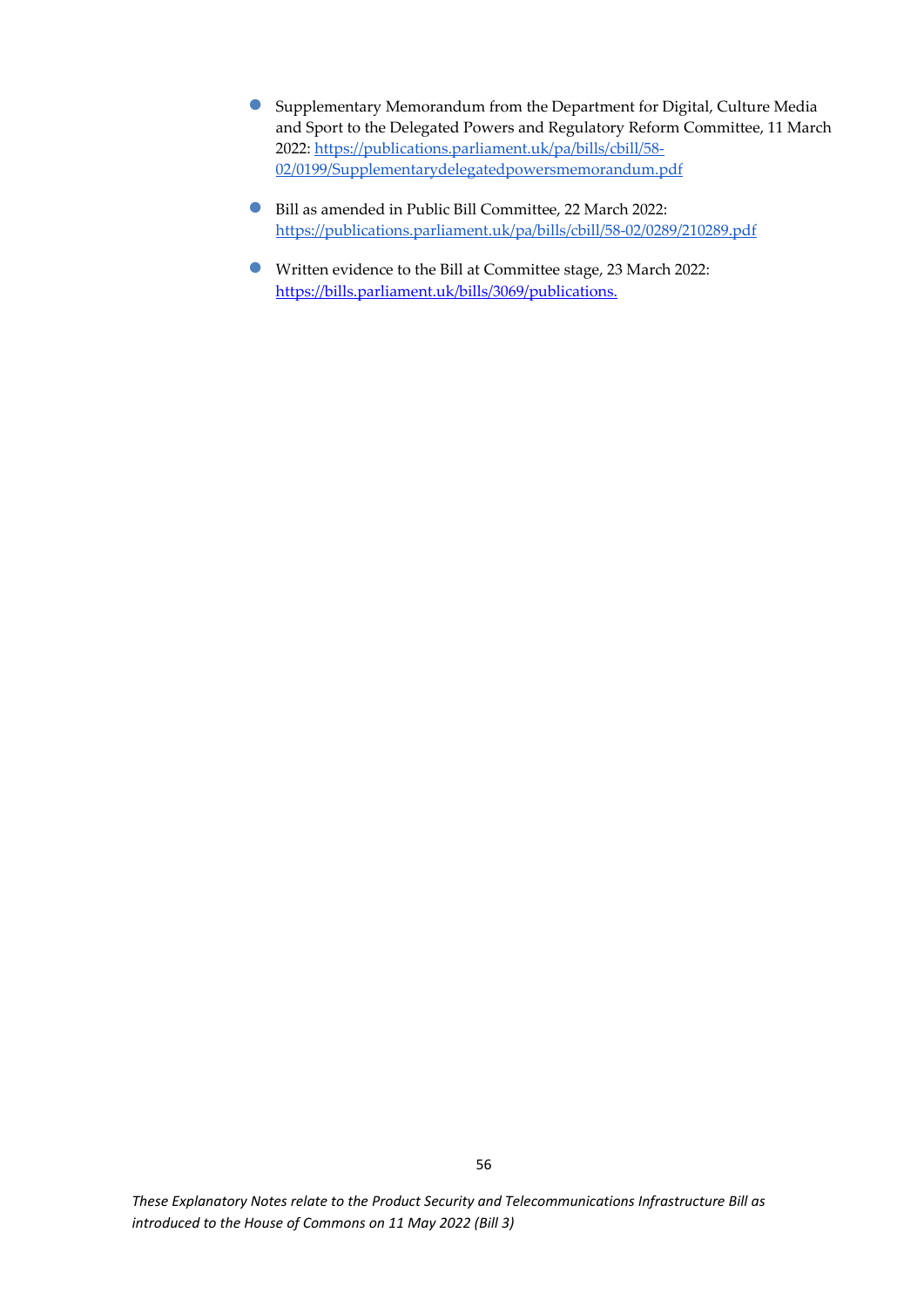## <span id="page-57-0"></span>**Annex - Territorial extent and application in the United Kingdom**

The provisions of the Bill extend and apply to England and Wales, Scotland and Northern Ireland. No

Legislative Consent Motions are required for this Bill. [16](#page-57-1)

| <b>Provision</b>                                                    | <b>England</b>                                 | <b>Wales</b>                                           |                                                                | <b>Scotland</b>                               |                                                                | Northern Ireland                                                |                                                                |  |
|---------------------------------------------------------------------|------------------------------------------------|--------------------------------------------------------|----------------------------------------------------------------|-----------------------------------------------|----------------------------------------------------------------|-----------------------------------------------------------------|----------------------------------------------------------------|--|
|                                                                     | Extends to E &<br>W and applies<br>to England? | <b>Extends to</b><br>E & W and<br>applies to<br>Wales? | Legislative<br>Consent<br><b>Motion</b><br>process<br>engaged? | <b>Extends and</b><br>applies to<br>Scotland? | Legislative<br>Consent<br><b>Motion</b><br>process<br>engaged? | <b>Extends and</b><br>applies to<br><b>Northern</b><br>Ireland? | Legislative<br>Consent<br><b>Motion</b><br>process<br>engaged? |  |
| <b>Part 1: Product Security</b>                                     |                                                |                                                        |                                                                |                                               |                                                                |                                                                 |                                                                |  |
| <b>Chapter 1 - Security</b><br><b>Requirements</b><br>Clauses 1 - 7 | Yes                                            | Yes                                                    | N/A                                                            | Yes                                           | N/A                                                            | Yes                                                             | N/A                                                            |  |
| Chapter 2 - Duties of<br>relevant persons etc.<br>Clauses 8 - 25    | Yes                                            | Yes                                                    | N/A                                                            | Yes                                           | N/A                                                            | Yes                                                             | N/A                                                            |  |
| <b>Chapter 3 - Enforcement</b><br><b>Clauses 26 - 52</b>            | Yes                                            | Yes                                                    | N/A                                                            | Yes                                           | N/A                                                            | Yes                                                             | N/A                                                            |  |
| Chapter 4 -<br>Supplementary<br><b>Clauses 53 - 56</b>              | Yes                                            | Yes                                                    | N/A                                                            | Yes                                           | N/A                                                            | Yes                                                             | N/A                                                            |  |
| Part 2: Telecommunications Infrastructure                           |                                                |                                                        |                                                                |                                               |                                                                |                                                                 |                                                                |  |
| <b>Clauses 57 - 60</b>                                              | Yes                                            | Yes                                                    | N/A                                                            | Yes                                           | N/A                                                            | Yes                                                             | N/A                                                            |  |

<span id="page-57-1"></span><sup>&</sup>lt;sup>16</sup> References in this Annex to a provision being within the legislative competence of the Scottish Parliament, the National Assembly for Wales or the Northern Ireland Assembly are to the provision being within the legislative competence of the relevant devolved legislature for the purposes of Standing Order No. 83J of the Standing Orders of the House of Commons relating to Public Business.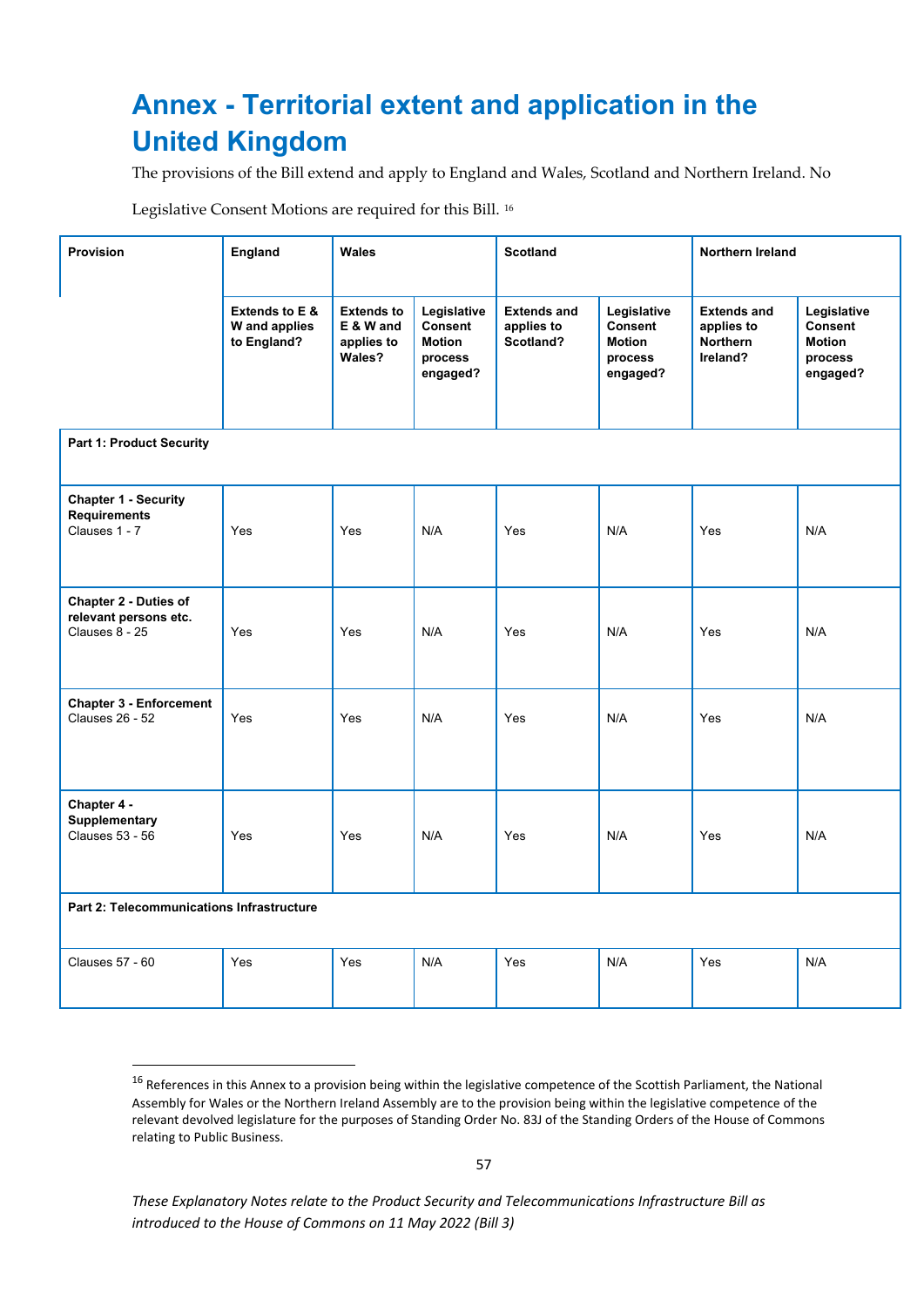| Clause 61                                                                           | Yes       | Yes       | N/A | No        | N/A | No        | N/A |
|-------------------------------------------------------------------------------------|-----------|-----------|-----|-----------|-----|-----------|-----|
| Clause 62                                                                           | <b>No</b> | <b>No</b> | N/A | No        | N/A | Yes       | N/A |
| Clause 63                                                                           | Yes       | Yes       | N/A | <b>No</b> | N/A | <b>No</b> | N/A |
| Clause 64                                                                           | <b>No</b> | No        | N/A | <b>No</b> | N/A | Yes       | N/A |
| Clause 65                                                                           | Yes       | Yes       | N/A | <b>No</b> | N/A | <b>No</b> | N/A |
| <b>Clauses 66 - 73</b>                                                              | Yes       | Yes       | N/A | Yes       | N/A | Yes       | N/A |
| <b>Part 3: Final Provisions</b>                                                     |           |           |     |           |     |           |     |
| Clauses 74 - 78<br>Schedule - unresponsive<br>occupiers consequential<br>amendments | Yes       | Yes       | N/A | Yes       | N/A | Yes       | N/A |